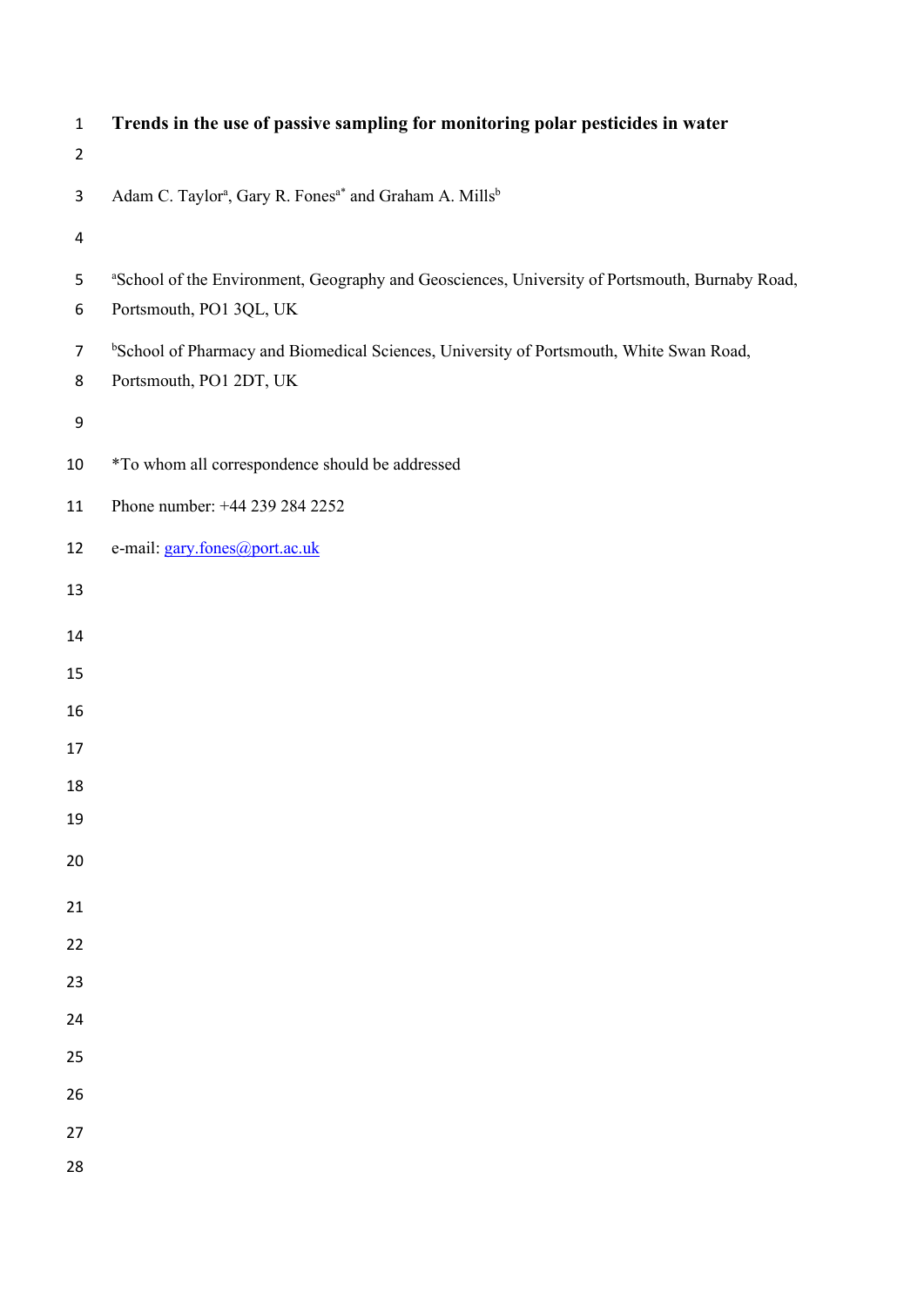#### **Trends in the use of passive sampling for monitoring polar pesticides in water**

#### **Abstract**

 The presence of polar pesticides in environmental waters is a growing problem. After application their migration into the aqueous phase is promoted by their high water solubility. Transport processes are usually complex and inputs are generally stochastic; this makes monitoring of this class of pesticides challenging using low volume spot samples of water. Recently there has been a trend to use passive samplers to monitor pesticides in river catchments as it is an *in-situ* time integrative sampling 38 technique. The three main types of device used for this purpose are, Chemcatcher<sup>®</sup>, POCIS and o- DGT. This article reviews the fate and current state-of-the-art for monitoring polar pesticides in aqueous matrices. Principles and the theory of passive sampling and strategies for passive sampler design and operation are presented. Advances in the application of passive sampling devices for measuring polar pesticides are extensively critiqued; future trends in their use are also discussed.

#### **Keywords**

45 Environmental monitoring; Polar pesticides; Passive sampling; Chemcatcher®; POCIS, o-DGT

#### **Abbreviations**

 aqueous concentration (*c*W); contaminants of emerging concern (CECs); deployment time (*t*); diffusion membrane (DM); diffusive layer (DL); dissolved organic carbon (DOC); drinking water quality standards (DWQS); environmental quality standard (EQS); ethylene-vinyl acetate (EVA); limit of detection (LOD); limit of quantification (LOQ); mode of action (MoA); natural organic 52 matter (NOM); *n*-octanol-water distribution coefficient (*D*<sub>OW</sub>); *n*-octanol-water partition coefficient 53 ( $K<sub>OW</sub>$ ); organic carbon-water partition coefficient ( $K<sub>OC</sub>$ ); passive flow monitors (PFMs); passive sampling device (PSD); performance reference compounds (PRC); plant protection products (PPPs); polyethersulphone (PES); polysulphone (PSU); polytetrafluoroethylene (PTFE); sampled analyte 56 mass (m<sub>S</sub>); sampler-water partition coefficient  $(K_{SW})$ ; sampling rate  $(R_S)$ ; solid-phase extraction (SPE); stir bar sorptive extraction (SBSE); time-weighted average (TWA); TWA concentration (*c*TWA); water boundary layer (WBL); Water Framework Directive (WFD); α-amino-3-hydroxy-5- methyl-4-isoxazolepropionic acid (AMPA).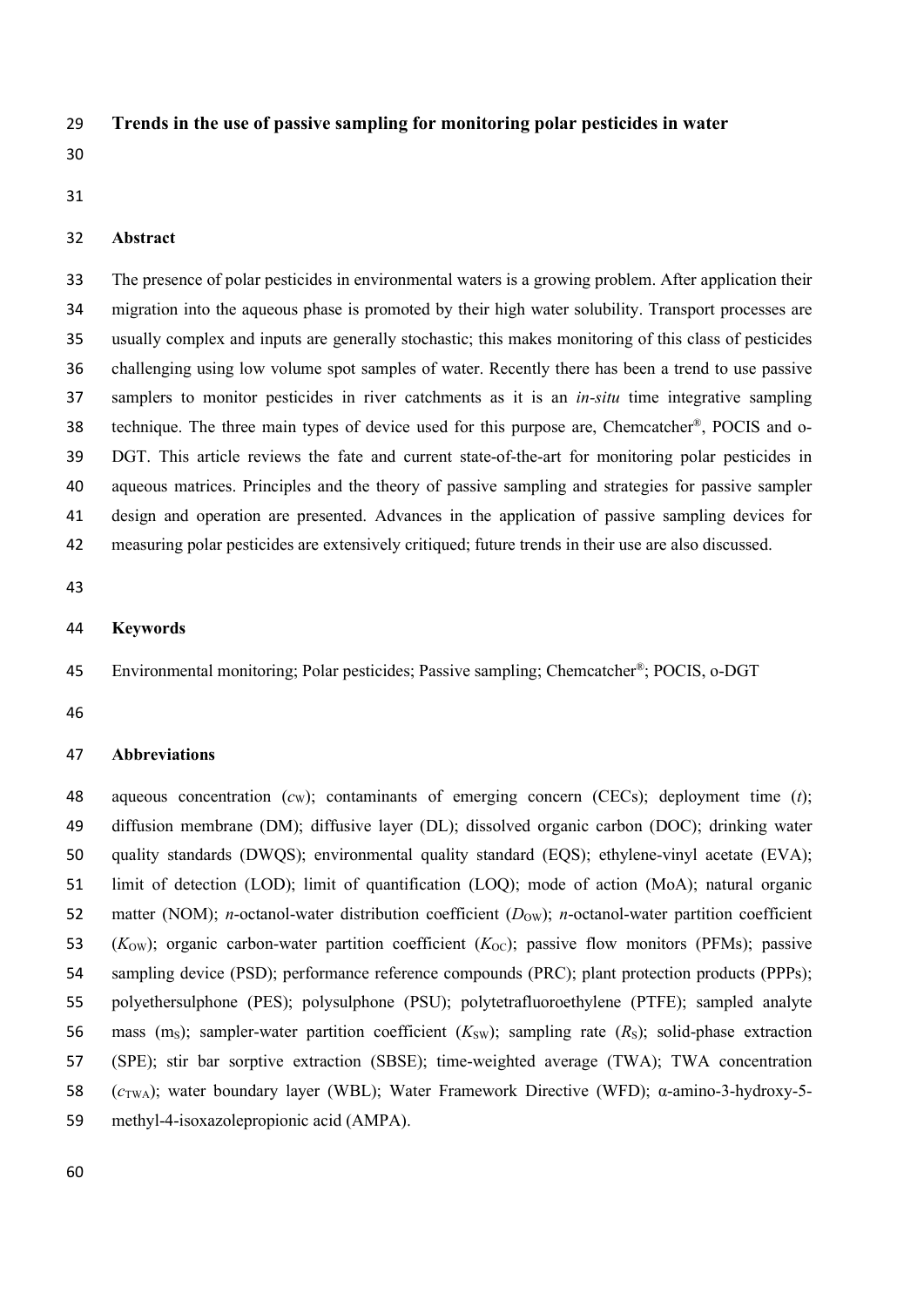#### **1. Introduction**

62 Polar pesticides, defined here as pesticides with an *n*-octonol-water distribution coefficient (log  $D_{\text{OW}}$ ) < 4.5, are contaminants of emerging concern (CECs) [1]. Recent advances in analytical techniques  $heta$  have enabled the detection of CECs in the environment at trace concentrations (ng L<sup>-1</sup> to μg L<sup>-1</sup>). CECs have now been detected in waters globally [2]. Knowledge of the environmental presence and fate of CECs is often limited and the risk CECs pose to human and ecological health is not well understood [3]. Polar pesticides encompass numerous fungicides, herbicides, insecticides and other biocides, with new chemism continually developed [4]. The European Union is becoming increasingly aware of the risk posed by polar pesticides, resulting in the inclusion of several in their list of priority pollutants (e.g. diuron) [5,6]. Worldwide only 26% of jurisdictions have equivalent monitoring programmes for environmental pesticide residues [7].

 Polar pesticides (including biocides) are used in agriculture, domestically and industrially, and may enter the aquatic environment through several pathways [1]. Polar pesticides have differential environmental persistence and mobility and temporal variation in usage and landscape processes (i.e. precipitation) result in a dynamic fluctuation in aqueous concentrations [8]. Current monitoring programmes rely on spot samples. However, spot sampling only provides a 'snapshot' of analyte concentration at the time of sampling and may not accurately capture variation over time [9]. Additionally, spot sampling may not achieve limits of quantification (LOQ) for all pesticides present in a sample [10]. Another method, passive sampling, relies on *in-situ* accumulation of analytes within a receiving phase during an exposure in sampled waters. Passive sampling overcomes many of the limitations of spot sampling and can provide additional information through time-weighted average (TWA) or equilibrium concentrations of the freely dissolved pesticide fraction [11]. A range of passive sampling devices and receiving phases is available with selectivity for different polar pesticides [12]. This paper briefly discusses the environmental fate of polar pesticides and presents the theory of passive sampling, before reviewing recent applications of passive sampling of polar pesticides in water. Passive sampling techniques for monitoring hydrophobic (non-polar) pesticides was recently reviewed by Taylor et al. [12].

#### **2. Polar pesticides in the environment**

## *2.1Pesticide use and classification*

 A pesticide is any product intended to prevent harm caused by pests such as plants, fungi, and insects. This encompasses plant protection products (PPPs) used in agriculture, as well as biocides with public health, veterinary or industrial applications [4]. Most agricultural land globally is treated with pesticides, with usage undergoing a 20-fold increase since 1960, a trend set to continue until 2050, in line with increasing worldwide demand for food [13]. Pesticides vary in terms of their physical and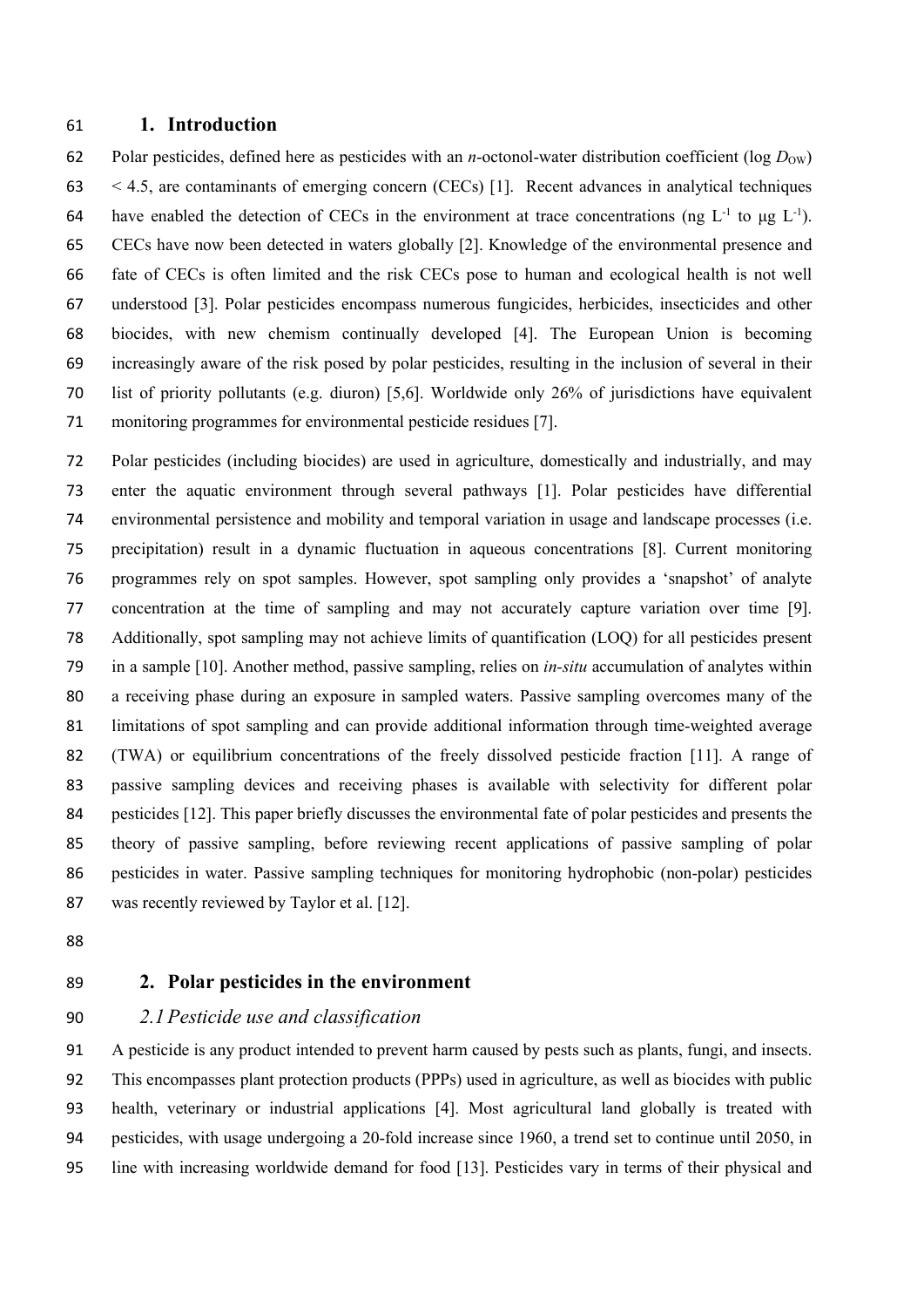chemical properties and are normally classified according to their chemical group, mode of action (MoA) and target pest. Development of new pesticides is driven by the need for new MoA often in response to developed pest resistance [4]. Over time changes in pesticide usage occur as compounds are approved, banned or become obsolete [11]. There are now hundreds of pesticides in current use and a greater number of legacy compounds; for example the European Union pesticides database contains < 1300 compounds, of which approximately 500 have approval [14]. Table 1 shows use, approval and toxicity [15] [16] for a range of commonly used polar pesticides.

## *2.2Polar pesticides in environmental waters*

 The fate of polar pesticides in the environment is a function of their physicochemical properties, the environmental compartment of residence and transport processes that take place in each environmental compartment [17,18]. To describe the fate of persistent and mobile organic compounds Reemtsma et al. [10] conceptualize a partially closed system with pollution sources, pathways, environmental compartments and barriers. Figure 1 is an adaptation of this concept for a partially closed system appropriate for pesticide fate (i.e. a river catchment). Sources, environmental compartments and attenuation, transport and retention within the system are presented.

#### *2.3 Sources*

 Environmental sources of polar pesticides and biocides vary widely and include application in agriculture, amenities (e.g. herbicides on railways and road margins) and households (e.g. in gardens and insecticide treatments for pets) [19]. Factors relating to pesticide use, such as, dose, frequency, timing of application and other effects (e.g. spray drift, drain flow, run-off and infiltration), facilitate initial mobilisation from the site of application [18]. Generally, polar pesticides enter the environment through multiple routes, primarily through diffuse sources due to use in agriculture [18]. Additional contributions to diffuse pollution result from improper handling or disposal, which may permit movement to sewers, ground waters and surface waters [20]. A strong seasonal pattern in usage is observed for most pesticides used in agriculture, caused by seasonal differences in cropping and pest stress [21]. Where areas of high use and potential for mobilisation intersect in a catchment, pollution hotspots making a disproportionately large contribution to pesticide load are probable [18].

## *2.4 Mobility*

 The affinity for water (solubility) and other interacting phases (sorption) largely determine mobility of polar pesticides [10]. Mobility is not a measure of solubility, but of the preference for aqueous phases over non-polar phases; as such the partition or distribution coefficient between *n*-octanol and water 130 ( $K_{\text{OW}}$  and  $D_{\text{OW}}$  respectively) and organic carbon and water  $(K_{\text{OC}})$  are more accurate predictors of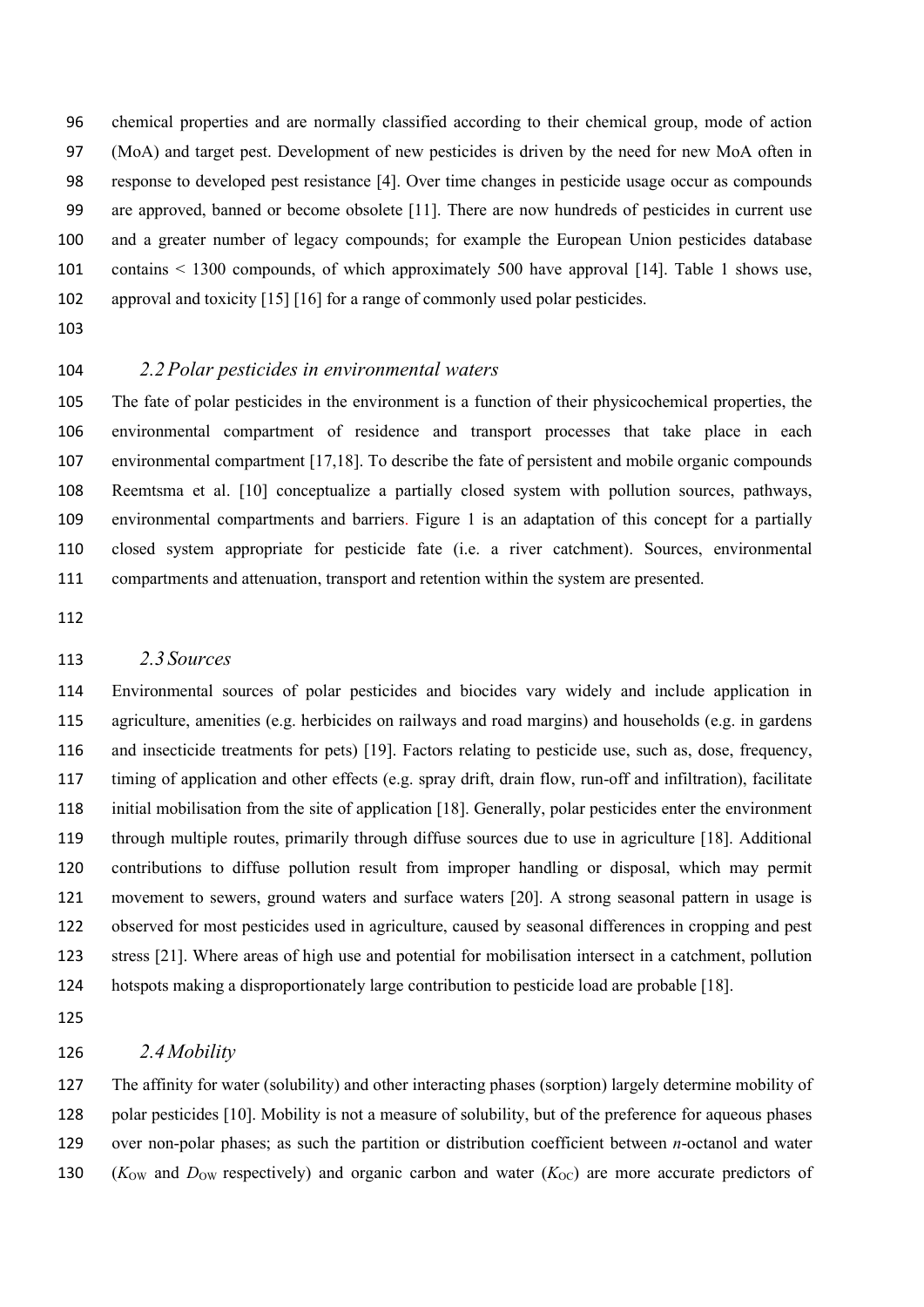131 mobility [17]. Log  $K_{\text{OW}}$  is a good approximation of log  $K_{\text{OC}}$  for neutral pesticides [22]. Alongside coefficients describing partitioning and distribution, other metrics attempt to provide information about environmental fate. Many of these metrics (see Table 2) are derived from predicted values of 134 these coefficients (e.g.  $K_{\text{OW}}$ ). Such predicted values often disagree depending on the calculation 135 method [23]; for example log  $K_{\text{OW}}$  of actetamiprid, predicted using two different software programmes is either 0.62 or 2.55 [\(http://www.chemspider.com/Chemical-](http://www.chemspider.com/Chemical-Structure.184719.html?rid=0a73594e-a785-4ffc-b321-136f5b0bdd66) [Structure.184719.html?rid=0a73594e-a785-4ffc-b321-136f5b0bdd66\)](http://www.chemspider.com/Chemical-Structure.184719.html?rid=0a73594e-a785-4ffc-b321-136f5b0bdd66). As such the mobility of a compound in the environment cannot be precisely determined through modelling.

- 
- 
- 

#### *2.5Persistence*

 Environmental concentrations of polar pesticides are a reflection of ongoing input, and attenuation occurring through elimination and dilution [20]. Persistence describes resistance to elimination through transformation or removal, that supports longevity in the environment [10,22]. Pseudo- persistence often occurs where the rate of input supports ubiquity in the environment, despite attenuation. Table 2 shows attenuation processes within each environmental compartment. Transformation can occur through microbial degradation in soil, ground, surface and waste waters, chemical oxidation (e.g. in drinking water treatment process such as chlorination and ozonation), photodegradation and hydrolysis [1,11,24]. Removal may occur through sorption to solid surfaces. Metabolites and transformation products may be chemically similar, to the parent compounds, and/or persistent [1]. Persistence in each environmental compartment can be significantly different.

 

## *2.6 Stochastic processes affecting pesticide fate*

 Pesticide fate in the environment is subject to a high degree of uncertainty over space and time [18,20,25] due to the interaction of:

- 
- i) Anthropogenic, climatic and biotic factors, affecting pesticide use, mobilisation, transport and attenuation.
- ii) The geological and topological features of the landscape, and the hydrological regime and connectivity of waters.
- iii) Hydraulic (e.g. suspension of sediments under high flow or stratification of water column under low flow), physiochemical and compositional qualities of aqueous phases.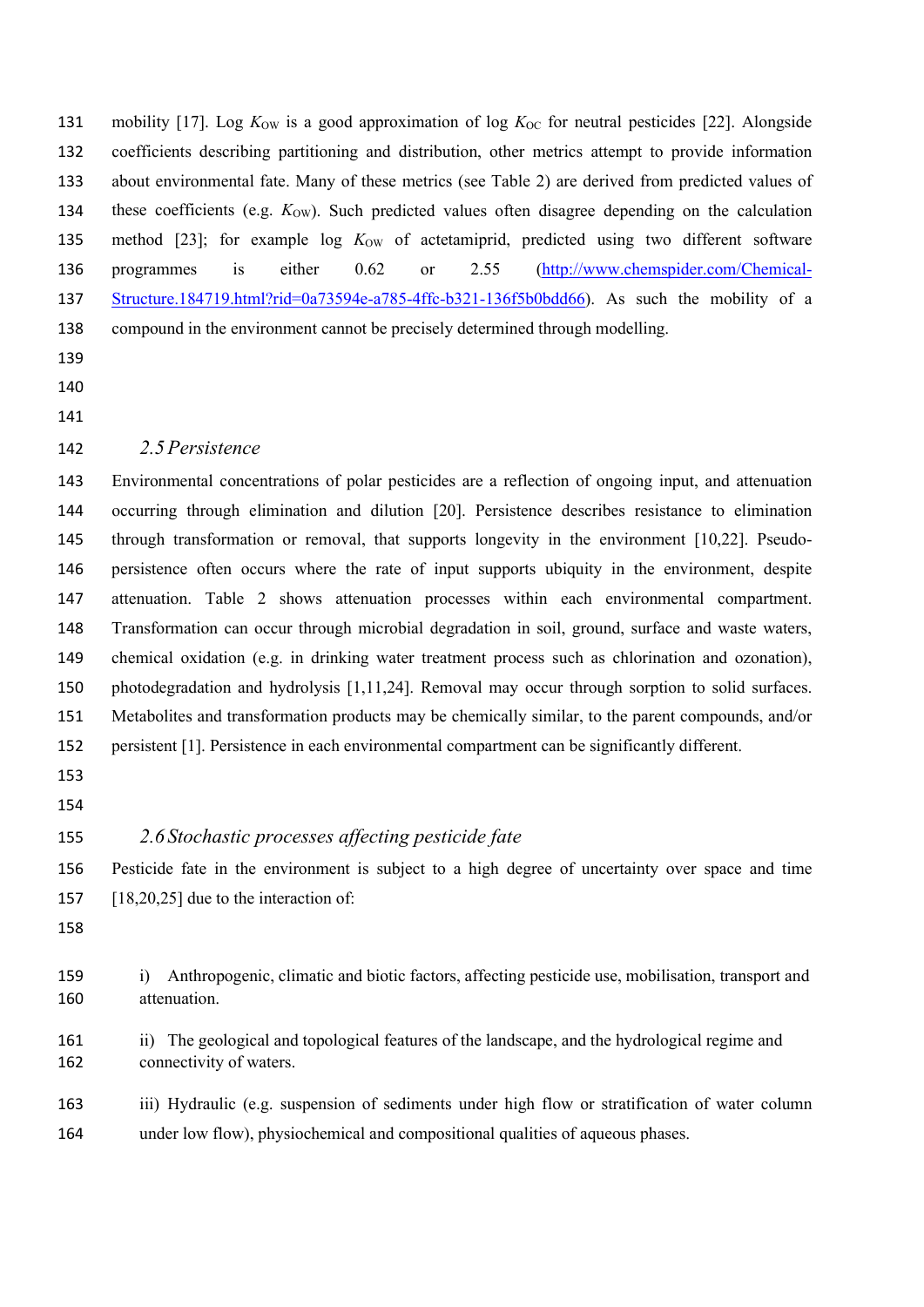As a consequence of these uncertainties, the dynamics of pesticide fate in the environment are fundamentally complex and fluctuation in aqueous pesticide concentrations may appear random. To simplify and understand pesticide fate it is useful to consider the factors contributing to the uncertainty in mobilisation, transport and attenuation within each compartment separately, which are shown in Table 2. Within this context, any position in a hydrological system exists at a confluence of pesticide transport pathways, originating throughout the upstream catchment (see Figure 1), resulting in pesticide mixes derived from temporally and spatially diverse sources [19]. Increasing hydrological complexity and catchment size, compound the stochastic nature of pesticide flux and the challenge of characterising pesticide pollution at downstream locations. Most current monitoring involves infrequent low volume spot (bottle or grab) sampling; this approach neglects the majority of pesticide flux. More representative sampling methods are required to detect peak concentrations due to short- term events and long-term trends. Time integrative methods such as passive sampling are becoming increasingly favoured within pesticide monitoring programmes.

## *2.7Regulation of pesticide residues in water*

 Regulatory limits are set for pesticide concentrations in water and other environmental matrices such as, residential air, soil and food. These vary by matrix and correspond to the risk identified during pesticide authorisation or reauthorisation [26]. Limits in water are often generic for groups of compounds such as pesticides [22]. In the European Union regulatory limits and monitoring requirements for pesticides in surface water are contained within the Water Framework Directive (WFD) and its daughter directives [5,27–30]. Through implementation of the WFD the European Union aimed to achieve good ecological and chemical status for water bodies throughout Europe by 2015, since revised to 2027 [31]. Secondary legislation and amendments to the WFD have set environmental quality standards (EQSs) for priority substances and (generic) drinking water quality standards (DWQS); 0.1  $\mu$ g $L^{-1}$  for pesticides and relevant pesticide transformation products, and 0.5  $\mu$ g $L^{-1}$  for the total of these [6]. Twenty pesticides including several polar pesticides are priority substances, these are generally monitored monthly in all water bodies [11]. Several polar pesticides are also included in the first and second Watch Lists [29] and may become priority substances in the future [6]. Through a delegation of powers, Member States are now encouraged to set EQS for catchment specific pollutants to be included in monitoring. This has been undertaken for several polar pesticides in the UK (see Table 1 for examples). To achieve good chemical status a water body must comply with both maximum allowable and annual average EQS determined through spot sampling, the only approved method [32]. As of 2019, there has been a modest increase in the number water bodies achieving good status, with legacy pesticides responsible for poor chemical status in many failing water bodies [31]. As relatively few polar pesticides are priority or Watch List substances, pesticide occurrence in drinking water is a higher priority in the European Union. The intrinsic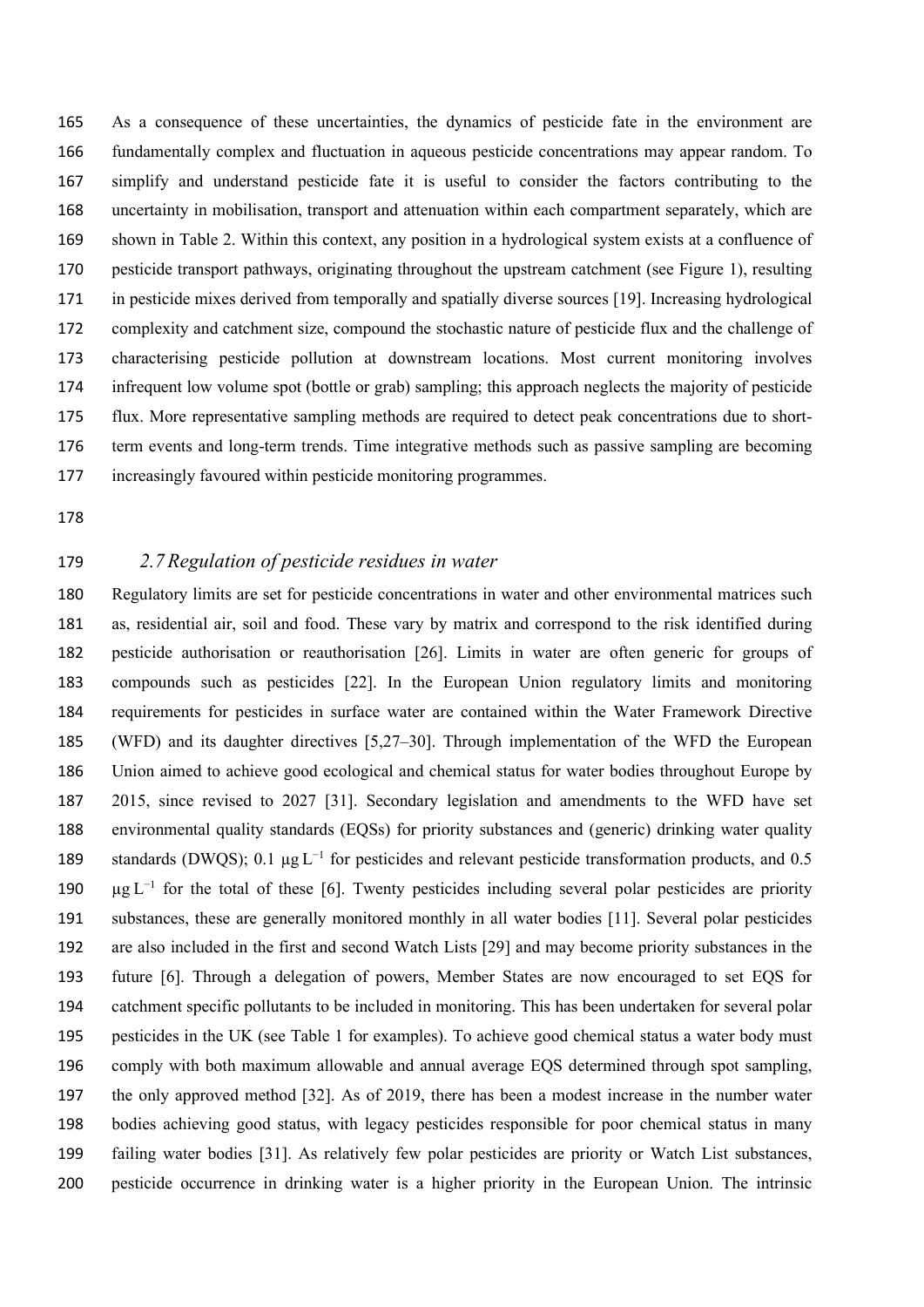mobility and persistence of certain polar pesticides allows them to pass through drinking water treatment processes, with many frequently detected at elevated concentrations (> DWQS) in treated drinking water, for example the molluscicide, metaldehyde [33]. Regulatory standards and monitoring of pesticides in water in other jurisdictions is often decentralised and based on established guidelines [26].

## **3. Monitoring of polar pesticides in water**

 Monitoring of environmental waters is undertaken to obtain qualitative and quantitative information about the biological chemical, hydrological and toxicological status of waters [34]. In the case of polar pesticides this is typically achieved through representative sampling and subsequent analysis (chemical and/or toxicological) within monitoring programmes [34]. Such programmes may be undertaken in commercial, research or regulatory contexts. The requirements of data quality and assurance prescribe the precision, accuracy and sensitivity of sampling and analytical methods. The requirements of data representativeness and availability of resources, determine the spatial and temporal resolution of sampling [34]. The number and identity of pesticides included in the monitoring suite may be informed by legislation, based on known or suspected presence or in screening approaches expanded to all compounds amenable to the selected analytical methods [19].

### *3.1Design of monitoring programmes*

 There is no universal methodology for monitoring polar pesticides. The timing and frequency of sampling, location and number of sampling sites, and the duration of monitoring are all important considerations [11,19,34]. The frequency of sampling and duration of monitoring should consider the dynamic range of pesticide concentration and variability over time to ensure that peak concentrations are not missed, and long-term trends are correctly interpreted [35]. Likewise, the timing of sampling should consider the hydrological system and the influence of events such as rainfall to peak concentrations [36–38]. For example, flow proportional sampling and Lagrangian sampling are often used to accommodate diurnal flow patterns in waste water treatment plants [39], and the travel time between upstream and downstream surface water sites [25], respectively. Monitoring of ground waters may be appropriate at lower frequencies [40]. When selecting sampling locations, it is important to consider the information sampling seeks to provide (e.g. source appointment or describing fate), to ensure this is discriminated within results, and to minimise replication [36]. Increasing the temporal and spatial resolution of sampling will increase data representativeness. In practice workability, time and cost often restrict this [41].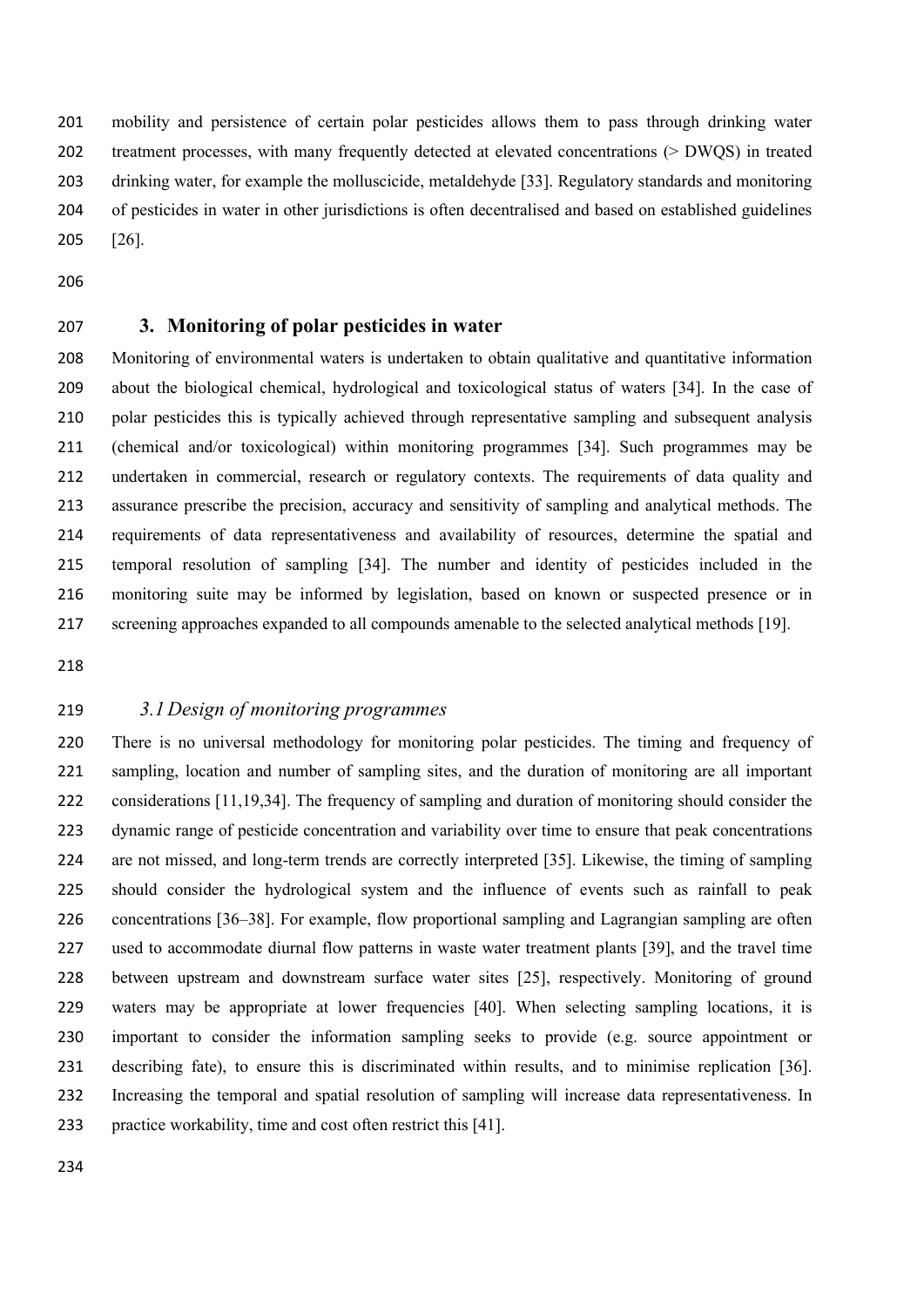### *3.2Comparison of sampling methods*

 Sampling can be integrative or discrete [34]. Methods can be integrative of flow, time or both [36]. Whilst discrete methods can be representative of the progression in time and/or flow through recurring sampling that is proportional to evolving conditions [42]. Multiple discrete samples can be analysed separately to provide a time series describing concentration fluctuations [43], or pooled to obtain a composite value [42]. Whole water sample collection may be manual, automated or on-line [43]. Sampling may seek to capture different quantities of aqueous pesticides such as, total or dissolved concentration, load or distribution, or qualitative confirmation of the presence of a pesticide [19,32,40]. Comparable results are often possible with different methods, and method performance, versatility, practically, cost and expertise should be considered to select the most appropriate approach [42–45]. Practical handling considerations include the sampling frequency, the equipment transported to field or left *in-situ*, and the need to prepare the site before sampling (e.g. power supply) [43]. The monitoring programme of the WFD mandates spot sampling, however, use of passive sampling is recommended if large temporal variation in concentrations may reduce the representativeness of spot sampling (alone) [42]. Discussing monitoring under the WFD, Allan et al. [34] acknowledge that no sampling method is appropriate in all situations, with each providing different, often complimentary, information. Spot sampling remains the default choice in most pesticide monitoring programmes, despite its lack of temporal representativeness [11]. Table 3 shows attributes of a variety of discrete and integrative sampling methods. The current trend within pesticide monitoring is use of time- integrative methods such as passive sampling. Most studies investigate surface waters, where passive sampling has been extensively compared with other methods. Passive sampling has also been evaluated alongside on-line, automated and spot sampling in a drinking water supply works [43], with exposures occurring in a range of matrices, for example, waste waters [46] and ground waters [47]. Trends in the applications of passive samplers for pesticide monitoring are reviewed in Section 5. The principles underpinning passive sampling are presented in Section 4.

## **4. Passive sampling of polar pesticides**

 A recent review of passive sampling of hydrophobic organic compounds [48] presents the monitoring principles for non-polar pesticides. At present, knowledge of the theory underpinning passive sampling of polar organic compounds, such as polar pesticides, is less developed. The absence of a complete mechanistic understanding prevents modelling of uptake and accumulation in polar devices [49,50]. Whilst available models do predict uptake and accumulation within acceptable error for some compounds and conditions, examples of divergent accumulation behaviour occur throughout the literature. Researchers have been unable to attribute, or distinguish, the contribution of phenomena responsible for this variation within, and between, studies [51]. Principles derived from absorption of non-polar organic compounds, a process occurring through partitioning, underpinned the initial theory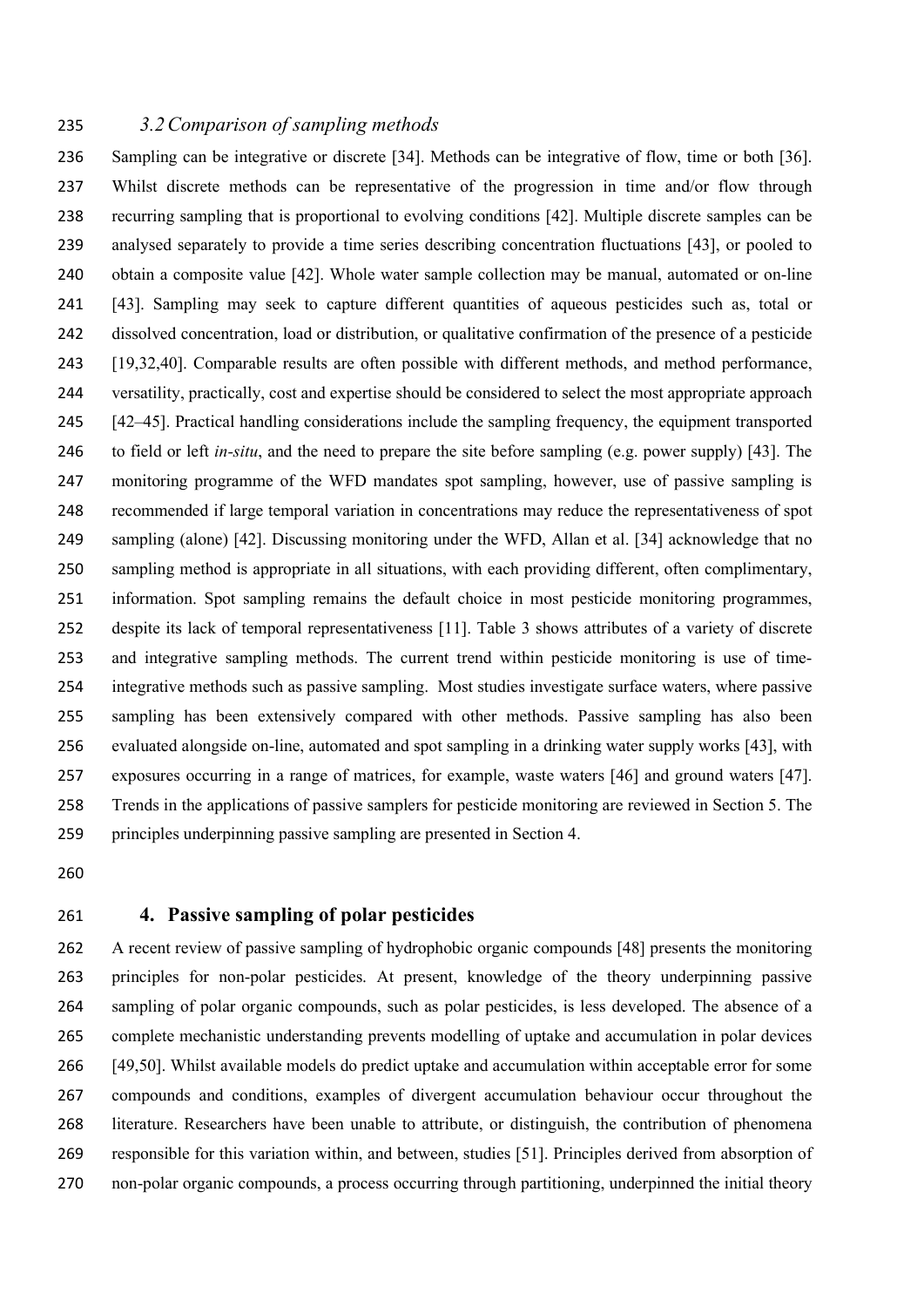for passive sampling of polar organic compounds. Passive accumulation of polar compounds occurs through adsorption, the result of concentration dependant interactions between solute and sorbent leading to bond formation [49]. As such the equivalence of the principles of non-polar/polar passive sampling is not always appropriate, for example, the existence of isotropic exchange between bulk and receiving phases for any analyte is uncertain and examples of anisotropic exchange are not well understood [44,52,53]. The following sections introduce the basic theory and range of passive sampling devices (PSDs) used to monitor polar pesticides.

## *4.1 Theory of passive sampling*

 Passive sampling is any technique where mass flux driven by differential chemical potential, causes transfer and retention of contaminants present in a bulk phase of the sampled medium, in/to the receiving phase of a device placed within said medium [54]. Mass flux will continue in the presence of a positive gradient in chemical potential between bulk and receiving phases (i.e. until thermodynamic equilibrium is reached) [48]. Mass flux of freely dissolved analytes from bulk to receiving phases occurs over successive interfacial layers [49]. These layers can include:

$$
287 \t WLBsW/DM > Fouling film > DM/DL > WBLDM/IW > WBLiW/S > Sorbent
$$

289 Where WLB<sub>sW/DM</sub> is the external water boundary layer (WBL) between sampled water and diffusion membrane (or layer). Fouling film refers to any accumulation of sediment and biotic matter formed on the sampling surface during exposure. DM/DL refers to a diffusion membrane (DM) or layer 292 (hydrogel) (DL) separating sorbent and sampled water. WBL $_{DMiW}$  and WBL $_{iW/S}$  refer to any WBL 293 present between the DM (WBL $_{\text{DMiW}}$ ) and sorbent (WBL $_{\text{iWS}}$ ) and interstitial water within the sampler. Sorbent describes the receiving phase of the sampler. The device used largely determines the existence and/or importance of transport through each layer. Resistance to mass transfer in each layer is analyte specific and may limit uptake. The extent of any rate limiting effect is determined by the sampler configuration and ambient conditions [55]. When equating resistance to mass transfer over all interfacial layers (i.e. the resistance to mass transfer of uptake), resistance to mass transfer in sequential layers is normally assumed to be additive [56]. It is typically appropriate to consider only the external WLB, DM/DL and sorbent, in approaches using three compartment first order kinetic models [57–59].

 Some devices promote mass flux (direction of diffusion gradient) occurring perpendicular to the water/sampler boundary and uniform across the sampling face. The design of other devices may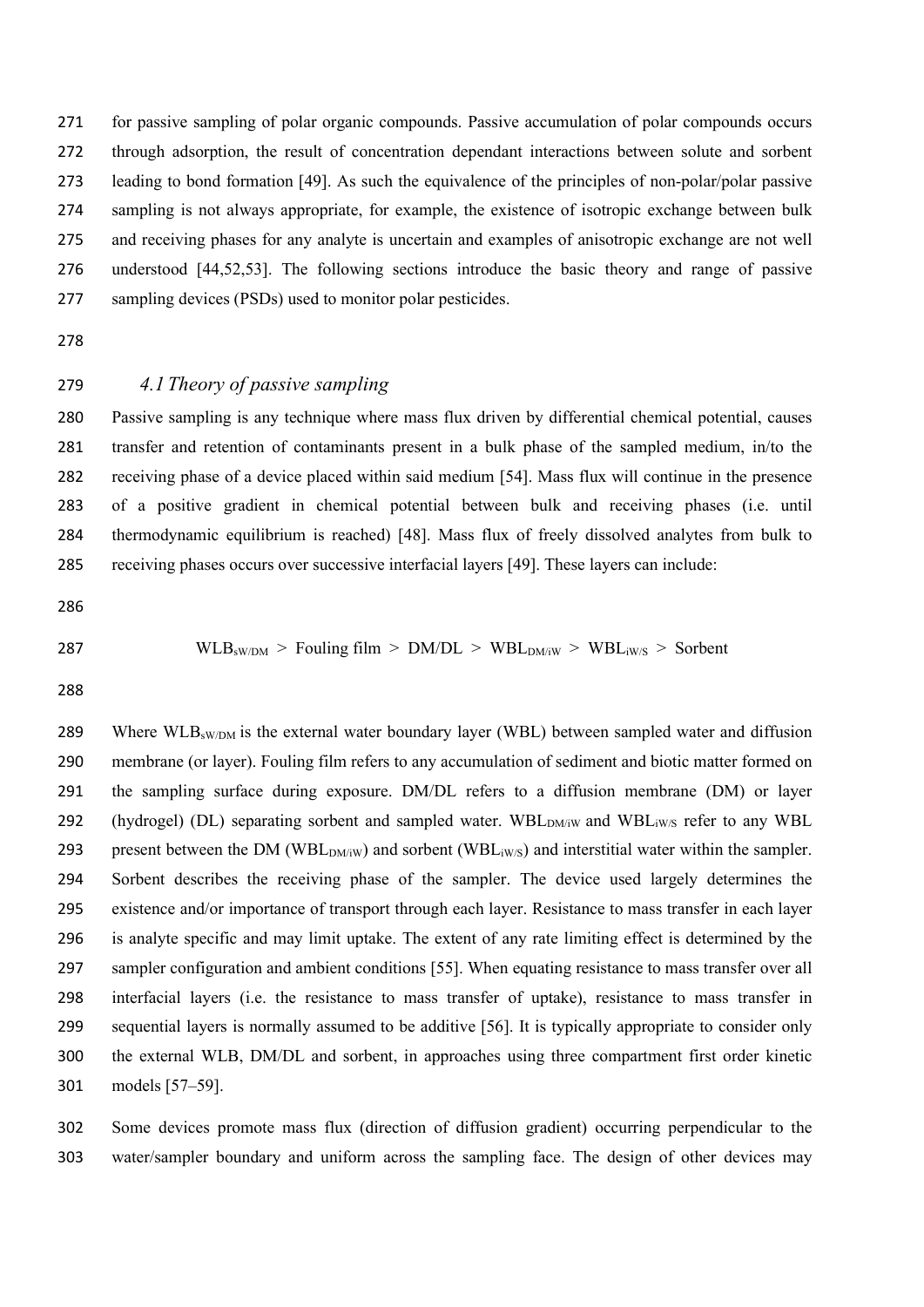permit lateral diffusion, or the formation of variable diffusion gradients where the relative position of layers is not uniform throughout the device, or shifts (e.g. when the sampler moves in the water column) [50,60]. Accumulation in the receiving phase follows first order kinetics, occurring in linear, then curvilinear regimes, ending at equilibrium. In the linear uptake regime, accumulation is time integrative and responsive to changes in aqueous concentration. The rate of mass flux and length of linear and curvilinear regimes, as well as the point at which equilibrium is attained, is specific to the analyte, sampler composition and geometry (configuration), and the ambient conditions during sampling. It must be determined and validated for each polar pesticide in each setting [61]. Many devices have been developed to monitor polar pesticides, with design and operation, optimised to achieve sensitivity and selectivity over exposures of various time lengths. Typically, passive sampling 314 of polar pesticides is undertaken in the linear regime, and the sampled analyte mass  $(m<sub>S</sub>)$  is related to a 315 TWA concentration  $(c_{\text{TWA}})$  in the sampled water over a deployment time (*t*) through knowledge of the 316 analyte sampling rate  $(R<sub>S</sub>)$ , using first order kinetic models [57,62], from which the following equation (Equation 1) can be derived:

$$
c_{\text{TWA}} = m_S/(R_S t) \tag{Equation 1}
$$

*R<sub>S</sub>* is a theoretical volume of water sampled per unit time and must be determined for each 322 combination of analyte and device. During the linear regime the aqueous concentration  $(c<sub>W</sub>)$ 323 corresponds to the rate of accumulation in the sorbent (as  $R<sub>S</sub>$  should not change). Differences in the speed of transport over layers between sampled water and sorbent, result in analyte specific lag-325 phases before a change in  $c<sub>W</sub>$  is registered as accumulation in the sorbent. Lag-phases of between several minutes and days are common. Subsequent increases or decreases in the rate of accumulation 327 following a change in  $c<sub>W</sub>$  may also experience a lag-phase [46,63,64]. Large lag-phases reduce the 328 accuracy of  $c_{\text{TWA}}$  during short exposures ( $\leq$  10 days) [46]. In the curvilinear regime, the rate of accumulation reduces, approaching an asymptote at equilibrium, when solute-sorbent bond formation ceases to be energetically favourable, or assuming isotropic exchange, sorption and desorption are equal (or a mixture of both, producing no net accumulation if exchange is anisotropic). Under what circumstances such bonds are reversible (i.e. desorption) is poorly understood [50]. Equilibrium sampling of polar pesticides is uncommon and may be inappropriate for adsorption-based devices. Use of passive samplers in the qualitative chemical or toxicological monitoring of pesticides, such as 335 screening or bioassays, does not require knowledge of  $R<sub>S</sub>$  and is growing in popularity [40,46,65,66]. It is still necessary to confirm the suitability of the device over the exposure length and aqueous concentration range before devices can be used to monitoring pesticides in water. This is normally performed through calibration experiments.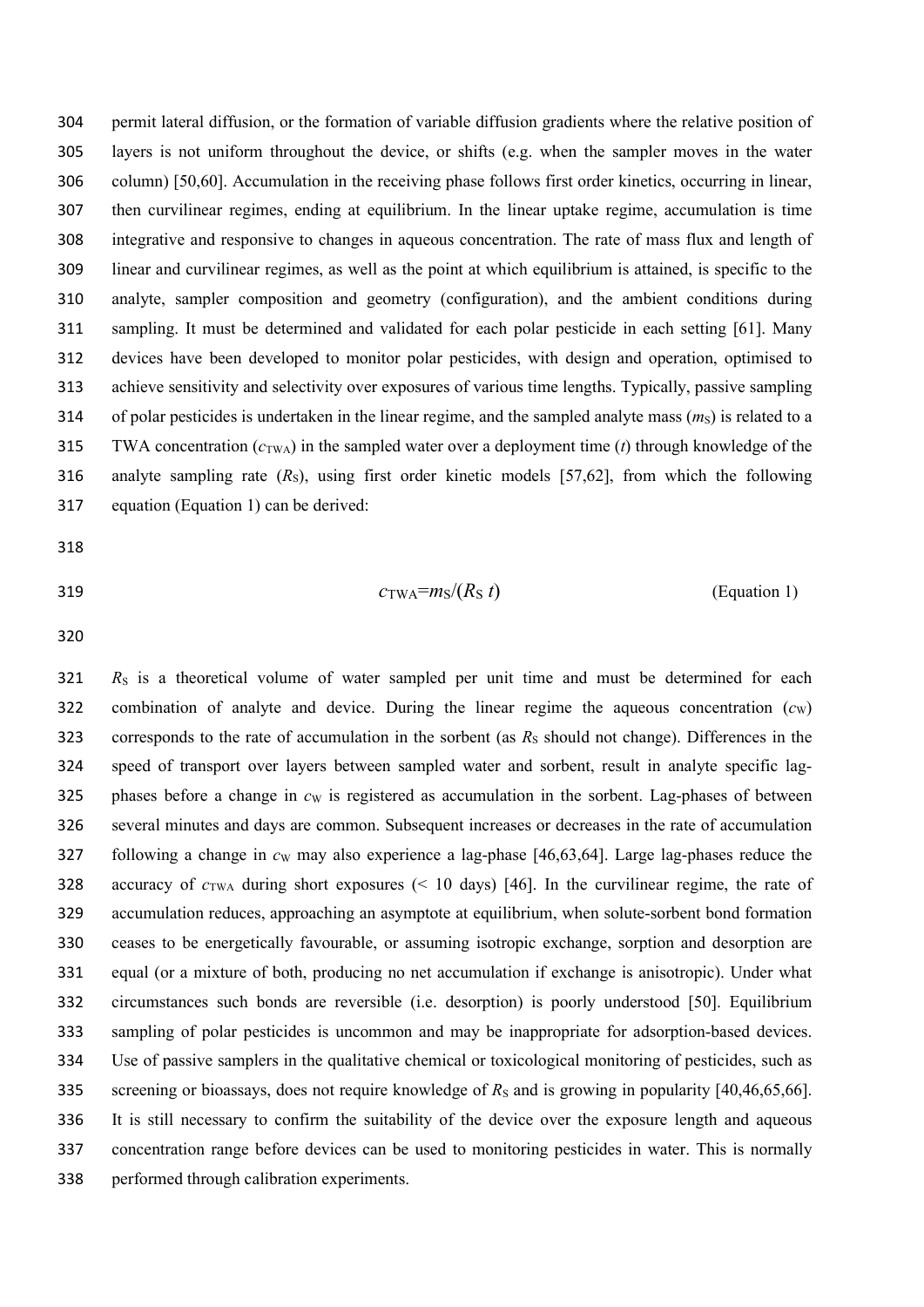## *4.2 Types of passive sampler*

340 Three types of device are predominantly used to monitor polar pesticides, namely the, Chemcatcher<sup>®</sup>, o-DGT and POCIS [67]. These passive samplers typically operate in the linear/integrative mode for monitoring polar pesticides and not in the equilibrium mode. However, if deployed for long periods of time (~months) they will move into the equilibrium phase and thus unable to elucidate TWA concentrations. The choice of diffusive membrane/layer and receiving phase is made to alter the performance of each device. The following sections and Table 4 present practical aspects of the design, handling, performance and availability of samplers used to monitor polar pesticides. Values 347 for LOQ, sensitivity, *R<sub>S</sub>* and linear period (i.e. integrative time) contained in Table 4 are taken from selected calibration studies. These values are indicative of performance and should be used only to 349 compare device configurations. R<sub>S</sub> values reported in the literature often disagree. Reviews of 350 Chemcatcher<sup>®</sup> [68,69], polar organic compound integrative sampler (POCIS) [49], and o-DGT [70], assemble data from multiple sources and discuss the inter-comparability of values for each device.

## i) Chemcatcher®

354 The Chemcatcher<sup>®</sup> comprises a reusable three-part polytetrafluoroethylene (PTFE) body (base plate, retaining ring and transport lid) housing a commercially available solid-phase extraction (SPE) disk (Empore™/AttractSPE™/Atlantic™) receiving phase, overlain with a DM. Sorbent chemistry and DM composition and structural properties (e.g. membrane thickness or pore size) are selected based on affinity for monitored pesticides and required performance (e.g. integrative time or LOQ). Since 359 Kingston et al. [71] developed the Chemcatcher® several iterations of the design have occurred, with two designs in current use. Each design has an internal volume and sampling area that accommodates SPE disks with diameters of either 52 mm (Atlantic design) or 46 mm (Empore design). Repeatability is aided through use of DMs and receiving phases with known properties (e.g. thickness, pore size, 363 sorbent mass and distribution). The main differentiation between the Chemcatcher® and other devices is the use of commercially available SPE disk receiving phases. Whether this differentiation is advantageous or restrictive is a matter of opinion, as the uniformity in device properties, could equally be considered in terms of the lack of ability to optimise sorbent mass or use mixed sorbents, as is seen with other samplers. Likewise, fewer sorbent chemistries are available in the SPE disk format than in granular forms. What is certain is that the simplicity of preparation and handing means that performance bias resulting from user proficiency is less likely to occur than with POCIS, and to a 370 much greater extent o-DGT. Occasionally improvised Chemcatcher<sup>®</sup> type devices are also used [72], however, problems resulting from the inconsistency of construction of such devices have been reported (e.g. DM losing contact with disk) [46]. Only one face of the receiving disk of the 373 Chemcatcher<sup>®</sup> is in contact with the DM, however, improvised POCIS type devices containing SPE disks with two sampling surfaces are used occasionally [12]. A polyethersulphone (PES) DM is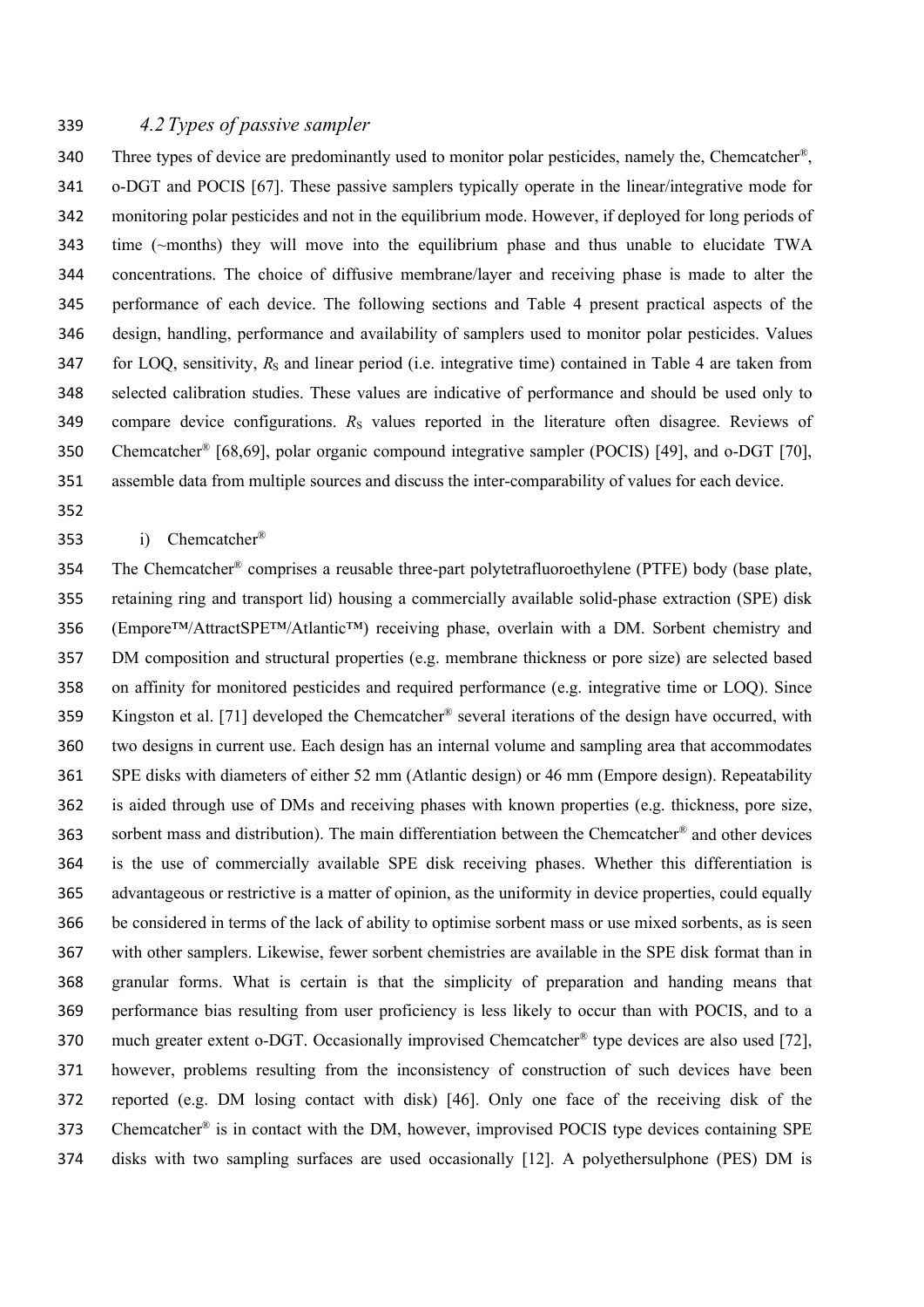normally used for monitoring polar pesticides, however, other polymers such as polysulphone (PSU) have been used [72]. The geometric properties of the DM such as pore size, porosity, tortuosity, and membrane thickness may be different between studies with pores of 0.2 or 0.45 μm typical [58] and 0.1 μm used infrequently [12]. Sometimes no DM is used, and the receiving phase is exposed directly in the sampled water. This will effect performance (e.g. reducing lag-phases and integrative periods), and may complicate sample clean-up, or increase uncertainty [73]. Naked disks outside the housing are also used as samplers, these are considered separately, as the area of sorbent disk exposed to 382 sampled water has been shown to alter performance [74]. SPE disks used in Chemcatcher® are usually polymeric with moieties able to interact with solutes through polar, non-polar and ionic bond formation [58]. Generally. methanol is the preferred choice of solvent for eluting pesticides from the 385 SPE disks used in Chemcatcher® devices [39]. In the past *n*-octadecyl disks were used to monitor polar pesticides [12], however, the improved performance of newer polymeric sorbents, mean these 387 are now preferred. Unlike POCIS and o-DGT miniaturised versions of the Chemcatcher® have not been developed.

#### ii) POCIS

 The POCIS contains granular sorbent sandwiched between two DMs, held in place by two stainless steel rings screwed together to form a seal. The internal sorbent is loose and does not fill the interstitial space. Distribution of sorbent within the sampler may change throughout deployments and the area in contact with the DM, is likewise, subject to change [50,61]. As the interstitial space is not filled it is convenient to increase the mass of sorbent within a device, however, sorbent mass of 200- 230 mg is typical. Polymeric sorbents are used to monitor polar pesticides, but carbonaceous sorbents are sometimes mixed with polymeric sorbents to improve performance. A variety of sorbents have been shown to have broad affinity for polar pesticides, whilst other sorbents have specific affinity for certain compounds for example a molecularly imprinted polymer sorbent has been developed to 400 monitor glyphosate and  $\alpha$ -amino-3-hydroxy-5-methyl-4-isoxazolepropionic acid (AMPA) [75]. Two standardised versions of the POCIS: POCIS-pharms and POCIS-pest contain polymeric, or a mix of carbonaceous and polymeric sorbents, respectively. Despite names that suggest suitability for monitoring different classes of compounds both devices are used to monitor polar pesticides. Typically, methanol is used to extract the pesticides from the sorbent [42]. Ahrens et al. [12] found that each version of the POCIS had affinity for a similar number of compounds (106 or 110 of 124 406 investigated), over the a similar range ( $log K_{OW}$  -1.9 to 5.2 or -1.9 to 5.3), with similar sorption capacity (sampler and water partition coefficient  $(K_{SW})$ ) of (log  $K_{SW}$  of 4.78 L kg<sup>-1</sup> or 4.56 L kg<sup>-1</sup>). 408 PES DMs with pore sizes of 0.1  $\mu$ m and combined sampling area of 41 cm<sup>2</sup> are typically used to monitor polar pesticides [58], Miniaturised POCIS have also been used with a reduced surface area 410 (16 cm<sup>2</sup>) and 0.45 µm pores [58]. Other studies have investigated larger sampling areas (95 cm<sup>2</sup>) [76], and the effect of varying sampling area and sorbent mass [77]. Nylon DMs with pores of 30 μm have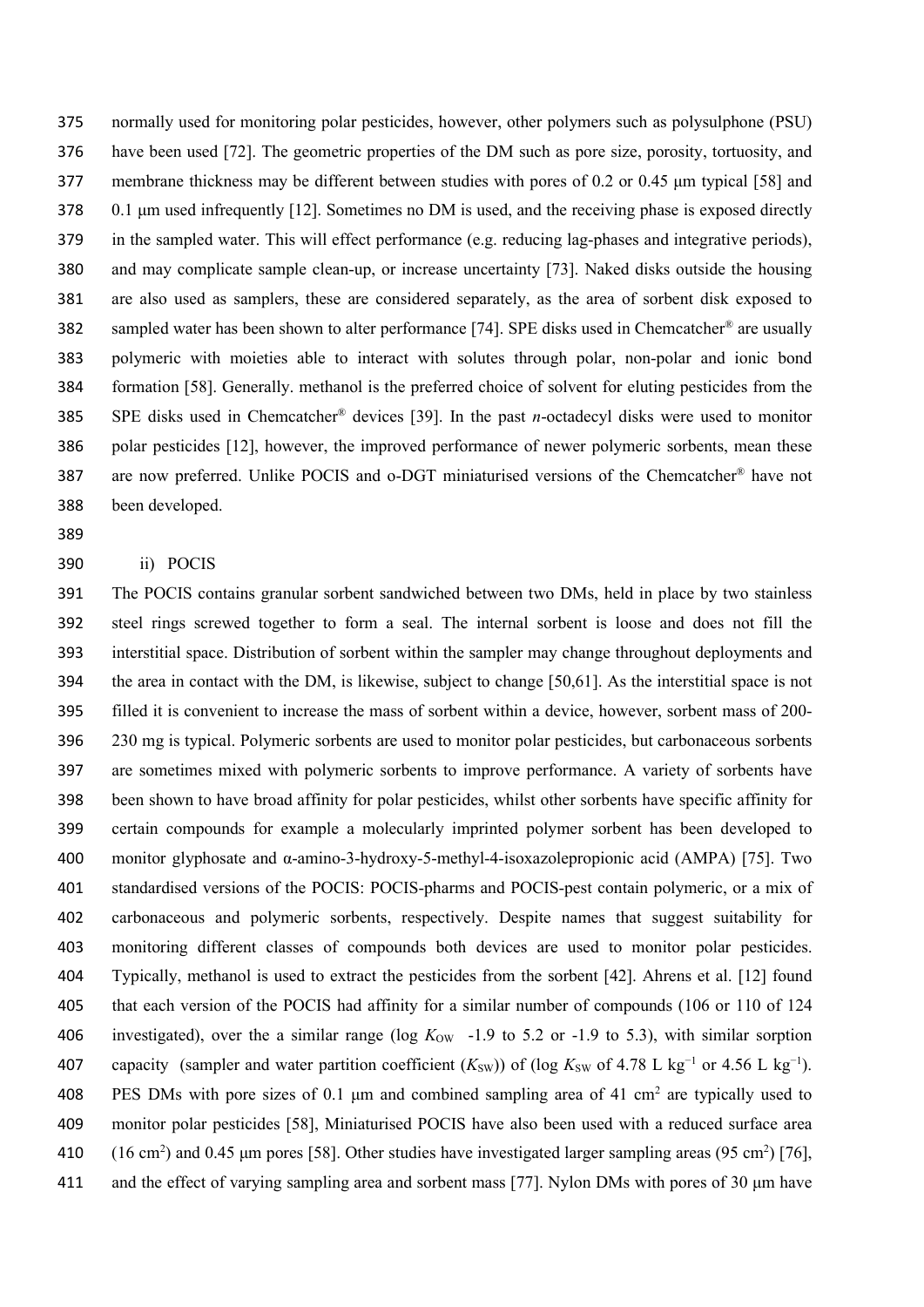also been investigated, and were shown to reduce lag-phases [63]. The POCIS is vulnerable to damage as DMs have no solid support and can be punctured during deployments. Lose sorbents must 414 be weighted and conditioned for each device and preparation is more complicated than Chemcatcher<sup>®</sup>. Conditioning and elution of sorbents is typically undertaken in an SPE column.

iii) o-DGT

 o-DGT is a recent variant of the DGT sampler, developed to monitor organic compounds in water and sediment with several variants used to monitor polar pesticides [70]. The o-DGT uses granular sorbents. The mass of sorbent used in each device deviates between studies, however, between 300- 421 350 mg of sorbent is typical. These may be polymeric, carbonaceous or inorganic, such as the  $TiO<sub>2</sub>$  sorbent developed to monitor glyphosate and AMPA [78]. The important distinction from both 423 Chemcatcher® and POCIS is the use of hydrogel diffusive and binding layers to control analyte uptake and stabilise and ensure constant distribution of sorbent within the device. The binding layer containing sorbent sits at the base of a plastic housing and is overlain by the diffusive layer, held in place by a cap with an aperture exposing the diffusive layer surface to sampled waters. Following use the analytes are eluted from the binding disk using methanol [70]. o-DGT was developed to reduce the influence of ambient conditions on analyte uptake and the requirement to perform calibration for each compound. This is achieved as the resistance to mass transfer in the diffusive layer is similar to the WBL, and as the thickness is far greater, typically 0.75 mm, variation in WBL thickness does not 431 impact R<sub>S</sub> significantly. Diffusive layers of between 0.4 and 2 mm have been investigated whilst the 432 sampling area is typically 3.1 cm<sup>2</sup>. Larger devices with sampling areas of 4.91 cm<sup>2</sup> [78] and 45 cm<sup>2</sup> [79] have been used. Binding layer thickness typically mirrors the diffusive layer, although different hydrogels are often used for each layer (1.5% agarose or 15% polyacrylamide). The thickness of each layer must be precise, and the distribution of sorbent equal, as inaccuracy in either may extend or reduce the length of the diffusional path within the device or promote lateral diffusion, altering uptake. As such preparation of o-DGT requires high user proficiency to avoid bias and is more time consuming than other devices. Ready constructed o-DGTs can be purchased to avoid this bias. To reduce the effect of ambient conditions on device performance o-DGT sacrifices sensitivity and 440 sampling rates meaning LOQ are higher than POCIS and Chemcatcher®. Upscaling of the device would enable reduced LOQ but is complicated by the vulnerability of hydrogel layers to grazing, mechanical damage and dissolution, which prohibits larger sampling areas. One solution to protect the hydrogel layers during deployments is the inclusion of a protective filter or membrane. A range of membranes (cellulose acetate, cellulose ester, Nylon and PES) has been evaluated and were found to suppress uptake [80,81]. Commenting on use of protective membranes, Guibal et al. [70] proposed two points to consider before use: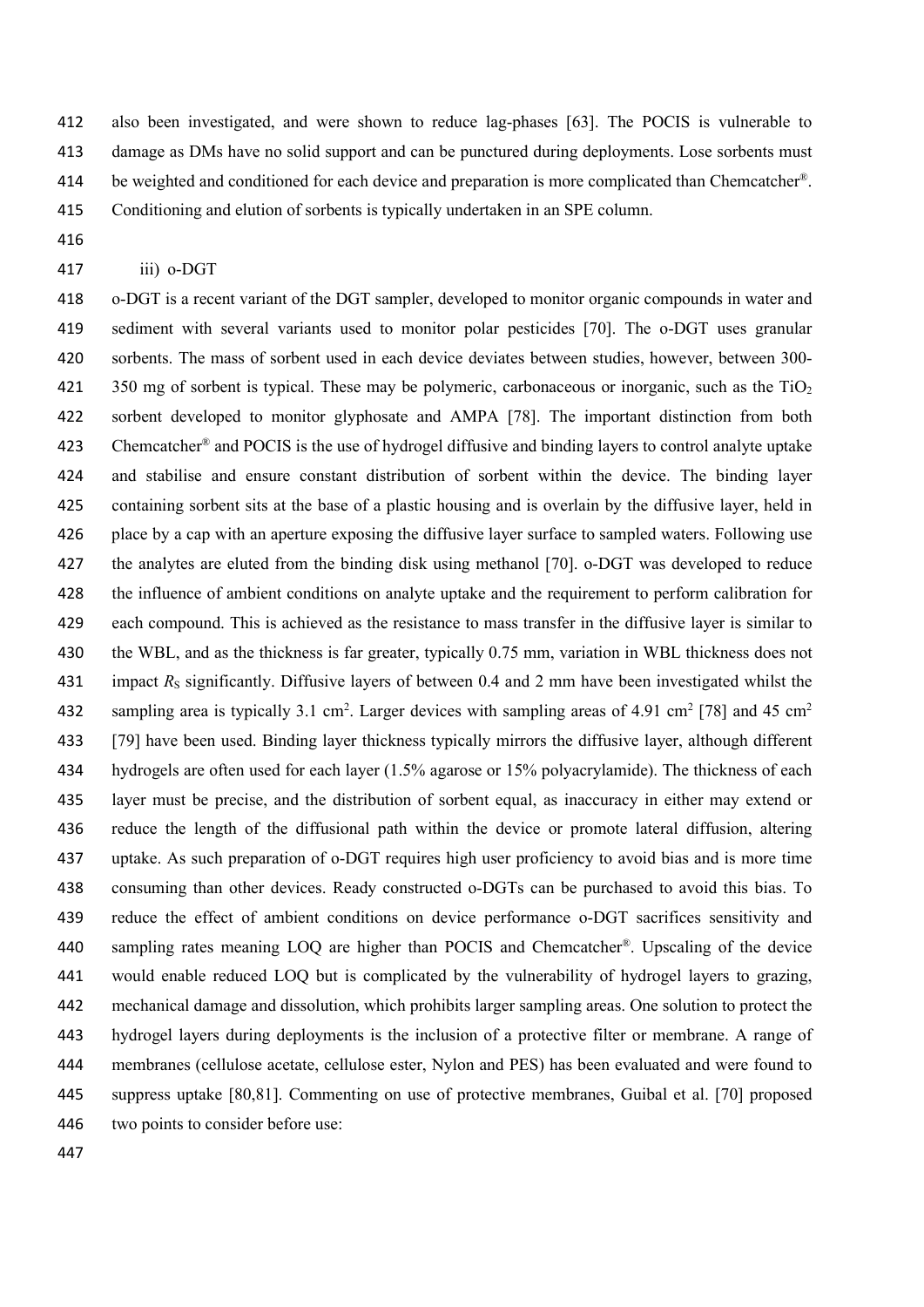"1: target analytes and their potential interaction with the membrane (several compounds are often targeted and there is no "universally" inert membrane). 2: knowledge of the site of field deployment (including seasonal changes) to evaluate the risk of biofilm development and the relevance using naked o-DGT."

 It is probable that use of protective membranes may reintroduce some of the uncertainty associated with transport over layers that the o-DGT tries to avoid. If lower LOQ are desired, multiple devices can be deployed in parallel and extracts combined for analysis.

iv) Other devices

 A range of other devices has been used to monitor polar pesticides. These include silicone rubber, sheets [82,83] or stir bar sorptive extraction (SBSE) rods [84,85]. Silicone hollow fibre membranes containing nitric acid have been used to monitor triazine herbicides [86] and silicone sheets with various embedded SPE sorbents have been evaluated [87], and used to monitor equilibrium concentrations of polar pesticides in rivers [88]. Microporous polyethylene tubes filled with hydrogel embedded polymeric [89] and inorganic sorbents [90] have been exposed in river waters to monitor polar pesticides over a broad range of affinities (for different sorbents), or glyphosate and AMPA, respectively. Ethylene-vinyl acetate (EVA) coated Ti sheets have been used to monitor selected pesticides in coastal waters [91]. Other studies have used sorbents typically used in devices such as 466 the Chemcatcher<sup>®</sup> but without the DM separating sorbent from the sampled water. This has mainly been done where it is desirable to increase the sensitivity of the device when monitoring episodic flux of polar pesticides [92] or when monitoring ground waters [47]. Ground water has also been monitored with an activated carbon sorbent contained in a steel mesh [93]. Aside from use of naked SPE disks in monitoring ground water or episodic pollution, it is unclear if any other devices currently 471 used offer improved performance over the Chemcatcher®, POCIS or o-DGT. Use of naked disks to monitor short duration events, typical of polar pesticide pollution, may be particularly suitable, as the dynamic range and rate of mass flux can be large. For this reason, use of equilibrium devices based on silicone rubber alone or with embedded sorbent probably offers little improvement over discrete sampling methods, as the time to equilibrium is typically several days (i.e. the response time of the device is greater than fluctuation in environmental concentrations). Such devices may be suitable for monitoring other polar organic contaminants with stable environmental concentrations. New devices 478 that remove some of the limitations the Chemcatcher<sup>®</sup>, POCIS or o-DGT would be welcome.

 

#### *4.3Calibration*

 Calibration experiments are undertaken to establish device performance for specific analytes and exposure conditions. The length of time-integrative accumulation must exceed the duration of sampling and follow first order kinetics. Accumulation in the sorbent should be proportional and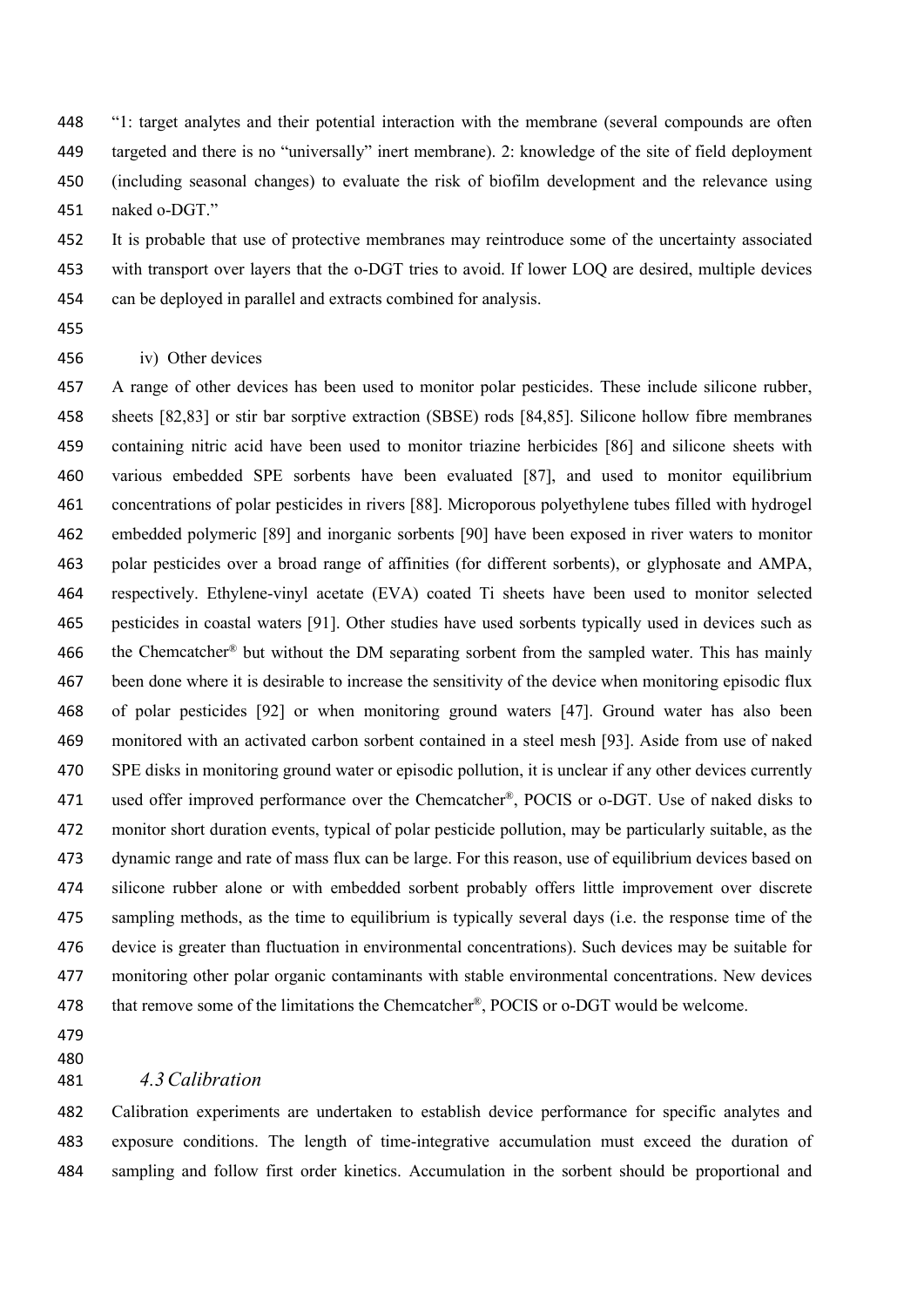responsive to fluctuating concentrations. Calibration should characterise any lag-phases. Calibration of multiple analytes can be performed simultaneously. This is done through laboratory or *in-situ*, exposure within water in which the analyte concentration is known. In most laboratory calibrations samplers are exposed within an analyte fortified matrix, representative of the ambient conditions during field exposure. Devices are removed and analysed at regular intervals (1-2 days) and the fortified matrix is regularly (i.e. static renewal) or continuously (i.e. flow through systems) replaced. Alternative approaches inferring analyte uptake by measuring analyte depletion (i.e. static depletion) are occasionally used. However, analyte losses due to volatilisation, degradation, and sorption to the DM and surfaces within the calibration system reduce the accuracy of such calibrations [49]. There are currently no universally agreed calibration protocols and by necessity, each calibration system is 495 bespoke. This has frustrated the reliability of laboratory derived  $R<sub>S</sub>$  which often disagree [49,50]. Ahrens et al. [12] characterised performance of five devices in laboratory calibrations experiments for 124 polar pesticides, showing broad affinity for different configurations. Alternatively, *in-situ* calibrations may be performed in the field were aqueous concentrations are regularly checked with discrete sampling alongside analysis of samplers at regular intervals to convert the mass sampled to  $R_s$  [94,95]

 Quality control during calibration studies and field exposures typically includes duplicate or triplicate deployment of samplers and a number of blanks to identify contamination during sorbent conditioning (solvent blank), construction, (construction blank) and field handling (field blank). A current trend for *in-situ* calibration is use of a variety of methods alongside each other to monitor non-steady state events [9,37,73,74]. Non-steady state conditions have also been replicated in laboratory calibrations; such approaches may help identify confidence intervals for passive sampling data, important for passive sampling of stochastic pesticide pollution. Vermeirssen et al. [57] found that lag-phases of certain moderately hydrophobic pesticides (diazinon and diuron) occurred following increases and decreases in aqueous concentration in a flow-through system, reducing the integrative performance the greater the duration of the lag-phase in relation to the length of exposure. Bernard et al. [96] investigated the integrative performance of POCIS through several static renewal calibrations with fluctuating concentrations of variable intensity and duration. Uptake was linear for most pesticides with lag-phases in accumulation differing based on analyte polarity. Shaw et al. [97] found sampler configuration effected integrative performance with DMs preferable over longer exposures. Naked SPE disks exposed to fluctuating concentrations of atrazine and allowed to equilibrate where found to attain isotherms proportional to the sampling surface area of the disk, not the mass of sorbent. 517 Typically,  $R<sub>S</sub>$  values are greatest in POCIS as this device has the largest available surface area. 518 Chemcatcher<sup>®</sup> has the next largest surface area and lower  $R_s$  lower values compared to POCIS. This was shown by Townsend et al. when assessing uptake of acidic herbicides [21]. o-DGT has the smallest surface area and hence the lowest uptake rate of these three passive samplers. However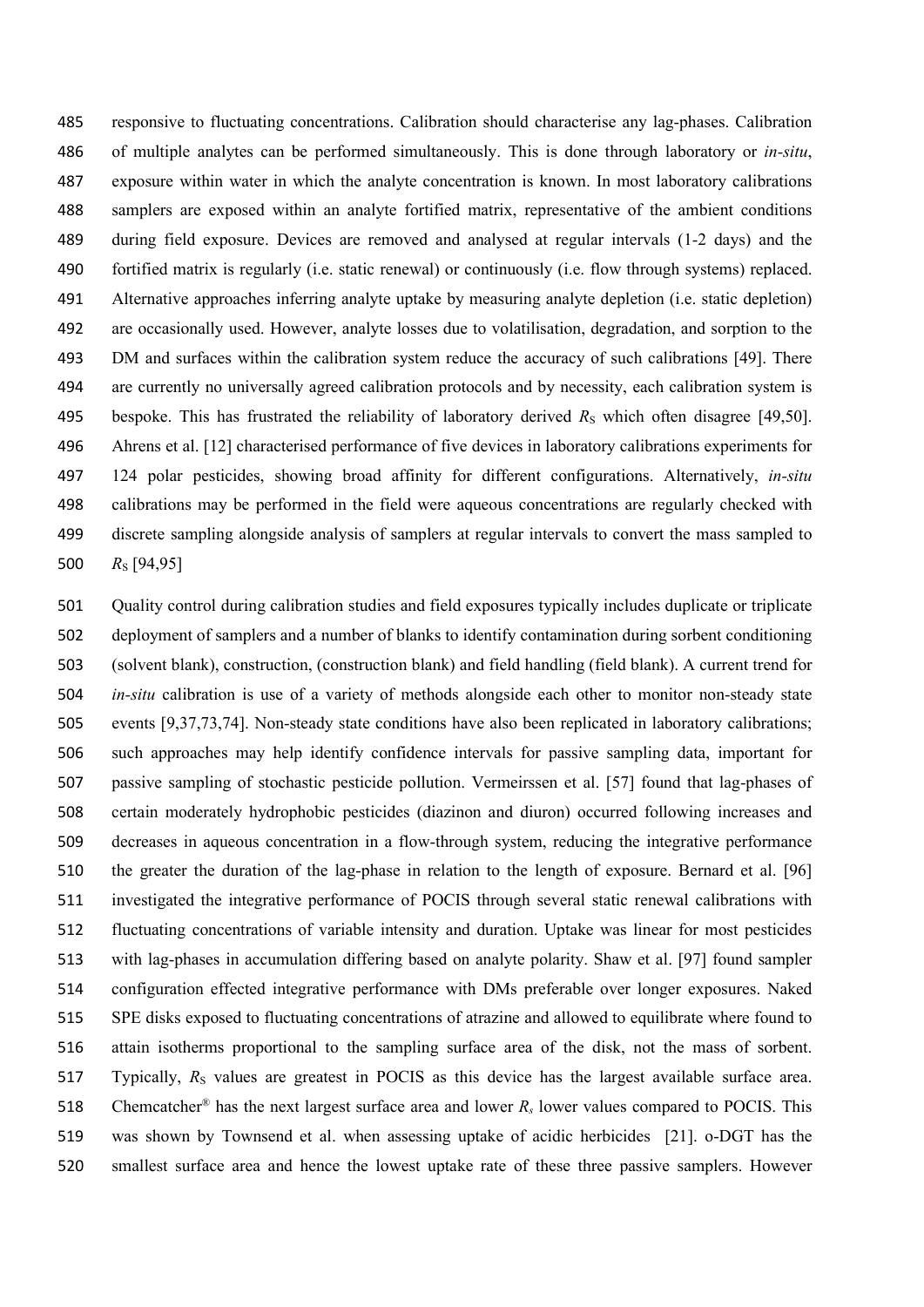device composition, geometry and ambient conditions will all affect the uptake rate in practice. The mass of sorbent and sampling surface area alongside the sorbent to sampling surface area ratio can be 523 used to approximate  $R<sub>S</sub>$  values for devices of similar composition (i.e. same type and thickness of diffusive layer or membrane) [21]. Such approximations would be imprecise and compound specific as the contribution of different stages in the uptake process to rate limitation for different analytes will produce diverging responses to any change in device configuration. This complexity and uncertainty reinforce the need for device calibration and improved quality assurance and control in passive sampling of polar analytes.

- 
- 

## *4.4Environmental factors effecting uptake*

 The properties of the DM and sorbent do not change, however, ambient conditions influence and limit the rate of transport across interfacial layers, and accumulation in the sorbent [98]. Such rate limiting effects either, alter the transport distance or resistance to mass transfer, or influence the rate at which the component mechanisms of transport/uptake occur. Changes in transport distance or resistance to mass transfer can be caused by variation in the thickness of the external WBL or the formation of fouling films [99]. Whilst temperature and matrix composition may also influence solute diffusion [79], speciation [100], or interaction with surfaces of DM and sorbent [101]. Additionally, amenable metabolic pathways or sorption sites present in fouling films may attenuate mass flux, suppressing accumulation in the sorbent [99]. Pesticide use and mobilisation is associated with seasonal and episodic climatic conditions that may also cause rate-limiting effects. These must be overcome, estimated, or preferably quantified, to improve accuracy of quantitative results and identify any uncertainty.

i) Flow

 The WBL is a region of stationary water at the sampler-water boundary. Analyte transfer across this region occurs only by diffusion. WBL thickness is determined by turbulence at the sampling surface, which is typically greater at higher flow rates, however, translating measured flow to turbulence at the sampler surface is difficult [102]. o-DGT hydrogels are homogeneous and have a similar resistance to mass transfer as the WBL, and it is appropriate to consider the latter as an extension of the former comprising a single compartment [70]. Changes in the thickness of the WBL are normally negligible compared to the thickness of diffusive and binding gels and the rate limiting effect of flow should not 551 exceed 20% of  $R<sub>S</sub>$  for o-DGT as a result [103]; with the exception of stagnant conditions where significant WBLs have been observed [104]. Diffusion across the WBL is often dominant in limiting 553 uptake in POCIS [49] and Chemcatcher<sup>®</sup> [46], however, the flow dependency of  $R<sub>S</sub>$  is not always 554 observed [54,95,105]. At present no approach can adequately compensate for flow effects on *R<sub>S</sub>*. 555 Although, empirical approaches to determining  $R<sub>S</sub>$  in quiescent and turbulent conditions such as that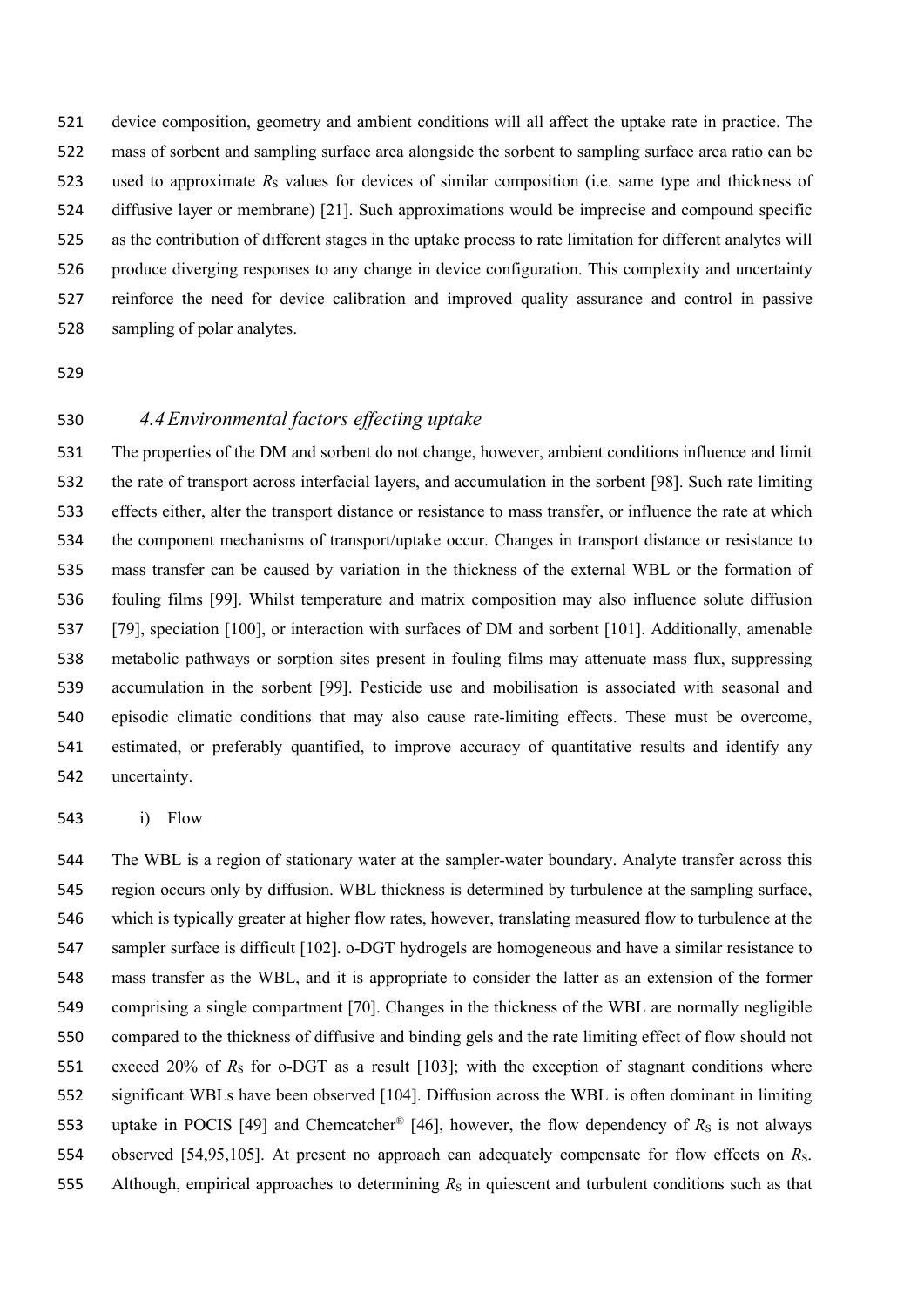556 adopted by Poulier et al.  $[11]$  have been used to establish confidence intervals for  $c_{\text{TWA}}$  of pesticides to support use of POCIS in regulatory monitoring. Likewise, passive *in-situ* methods relating dissolution of gypsum balls to flow rate to infer WBL thickness have been demonstrated, but are not routinely 559 used at present [102,106]. Compounding the challenge of understanding the effect of flow on  $R<sub>S</sub>$  is the failure to adequately report the hydrodynamic conditions in calibration experiments [50].

ii) Fouling

 The presence of fouling layers composed of microbial flora and fauna and deposited particles on the surface of samplers may alter the resistance to mass transfer and uptake rates. When monitoring polar pesticides exposures exceeding 21 days are less common, reducing the potential for excessive fouling. Lissalde et al. [55] found that POCIS exposed for 14 days in positions parallel or perpendicular to flow, both experienced slight fouling that obstructed DM pores. Accumulation of a range of pesticides and metabolites was statistically similar for both exposure positions. The PES DM used in POCIS and 568 Chemcatcher<sup>®</sup> resists fouling more than polymeric materials used in other device [62]. Challis et al. [104] noted fouling on o-DGT over 21 days, but no apparent effect on the uptake of a range of pesticides. The composition and thickness of each fouling film is unique, however, [48], and the potential for fouling should always be minimised as any effects on uptake are not understood and may be situational. Harman et al. [107] found that uptake decreased for certain hydrophobic analytes (log *K*OW 4-6) in pre-fouled POCIS compared to co-deployed un-fouled devices, whilst uptake of more 574 hydrophilic analytes increased. Uptake of thiacloprid in Chemcatcher<sup>®</sup> was unaffected by fouling on the DM, but fouling on naked disks suppressed uptake, potentially due to interference with the sorbent moieties, impeding analyte uptake and/or recovery [99]. Djomte et al. [108] induced heavy fouling on POCIS through addition of suspended sediments (3600 ppm) to deionised water to compare uptake of 578 12 polar pesticides in PES and Oasis™ HLB of fouled and unfouled devices exposed for 10 days. Visible fouling of DMs increased throughout exposure to suspended sediments. Comparison of DMs prior to exposure and at 10 days under microscopy, confirmed that unfouled DMs remained in the same condition throughout the experiment, whilst fouled DMs were extensively soiled with visible obstruction of (some) pores. Sultana et al. [24] suspected suppressed performance reference compounds (PRC) elimination of POCIS deployed in raw water (drinking water treatment) resulted from fouling but could not rule out other factors (e.g. matrix composition). The consequences of fouling on performance may differ depending on the identity of sampled pesticides and the composition of fouling layers and when fouling does occur the consequence for all sampled analytes should be assessment separately.

iii) Temperature

589 Generally, diffusion increases with temperature. The effect of temperature on  $R<sub>S</sub>$  is less clear, however, with enhanced uptake observed in laboratory exposures [109], contrasting with uptake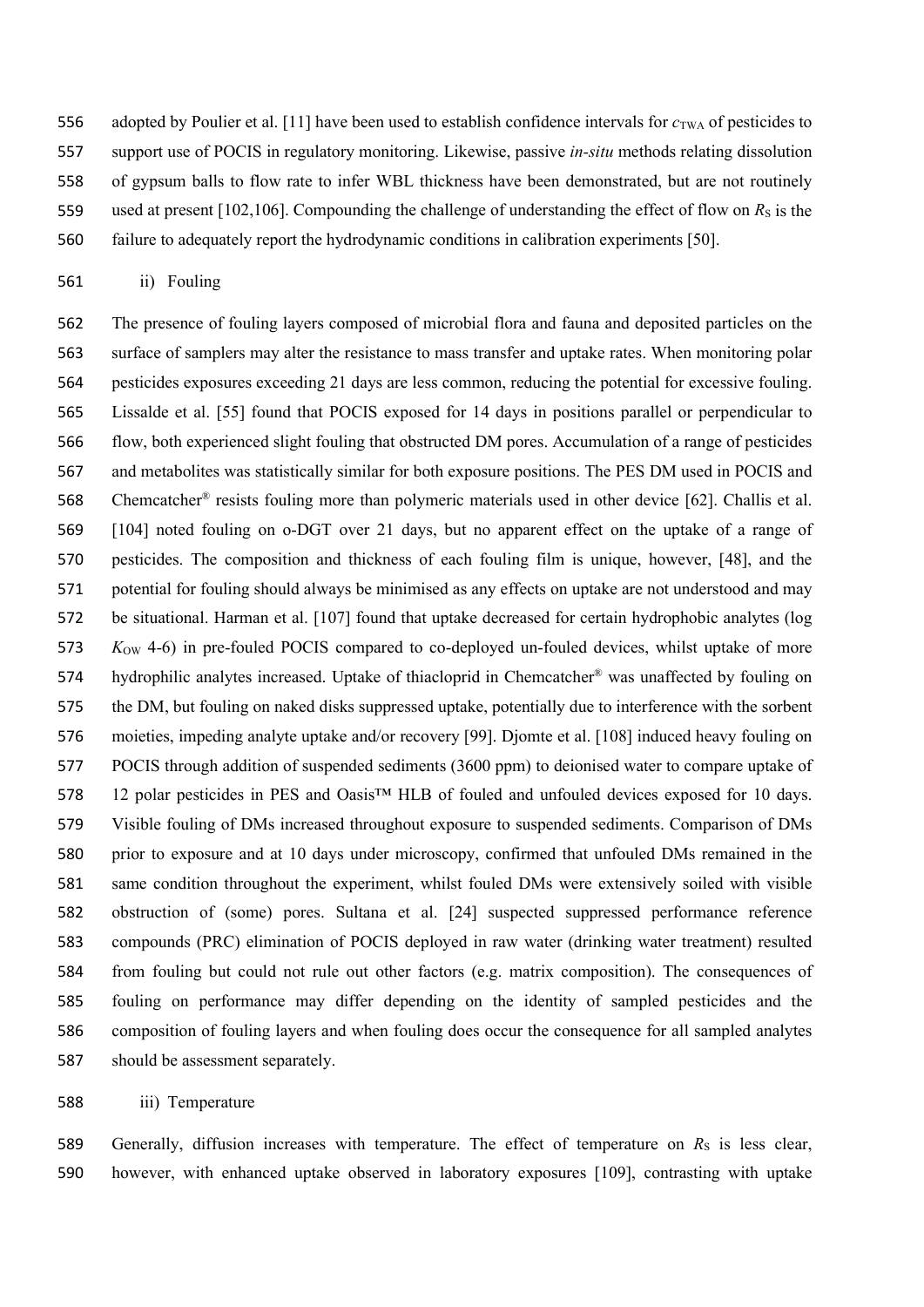591 unaffected by temperature in field exposures [95]. Yabuki et al. [98] found  $R<sub>S</sub>$  of 43 pesticides in POCIS increased between, 18, 24 and 30 °C, whilst five more hydrophobic pesticides displayed the 593 opposite trend. Two-fold changes in  $R<sub>S</sub>$  in response to temperature are possible, but any effect may depend on the contribution of diffusion, partitioning and adsorption to rate limitation, which is not 595 understood in POCIS or Chemcatcher® at present. In o-DGT, diffusion within hydrogel layers is rate limiting. Challis et al. [104] recently proposed a method to correct for the effect of temperature on uptake in o-DGT devices.

iv) Matrix composition

 Speciation of ionisable pesticides is pH dependant. pH was found to effect uptake of acid herbicides in o-DGT containing Oasis™ HLB or Oasis™ MAX [110] and Oasis™ HLB or Sepra™ ZT [101]. Stroski et al. [101] attributed this to differential proclivity of species for solute-sorbent interactions leading to sorption as uptake of neutral pesticides was unaffected by pH. The effect of pH on solute-603 sorbent interactions for ionizable pesticides has also been highlighted in Chemcatcher® [58,72] and POCIS [111], with ion-exchange sorbents displaying superior performance for ionised species. The possibility of competition at sorption sites, complex formation and enhanced adsorption (e.g. salting out) due to interference from other matrix components has been suggested [67], however, salinity was not found to effect equilibrium adsorption isotherms in Oasis™ HLB [112]. Likewise nitrate [111] did not influence pesticide uptake in POCIS. Charlestra et al. [53] performed batch experiments to investigate the influence of natural organic matter (NOM) on uptake in POCIS for three moderately 610 hydrophilic pesticides expected to partition to NOM. However, no effect on  $R<sub>S</sub>$  was observed. Mazzella et al. [61] investigated the potential of dissolved organic carbon (DOC) to influence PRC desorption rates through competition with PRCs, detecting no effect. Suggesting that although solutes capable of competition with PRCs were absent in sampled waters, this did not intimate their non- existence elsewhere. The effect of such competition on PRC correction is unclear, as the dynamics of solute-sorbent bond formation are not understood. Interference in glyphosate and AMPA 616 accumulation in samplers containing  $TiO<sub>2</sub>$  sorbents has been inconsistently observed in waters with different metal cation compositions [90]. PSDs are occasionally used to monitor the removal of polar pesticides in treatment process waters where oxidising agents such as ozone and chlorine [113], or 619 electrolytes such as  $Ca^{2+}$ , Na<sup>+</sup>, and Cl<sup>-</sup> [114], are present. Oxidation could suppress analyte uptake, or cause degradation of sorbed molecules. The presence of electrolytes in solution has been demonstrated to influence the sorption affinity of ions to oppositely charged SPE sorbents [114], such an effect could alter uptake to ion exchange sorbents during passive sampling. However, the effect of such oxidants and electrolytes in process waters on sampler performance has not been investigated.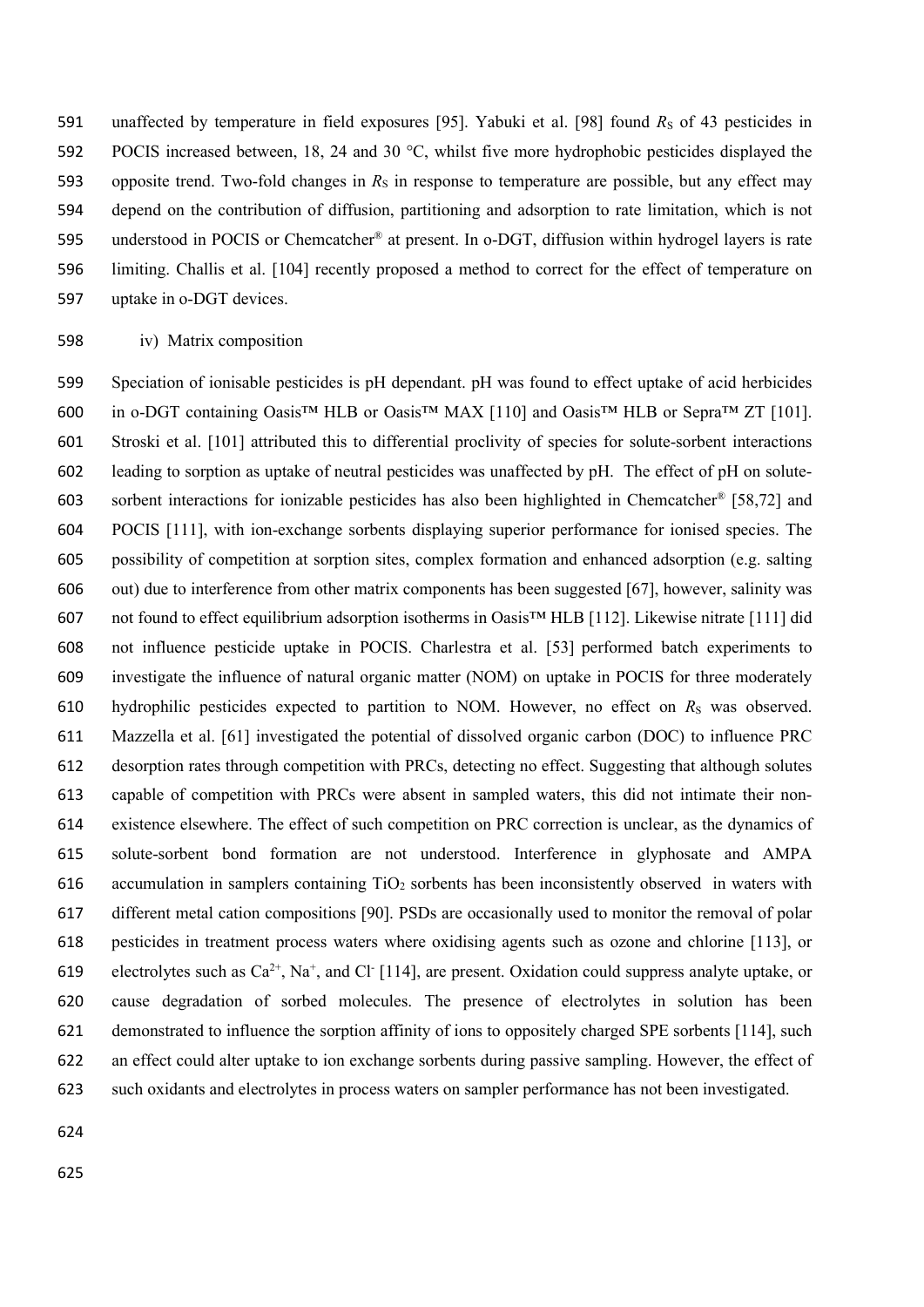#### **5. Applications of passive sampling for polar pesticides**

 Tables 5-8 present recent applications of passive sampling for polar pesticides. For each study, monitored analytes and sampler configuration are summarised alongside a short description of research methods and objectives. The following analyte types are listed in the tables: acid herbicides, fungicides, herbicides, insecticides and molluscicides. Herbicides includes plant growth regulators. Insecticides includes insect repellents. Metabolites means any pesticide transformation product. For brevity the chemical class or name of pesticides is only provided if convenient. Applications covered include event monitoring in sewer overflows [92] and floods [37,74] and evaluation of passive samplers over larger temporal [38] and spatial [115,116] scales. Other applications include the qualitative characterisation of aqueous pesticides has included screening in, ground water [40,76,117] and surface water [118], and comparison with quantitative analysis of sampler extracts [65,95]. Field applications including device performance has been extensively investigated in comparative studies assessing various PSDs [8,12,36,89,119], and other sampling methods [8,9,42,43,84,115] for pesticides in a range of aqueous matrices. Other field applications have focused on passive sampling within the context of regulatory monitoring [11,32,120], and to optimise strategies to characterise pesticide flux and identify analytes originating from episodic or continuous sources within passive sampling data [35,116]. A significant portion of the literature for each PSD concerns calibration and performance, including the influence of ambient conditions on uptake [103,108,121]. Approaches to data quality and assurance have included development and evaluation of methods for PRC correction [52,61,123] and discussion of challenges of the PRC approach [51], use of passive flow monitors (PFMs) [106] and modelled analyte uptake [23,124,125].

## **6. Conclusions and future trends**

 Over the last decade, passive sampling of polar pesticides has seen preferential use of POCIS and 652 Chemcatcher<sup>®</sup>. The introduction of o-DGT marked a divergence from previous sampler designs due to its internal hydrogel layers. It was hoped that by adopting hydrogels, a homogenous material with known diffusional properties, o-DGT would reduce measurement uncertainties arising from analyte uptake within traditional sampler designs. However, o-DGT measurement was found to be vulnerable to lower sensitivity and reduced integrative ability (slow responsiveness). This diminished the suitability of o-DGT for monitoring stochastic pesticide flux.

 Trends in the use of alternative devices (e.g. SBSE), were promoted due to user familiarity (used in sample separation), and compatibility with simplified analytical methods for extraction and analysis. However, such devices have only been validated over relativity short deployments and may be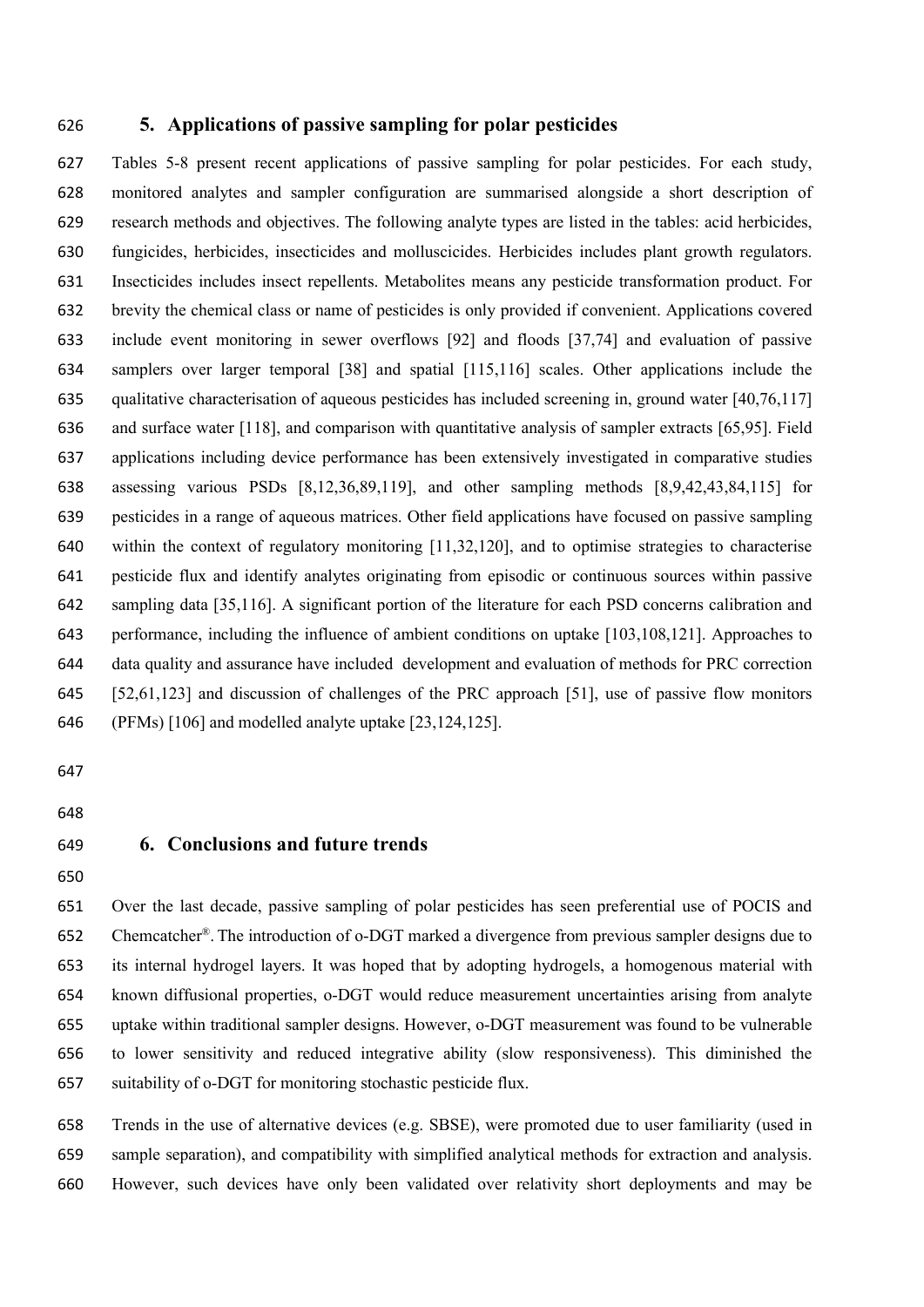unsuitable for monitoring pesticide flux over longer exposures. As such kinetic or equilibrium application of such devices is unlikely to be representative of non-steady state pesticide pollution. Use of sorbent embedded SR (mixed polymer) to sample hydrophobic and polar pesticides in same device has been demonstrated. However, with the need manufacture the sorbent embedded polymer in house, this seems like an unnecessary complication, offering no improvement over parallel exposure of sorbent and SR independently. Other novel designs have incorporated a range of design features taken from established devices with novel materials and geometries. For example, microporous polyethylene tubes combining the diffusive gels and sorbents used in o-DGT enveloped by a porous barrier with a rigid structure, have been developed to overcome vulnerability of hydrogels whilst increasing the sampling area associated with standard o-DGT designs.

 Predicting future trends in sampler use is difficult, as past decisions to include devices in monitoring were often made based on the habit or past experience of each research group, rather than objectively. 673 Past trends in Chemcatcher® and POCIS development, have focused on novel materials (e.g. DMs or sorbents) expanding the devices to new compounds, recalcitrant to previously available configurations. Whilst methods with broad affinity have continued, largely unchanged, these are 676 exemplified by certain Chemcatcher<sup>®</sup> and POCIS configurations in continual use, since the initial development of these devices. Future improvements to device configuration will continue with the availability of novel materials, producing incremental expansions in chemical affinity and sensitivity 679 of Chemcatcher® and POCIS. Past deployments in many cases, did not address the causes of uncertainty within passive sampling (e.g. ambient conditions). In future continued failure to address the sources of uncertainty common to polar passive sampling, will allow these uncertainties to propagate in future monitoring programmes. This will frustrate efforts to increase wider acceptance of passive sampling. Recent application of passive sampling has seen devices deployed in surface water, drinking water and ground water, however, use within regulatory monitoring is currently prevented by gaps in the theoretical understanding of the mechanisms occurring during passive sampling, and the absence of validated methods to ensure precision and reproducibility of passive sampling data. In the 687 absence of novel sampler configurations the popularity of Chemcatcher<sup>®</sup> and POCIS for monitoring polar pesticides will likely continue.

#### **Acknowledgments**

```
691 We acknowledge financial support from Southern Water Services Limited for the studentship to AT.
```
- 
- 
-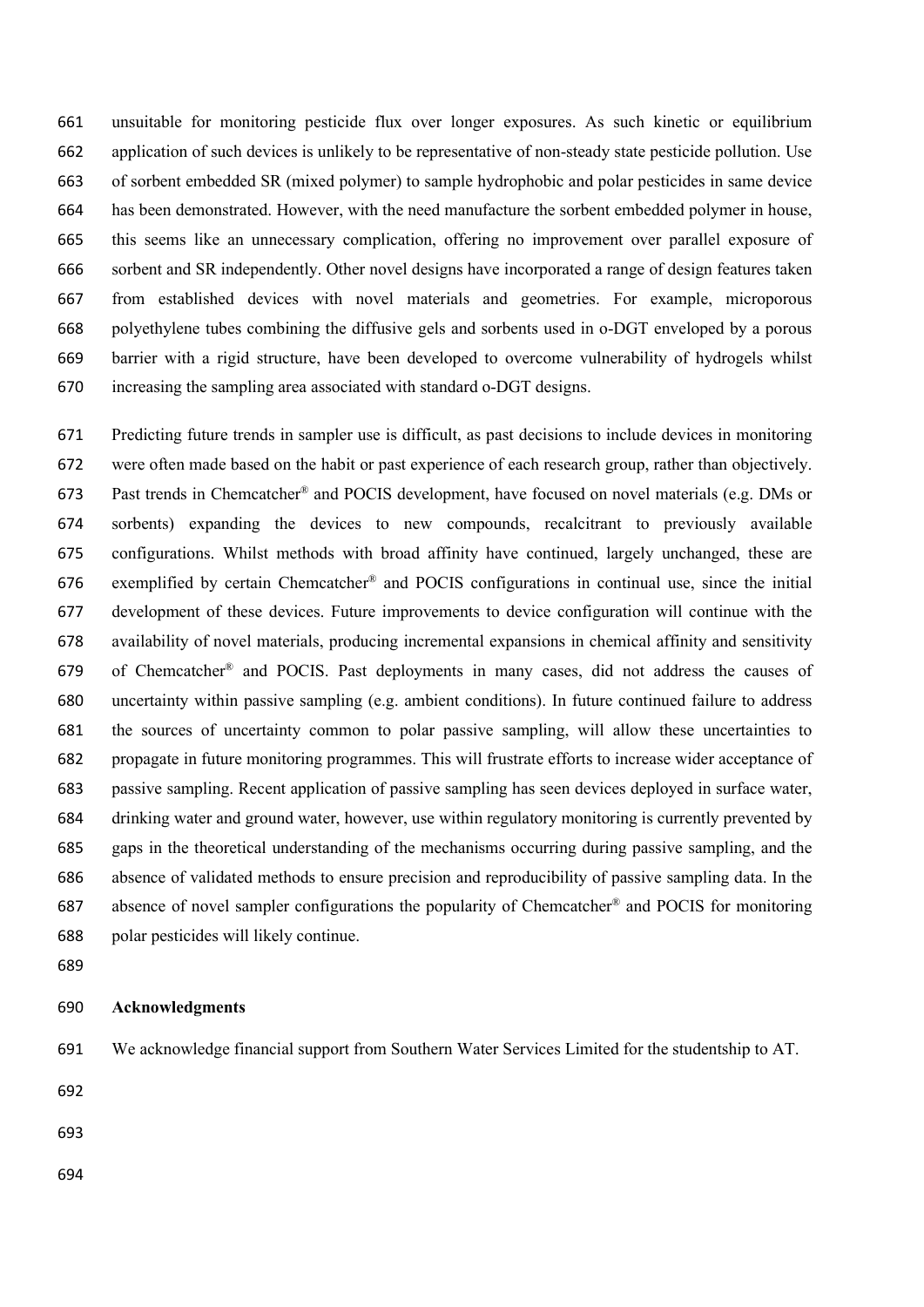## 695 **7. References**

#### 696

- 697 [1] M. Stuart, D. Lapworth, E. Crane, A. Hart, Review of risk from potential emerging contaminants in UK groundwater, Sci. Total Environ. 416 (2012) 1–21. doi:10.1016/j.scitotenv.2011.11.072. 698 groundwater, Sci. Total Environ. 416 (2012) 1–21. doi:10.1016/j.scitotenv.2011.11.072.
- 699 [2] J. Wilkinson, P.S. Hooda, J. Barker, S. Barton, J. Swinden, Occurrence, fate and transformation of emerging 700 contaminants in water: An overarching review of the field, Environ. Pollut. 231 (2017) 954–970.<br>701 coi:10.1016/j.envpol.2017.08.032. 701 doi:10.1016/j.envpol.2017.08.032.
- 702 [3] R.B. Schäfer, M. Liess, R. Altenburger, J. Filser, H. Hollert, M. Roß-Nickoll, A. Schäffer, M. Scheringer, Future pesticide risk assessment: narrowing the gap between intention and reality, Environ. Sci. Eur. 31 (2 pesticide risk assessment: narrowing the gap between intention and reality, Environ. Sci. Eur. 31 (2019) 21. 704 doi:10.1186/s12302-019-0203-3.
- 705 [4] M. Gavrilescu, Fate of pesticides in the environment and its bioremediation, Eng. Life Sci. (2005).<br>706 coi:10.1002/elsc.200520098. doi:10.1002/elsc.200520098.
- 707 [5] European Commission, Directive 2000/60/EC of the European Parliament and of the Council of 23 October 2000<br>708 establishing a framework for Community action in the field of water policy. Off. J. Eur. Parliam. (2000 708 establishing a framework for Community action in the field of water policy, Off. J. Eur. Parliam. (2000).<br>709 doi:10.1039/ap9842100196. 709 doi:10.1039/ap9842100196.
- 710 [6] D. Pietrzak, J. Kania, G. Malina, E. Kmiecik, K. Wątor, Pesticides from the EU First and Second Watch Lists in the Water Environment. Clean Soil. Air. Water. (2019). doi:10.1002/clen.201800376. 711 Water Environment, Clean - Soil, Air, Water. (2019). doi:10.1002/clen.201800376.
- 712 [7] WHO-FAO, Global situation of pesticide management in agriculture and public health, (2018).<br>713 https://apps.who.int/iris/handle/10665/329971. https://apps.who.int/iris/handle/10665/329971.
- 714 [8] L. Ahrens, A. Daneshvar, A.E. Lau, J. Kreuger, Concentrations, fluxes and field calibration of passive water 715 samplers for pesticides and hazard-based risk assessment, Sci. Total Environ. 637–638 (2018) 835–843.<br>716 doi:10.1016/i.scitotenv.2018.05.039. 716 doi:10.1016/j.scitotenv.2018.05.039.
- 717 [9] G. Poulier, S. Lissalde, A. Charriau, R. Buzier, K. Cleries, F. Delmas, N. Mazzella, G. Guibaud, Estimates of pesticide concentrations and fluxes in two rivers of an extensive French multi-agricultural watershed: a 718 pesticide concentrations and fluxes in two rivers of an extensive French multi-agricultural watershed: application of the passive sampling strategy, Environ. Sci. Pollut. Res. 22 (2015) 8044–8057. doi:10.1007/s11356-01 719 the passive sampling strategy, Environ. Sci. Pollut. Res. 22 (2015) 8044–8057. doi:10.1007/s11356-014-2814-y.
- 720 [10] T. Reemtsma, U. Berger, H.P.H. Arp, H. Gallard, T.P. Knepper, M. Neumann, J.B. Quintana, P.D. Voogt, Mind the Gap: Persistent and Mobile Organic Compounds Water Contaminants That Slip Through, Environ. Sci. Tech 721 Gap: Persistent and Mobile Organic Compounds - Water Contaminants That Slip Through, Environ. Sci. Technol.<br>722 50 (2016) 10308–10315. doi:10.1021/acs.est.6b03338. 722 50 (2016) 10308–10315. doi:10.1021/acs.est.6b03338.
- 723 [11] G. Poulier, S. Lissalde, A. Charriau, R. Buzier, F. Delmas, K. Gery, A. Moreira, G. Guibaud, N. Mazzella, Can 724 POCIS be used in Water Framework Directive (2000/60/EC) monitoring networks? A study focusing on pesticides 725 in a French agricultural watershed, Sci. Total Environ. 497–498 (2014) 282–292.<br>726 doi:10.1016/j.scitotenv.2014.08.001. 726 doi:10.1016/j.scitotenv.2014.08.001.
- 727 [12] L. Ahrens, A. Daneshvar, A.E. Lau, J. Kreuger, Characterization of five passive sampling devices for monitoring of pesticides in water, J. Chromatogr. A. 1405 (2015) 1-11. doi:10.1016/j.chroma.2015.05.044. 728 pesticides in water, J. Chromatogr. A. 1405 (2015) 1–11. doi:10.1016/j.chroma.2015.05.044.
- 729 [13] The World Bank, Agriculture for Development, 2008. doi:10.1596/978-0-8213-7233-3.
- 730 [14] European Commission, EU Pesticides Database, (2019). https://ec.europa.eu/food/plant/pesticides/eu-pesticides-<br>731 database/public/?event=homepage&language=EN database/public/?event=homepage&language=EN
- 732 [15] University Of Hertfordshire, PPDB: Pesticide Properties DataBase, PPDB Pestic. Prop. DataBase. (2015).<br>733 https://sitem.herts.ac.uk/aeru/ppdb/en/index.htm (accessed June 13, 2019). https://sitem.herts.ac.uk/aeru/ppdb/en/index.htm (accessed June 13, 2019).
- 734 [16] Fera, Pesticide usage survey, PUSSTATS, (2019). https://secure.fera.defra.gov.uk/pusstats/index.cfm (accessed June 12, 2019).
- 736 [17] A. Jurado, M. Walther, M.S. Díaz-Cruz, Occurrence, fate and environmental risk assessment of the organic<br>737 microcontaminants included in the Watch Lists set by EU Decisions 2015/495 and 2018/840 in the groundy 737 microcontaminants included in the Watch Lists set by EU Decisions 2015/495 and 2018/840 in the groundwater of<br>738 Spain, Sci. Total Environ. 663 (2019) 285–296. doi:10.1016/j.scitoteny.2019.01.270. 738 Spain, Sci. Total Environ. 663 (2019) 285–296. doi:10.1016/j.scitotenv.2019.01.270.
- 739 [18] G. Quaglia, I. Joris, S. Broekx, N. Desmet, K. Koopmans, K. Vandaele, P. Seuntjens, A spatial approach to identify<br>740 report of the spatial approach to identify<br>740 report of the restriction of the priority areas 740 priority areas for pesticide pollution mitigation, J. Environ. Manage. 246 (2019) 583–593.<br>741 doi:https://doi.org/10.1016/j.ienyman.2019.04.120. 741 doi:https://doi.org/10.1016/j.jenvman.2019.04.120.
- 742 [19] C. Moschet, I. Wittmer, J. Simovic, M. Junghans, A. Piazzoli, H. Singer, C. Stamm, C. Leu, J. Hollender, How a<br>743 complete pesticide screening changes the assessment of surface water quality, Environ. Sci. Techno 743 complete pesticide screening changes the assessment of surface water quality, Environ. Sci. Technol. 48 (2014)<br>744 5423–5432. doi:10.1021/es500371t. 5423-5432. doi:10.1021/es500371t.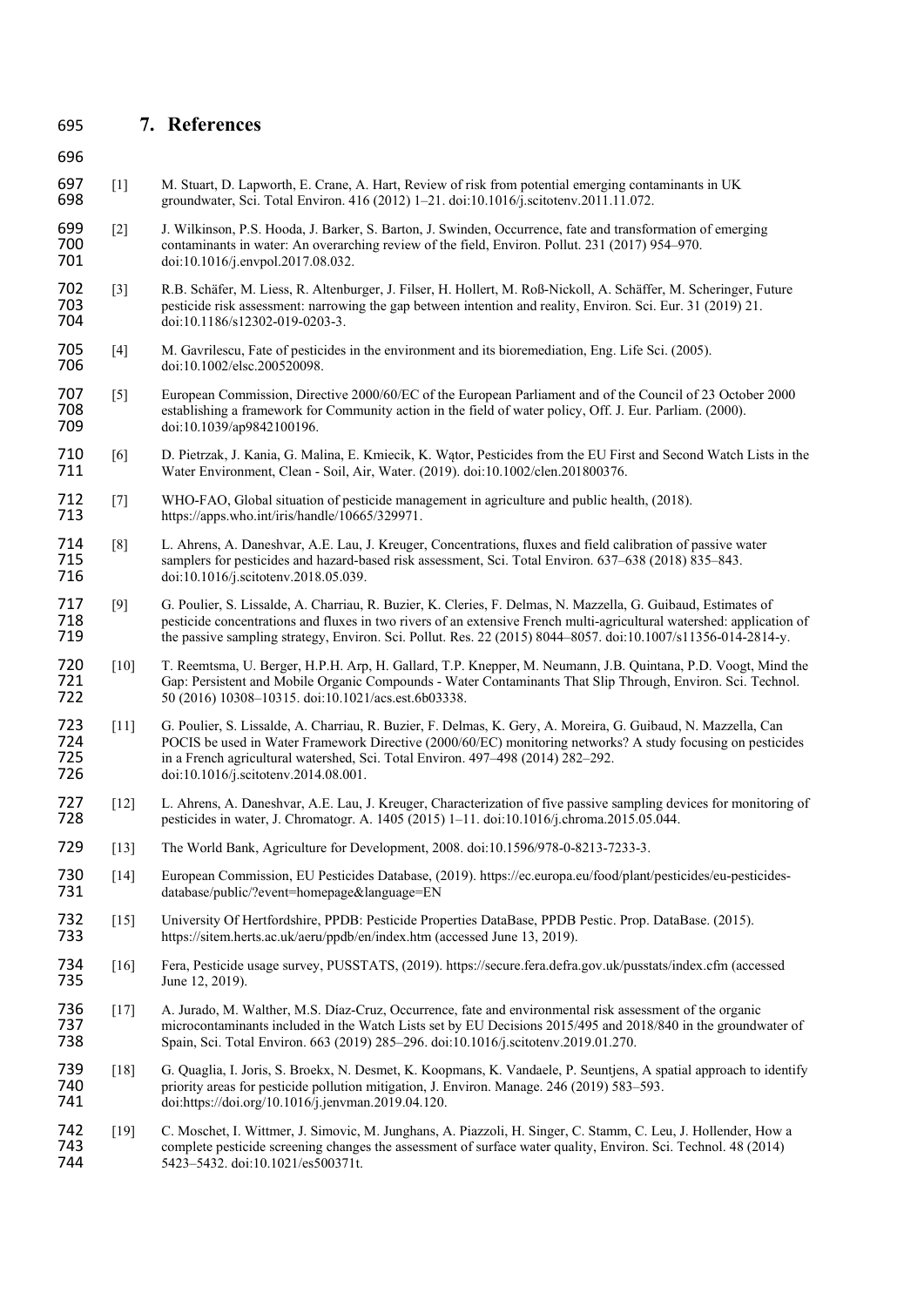- 745 [20] D.J. Fairbairn, M.E. Karpuzcu, W.A. Arnold, B.L. Barber, E.F. Kaufenberg, W.C. Koskinen, P.J. Novak, P.J. Rice, 746 D.L. Swackhamer, Sources and transport of contaminants of emerging concern: A two-year study of occurrence and spatiotemporal variation in a mixed land use watershed, Sci. Total Environ. 551–552 (2016) 605–613. 747 spatiotemporal variation in a mixed land use watershed, Sci. Total Environ. 551–552 (2016) 605–613.<br>748 doi:10.1016/j.scitotenv.2016.02.056. 748 doi:10.1016/j.scitotenv.2016.02.056.
- 749 [21] I. Townsend, L. Jones, M. Broom, A. Gravell, M. Schumacher, G.R. Fones, R. Greenwood, G.A. Mills, Calibration and application of the Chemcatcher® passive sampler for monitoring acidic herbicides in the River Exe, 750 and application of the Chemcatcher® passive sampler for monitoring acidic herbicides in the River Exe, UK<br>751 catchment, Environ. Sci. Pollut. Res. 25 (2018) 25130–25142. doi:10.1007/s11356-018-2556-3. catchment, Environ. Sci. Pollut. Res. 25 (2018) 25130-25142. doi:10.1007/s11356-018-2556-3.
- 752 [22] S.U. Gerbersdorf, C. Cimatoribus, H. Class, K.-H. Engesser, S. Helbich, H. Hollert, C. Lange, M. Kranert, J. 753 Metzger, W. Nowak, T.-B. Seiler, K. Steger, H. Steinmetz, S. Wieprecht, Anthropogenic Trace Compounds (ATCs)<br>754 in aquatic habitats — Research needs on sources, fate, detection and toxicity to ensure timely eliminatio 754 in aquatic habitats — Research needs on sources, fate, detection and toxicity to ensure timely elimination strategies<br>755 and risk management, Environ. Int. 79 (2015) 85–105. doi:https://doi.org/10.1016/j.envint.2015.0 755 and risk management, Environ. Int. 79 (2015) 85–105. doi:https://doi.org/10.1016/j.envint.2015.03.011.
- 756 [23] N.A.O. Morin, N. Mazzella, H.P.H. Arp, J. Randon, J. Camilleri, L. Wiest, M. Coquery, C. Miège, Kinetic 757 accumulation processes and models for 43 micropollutants in "pharmaceutical" POCIS, Sci. Total Environ. 615<br>758 (2018) 197–207. doi:10.1016/j.scitotenv.2017.08.311.  $(2018)$  197–207. doi:10.1016/j.scitotenv.2017.08.311.
- 759 [24] T. Sultana, C. Murray, S. Kleywegt, C.D. Metcalfe, Neonicotinoid pesticides in drinking water in agricultural 760 regions of southern Ontario, Canada, Chemosphere. 202 (2018) 506–513. doi:10.1016/j.chemosphere.2018.02.108.
- 761 [25] M. Schwientek, G. Guillet, H. Rügner, B. Kuch, P. Grathwohl, A high-precision sampling scheme to assess persistence and transport characteristics of micropollutants in rivers, Sci. Total Environ. 540 (2016) 444–45 762 persistence and transport characteristics of micropollutants in rivers, Sci. Total Environ. 540 (2016) 444–454. 763 doi:10.1016/j.scitotenv.2015.07.135.
- 764 [26] Z. Li, A. Jennings, Worldwide regulations of standard values of pesticides for human health risk control: A review,<br>765 Int. J. Environ. Res. Public Health. 14 (2017). doi:10.3390/iierph14070826. 765 Int. J. Environ. Res. Public Health. 14 (2017). doi:10.3390/ijerph14070826.
- 766 [27] European Commission, DIRECTIVE 2008/105/EC OF The European Parliament And Of The Council, Off. J. Eur. 767 Union. (2008).
- 768 [28] European Commission, Directive 2006/118/EC of the European Parliament and of the council of 12 December 2006<br>769 on the protection of groundwater against pollution and deterioration, Off. J. Eur. Union. (2006). do 769 on the protection of groundwater against pollution and deterioration, Off. J. Eur. Union. (2006). doi:http://eur-<br>770 sex.europa.eu/legal-content/EN/TXT/?uri=CELEX:32006L0118. lex.europa.eu/legal-content/EN/TXT/?uri=CELEX:32006L0118.
- 771 [29] European Commission, Commission Implementing Decision(EU) 2015/49, Off. J. Eur. Union. (2015).
- 772 [30] European Commission, Directive 2008/98/EC of the European Parliament and of the Council, Off. J. Eur. Union.<br>773 (2008).  $(2008)$ .
- 774 [31] W. Brack, S. Ait-Aissa, R. Altenburger, I. Cousins, V. Dulio, B. Escher, A. Focks, A. Ginebreda, D. Hering, K. 775 Hilscherová, J. Hollender, H. Hollert, A. Kortenkamp, M.L. de Alda, L. Posthuma, E. Schymanski, H. Segner, J. 776 Slobodnik, Let us empower the WFD to prevent risks of chemical pollution in European rivers and lakes, Environ.<br>777 Sci. Eur. 31 (2019) 47. doi:10.1186/s12302-019-0228-7. Sci. Eur. 31 (2019) 47. doi:10.1186/s12302-019-0228-7.
- 778 [32] Z. Zhang, M. Troldborg, K. Yates, M. Osprey, C. Kerr, P.D. Hallett, N. Baggaley, S.M. Rhind, J.J.C. Dawson, R.L.<br>779 Hough, Evaluation of spot and passive sampling for monitoring, flux estimation and risk assessme 779 Hough, Evaluation of spot and passive sampling for monitoring, flux estimation and risk assessment of pesticides<br>780 within the constraints of a typical regulatory monitoring scheme. Sci. Total Environ. 569–570 (2016) 780 within the constraints of a typical regulatory monitoring scheme, Sci. Total Environ. 569–570 (2016) 1369–1379.<br>781 doi:10.1016/i.scitoteny.2016.06.219. 781 doi:10.1016/j.scitotenv.2016.06.219.
- 782 [33] G.D. Castle, G.A. Mills, A. Bakir, A. Gravell, M. Schumacher, K. Snow, G.R. Fones, Measuring metaldehyde in surface waters in the UK using two monitoring approaches, Environ. Sci. Process. Impacts. 20 (2018) 1180– 783 surface waters in the UK using two monitoring approaches, Environ. Sci. Process. Impacts. 20 (2018) 1180–1190.<br>784 doi:10.1039/c8em00180d. doi:10.1039/c8em00180d.
- 785 [34] I.J. Allan, B. Vrana, R. Greenwood, G.A. Mills, B. Roig, C. Gonzalez, A "toolbox" for biological and chemical 786 monitoring requirements for the European Union's Water Framework Directive, Talanta. 69 (2006) 302–322.<br>787 doi:10.1016/i.talanta.2005.09.043. 787 doi:10.1016/j.talanta.2005.09.043.
- 788 [35] R. Guibal, S. Lissalde, J. Leblanc, K. Cleries, A. Charriau, G. Poulier, N. Mazzella, J.-P. Rebillard, Y. Brizard, G.<br>789 Guibaud, Two sampling strategies for an overview of pesticide contamination in an agricultu 789 Guibaud, Two sampling strategies for an overview of pesticide contamination in an agriculture-extensive headwater 790 stream, Environ. Sci. Pollut. Res. 25 (2018) 14280-14293. doi:10.1007/s11356-017-9883-7. stream, Environ. Sci. Pollut. Res. 25 (2018) 14280-14293. doi:10.1007/s11356-017-9883-7.
- 791 [36] D. O'Brien, S. Lewis, A. Davis, C. Gallen, R. Smith, R. Turner, M. Warne, S. Turner, S. Caswell, J.F. Mueller, J. 792 Brodie, Spatial and Temporal Variability in Pesticide Exposure Downstream of a Heavily Irrigated Cropping Area:<br>793 Application of Different Monitoring Techniques, J. Agric. Food Chem. 64 (2016) 3975–3989.<br>794 doi:10.1 793 Application of Different Monitoring Techniques, J. Agric. Food Chem. 64 (2016) 3975–3989. doi:10.1021/acs.jafc.5b04710.
- 795 [37] A.J. Novic, D.S. O'Brien, S.L. Kaserzon, D.W. Hawker, S.E. Lewis, J.F. Mueller, Monitoring Herbicide<br>796 Concentrations and Loads during a Flood Event: A Comparison of Grab Sampling with Passive Sampling<br>797 Sci. 796 Concentrations and Loads during a Flood Event: A Comparison of Grab Sampling with Passive Sampling, Environ. Sci. Technol. 51 (2017) 3880-3891. doi:10.1021/acs.est.6b02858.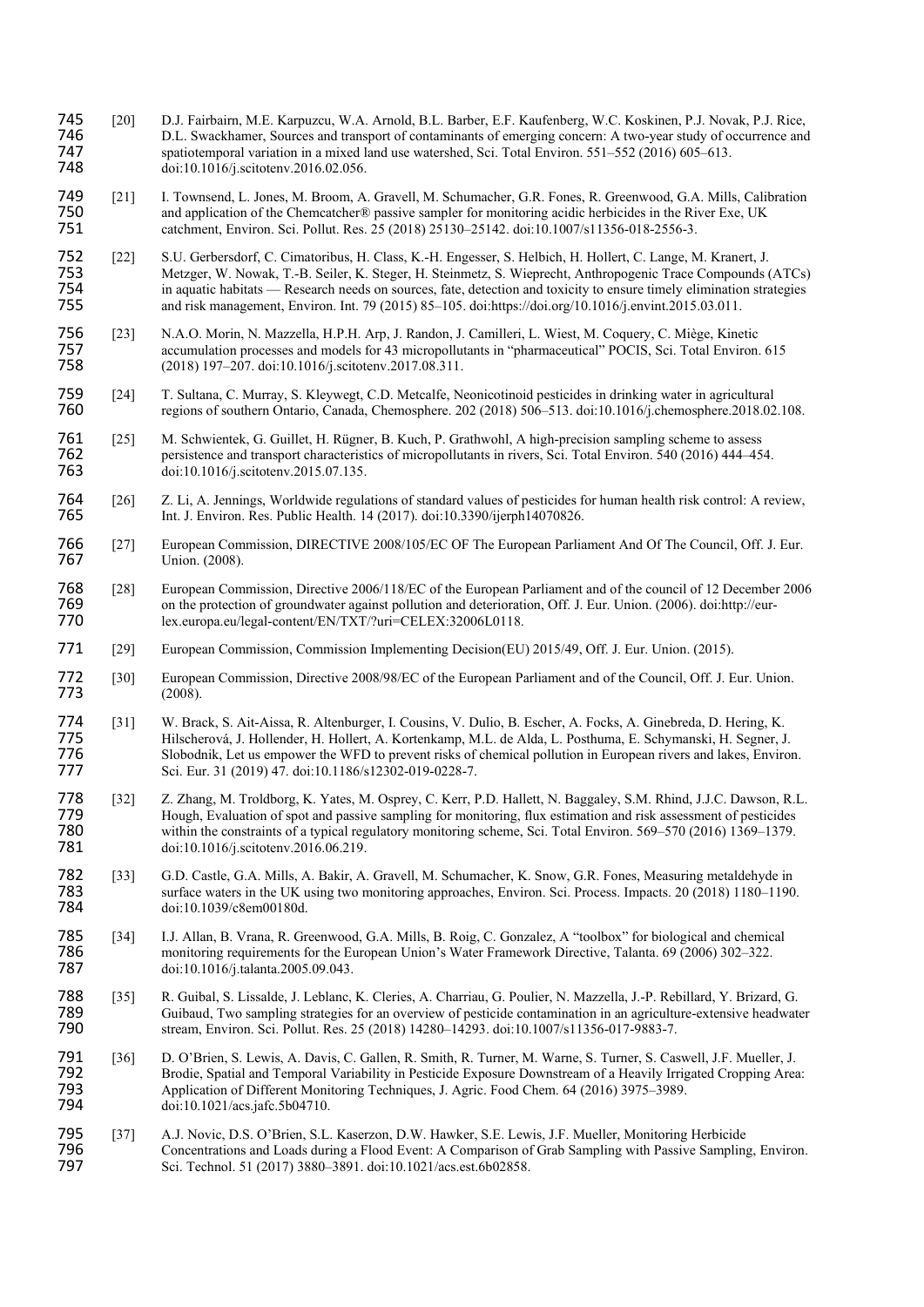- 798 [38] K. Kennedy, M. Devlin, C. Bentley, K. Lee-Chue, C. Paxman, S. Carter, S.E. Lewis, J. Brodie, E. Guy, S. Vardy, 799 K.C. Martin, A. Jones, R. Packett, J.F. Mueller. The influence of a season of extreme wet weather 799 K.C. Martin, A. Jones, R. Packett, J.F. Mueller, The influence of a season of extreme wet weather events on exposure of the World Heritage Area Great Barrier Reef to pesticides, Mar. Pollut. Bull. 64 (2012) 1495. 800 exposure of the World Heritage Area Great Barrier Reef to pesticides, Mar. Pollut. Bull. 64 (2012) 1495.
- 801 [39] B. Petrie, A. Gravell, G.A. Mills, J. Youdan, R. Barden, B. Kasprzyk-Hordern, In situ calibration of a new<br>802 chemeatcher configuration for the determination of polar organic micropollutants in wastewater effluen 802 chemcatcher configuration for the determination of polar organic micropollutants in wastewater effluent, Environ.<br>803 Sci. Technol. 50 (2016) 9469–9478. doi:10.1021/acs.est.6b02216. 803 Sci. Technol. 50 (2016) 9469–9478. doi:10.1021/acs.est.6b02216.
- 804 [40] L. Pinasseau, L. Wiest, A. Fildier, L. Volatier, G.R. Fones, G.A. Mills, F. Mermillod-Blondin, E. Vulliet, Use of passive sampling and high resolution mass spectrometry using a suspect screening approach to charac 805 passive sampling and high resolution mass spectrometry using a suspect screening approach to characterise<br>806 emerging pollutants in contaminated groundwater and runoff, Sci. Total Environ. 672 (2019) 253–263. 806 emerging pollutants in contaminated groundwater and runoff, Sci. Total Environ. 672 (2019) 253–263.<br>807 doi:https://doi.org/10.1016/j.scitotenv.2019.03.489. 807 doi:https://doi.org/10.1016/j.scitotenv.2019.03.489.
- 808 [41] M. Bundschuh, W. Goedkoop, J. Kreuger, Evaluation of pesticide monitoring strategies in agricultural streams<br>809 based on the toxic-unit concept experiences from long-term measurements, Sci. Total Environ. 484 ( based on the toxic-unit concept — experiences from long-term measurements, Sci. Total Environ. 484 (2014) 84.
- 810 [42] J. Criquet, D. Dumoulin, M. Howsam, L. Mondamert, J.-F. Goossens, J. Prygiel, G. Billon, Comparison of POCIS<br>811 oassive samplers vs. composite water sampling: A case study. Sci. Total Environ. 609 (2017) 982–991. 811 passive samplers vs. composite water sampling: A case study, Sci. Total Environ. 609 (2017) 982–991.<br>812 doi:10.1016/j.scitotenv.2017.07.227. 812 doi:10.1016/j.scitotenv.2017.07.227.
- 813 [43] G.D. Castle, G.A. Mills, A. Gravell, A. Leggatt, J. Stubbs, R. Davis, G.R. Fones, Comparison of different monitoring methods for the measurement of metaldehyde in surface waters. Environ. Monit. Assess. 191 ( 814 monitoring methods for the measurement of metaldehyde in surface waters, Environ. Monit. Assess. 191 (2019).<br>815 doi:10.1007/s10661-019-7221-x. 815 doi:10.1007/s10661-019-7221-x.
- 816 [44] S. Lissalde, N. Mazzella, V. Fauvelle, F. Delmas, P. Mazellier, B. Legube, Liquid chromatography coupled with tandem mass spectrometry method for thirty-three pesticides in natural water and comparison of performa 817 tandem mass spectrometry method for thirty-three pesticides in natural water and comparison of performance<br>818 between classical solid phase extraction and passive sampling approaches. J. Chromatogr. A. 1218 (2011) 149 818 between classical solid phase extraction and passive sampling approaches, J. Chromatogr. A. 1218 (2011) 1492–<br>819 1502. doi:10.1016/j.chroma.2011.01.040. 819 1502. doi:10.1016/j.chroma.2011.01.040.
- 820 [45] N. Mazzella, T. Debenest, F. Delmas, Comparison between the polar organic chemical integrative sampler and the solid-phase extraction for estimating herbicide time-weighted average concentrations during a microcos 821 solid-phase extraction for estimating herbicide time-weighted average concentrations during a microcosm<br>822 experiment, Chemosphere. 73 (2008) 545–550. doi:10.1016/j.chemosphere.2008.06.009. experiment, Chemosphere. 73 (2008) 545–550. doi:10.1016/j.chemosphere.2008.06.009.
- 823 [46] E.L.M. Vermeirssen, N. Bramaz, J. Hollender, H. Singer, B.I. Escher, Passive sampling combined with<br>824 ecotoxicological and chemical analysis of pharmaceuticals and biocides evaluation of three Chemcatcl<br>825 ex ecotoxicological and chemical analysis of pharmaceuticals and biocides - evaluation of three Chemcatcher<sup>TM</sup> 825 configurations, Water Res. 43 (2009) 903–914. doi:10.1016/j.watres.2008.11.026.
- 826 [47] L. Pinasseau, L. Wiest, L. Volatier, G.R. Fones, G.A. Mills, F. Mermillod-Blondin, E. Vulliet, Calibration and field<br>827 application of an innovative passive sampler for monitoring groundwater quality, Talanta. (2 application of an innovative passive sampler for monitoring groundwater quality, Talanta. (2019) 120307. 828 doi:https://doi.org/10.1016/j.talanta.2019.120307.
- 829 [48] A.C. Taylor, G.R. Fones, B. Vrana, G.A. Mills, Applications for Passive Sampling of Hydrophobic Organic<br>830 Contaminants in Water—A Review. Crit. Rev. Anal. Chem. (2019) 1–35. doi:10.1080/10408347.2019.1675 830 Contaminants in Water—A Review, Crit. Rev. Anal. Chem. (2019) 1–35. doi:10.1080/10408347.2019.1675043.
- 831 [49] C. Harman, I.J. Allan, E.L.M. Vermeirssen, Calibration and use of the polar organic chemical integrative sampler-a<br>832 critical review, Environ. Toxicol. Chem. 31 (2012) 2724–2738. doi:10.1002/etc.2011. 832 critical review, Environ. Toxicol. Chem. 31 (2012) 2724–2738. doi:10.1002/etc.2011.
- 833 [50] K. Booij, S. Chen, Review of atrazine sampling by polar organic chemical integrative samplers and Chemcatcher,<br>834 Environ. Toxicol. Chem. 37 (2018) 1786–1798. doi:10.1002/etc.4160. Environ. Toxicol. Chem. 37 (2018) 1786–1798. doi:10.1002/etc.4160.
- 835 [51] C. Harman, I.J. Allan, P.S. Bäuerlein, The Challenge of Exposure Correction for Polar Passive Samplers—The PRC and the POCIS, Environ. Sci. Technol. 45 (2011) 9120–9121. doi:10.1021/es2033789. and the POCIS, Environ. Sci. Technol. 45 (2011) 9120-9121. doi:10.1021/es2033789.
- 837 [52] A. Belles, N. Tapie, P. Pardon, H. Budzinski, Development of the performance reference compound approach for<br>838 the calibration of "polar organic chemical integrative sampler" (POCIS), Anal. Bioanal. Chem. 406 (2 838 the calibration of "polar organic chemical integrative sampler" (POCIS), Anal. Bioanal. Chem. 406 (2014) 1131–839 1140. doi:10.1007/s00216-013-7297-z. 839 1140. doi:10.1007/s00216-013-7297-z.
- 840 [53] L. Charlestra, A. Amirbahman, D.L. Courtemanch, D.A. Alvarez, H. Patterson, Estimating pesticide sampling rates by the polar organic chemical integrative sampler (POCIS) in the presence of natural organic matter a 841 by the polar organic chemical integrative sampler (POCIS) in the presence of natural organic matter and varying<br>842 hydrodynamic conditions, Environ. Pollut. 169 (2012) 98–104. doi:10.1016/j.envpol.2012.05.001. 842 hydrodynamic conditions, Environ. Pollut. 169 (2012) 98–104. doi:10.1016/j.envpol.2012.05.001.
- 843 [54] R. Gunold, R.B. Schäfer, A. Paschke, G. Schüürmann, M. Liess, Calibration of the Chemcatcher® passive sampler<br>844 for monitoring selected polar and semi-polar pesticides in surface water, Environ. Pollut. 155 (200 844 for monitoring selected polar and semi-polar pesticides in surface water, Environ. Pollut. 155 (2008) 52–60.<br>845 doi:10.1016/j.envpol.2007.10.037. 845 doi:10.1016/j.envpol.2007.10.037.
- 846 [55] S. Lissalde, N. Mazzella, P. Mazellier, Polar organic chemical integrative samplers for pesticides monitoring:<br>847 Impacts of field exposure conditions, Sci. Total Environ. 488–489 (2014) 188–196. 847 Impacts of field exposure conditions, Sci. Total Environ.  $488-489(2014)188-196$ .<br>848 doi:10.1016/j.scitotenv.2014.04.069. 848 doi:10.1016/j.scitotenv.2014.04.069.
- 849 [56] K. Booij, B. Vrana, J.N. Huckins, Chapter 7 Theory, modelling and calibration of passive samplers used in water<br>850 monitoring, in: Compr. Anal. Chem., 2007: pp. 141–169. doi:10.1016/S0166-526X(06)48007-7. monitoring, in: Compr. Anal. Chem., 2007: pp. 141–169. doi:10.1016/S0166-526X(06)48007-7.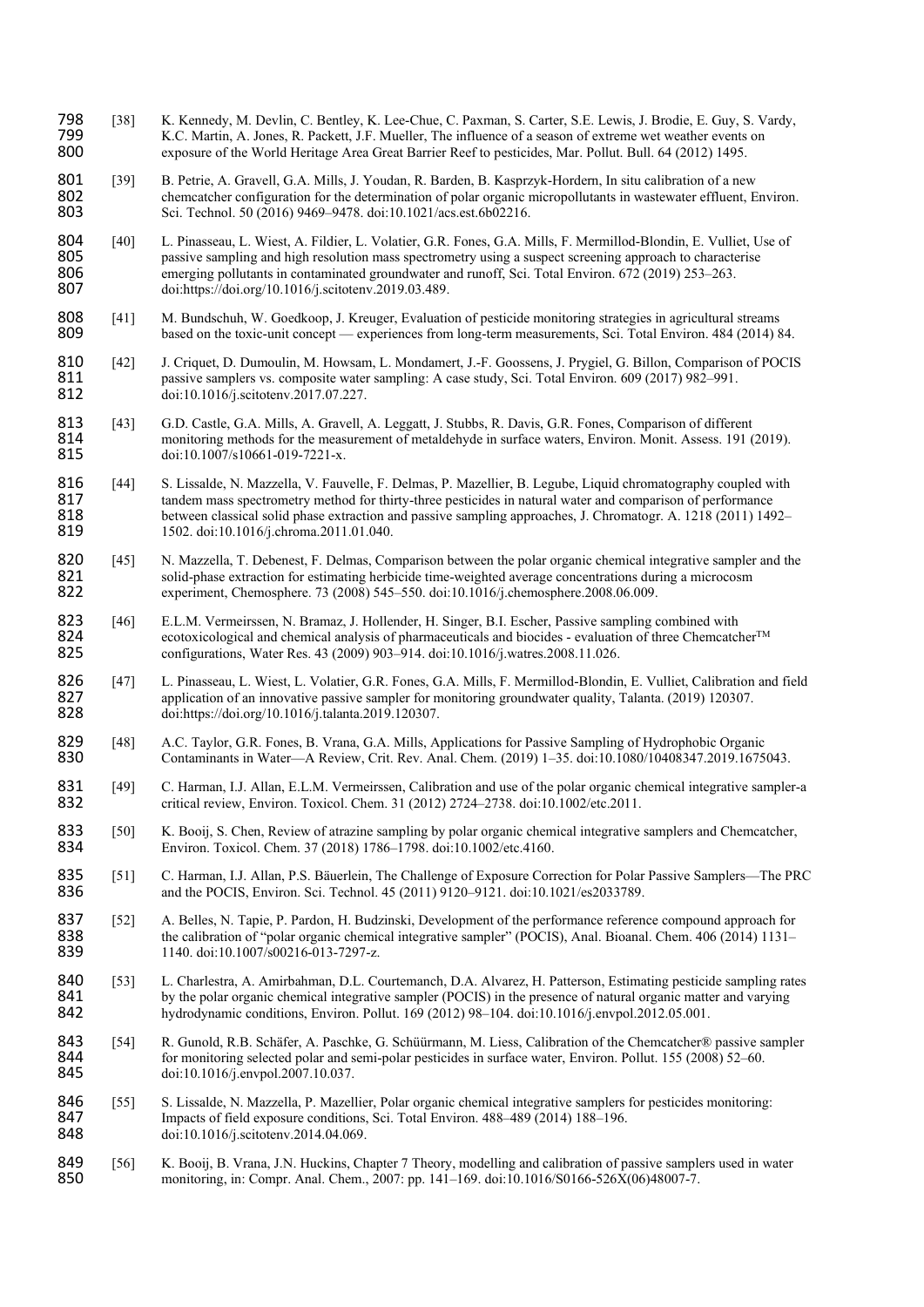- 851 [57] E.L.M. Vermeirssen, C. Dietschweiler, B.I. Escher, J. Van Der Voet, J. Hollender, Transfer kinetics of polar organic compounds over polyethersulfone membranes in the passive samplers pocis and chemcatcher, Environ 852 organic compounds over polyethersulfone membranes in the passive samplers pocis and chemcatcher, Environ. Sci.<br>853 Technol. 46 (2012) 6759–6766. doi:10.1021/es3007854. Technol. 46 (2012) 6759–6766. doi:10.1021/es3007854.
- 854 [58] S.L. Kaserzon, D.W. Hawker, K. Kennedy, M. Bartkow, S. Carter, K. Booij, J.F. Mueller, Characterisation and comparison of the uptake of ionizable and polar pesticides, pharmaceuticals and personal care products by 855 comparison of the uptake of ionizable and polar pesticides, pharmaceuticals and personal care products by POCIS<br>856 and Chemcatchers, Environ. Sci. Process. Impacts. 16 (2014) 2517–2526. doi:10.1039/c4em00392f. 856 and Chemcatchers, Environ. Sci. Process. Impacts. 16 (2014) 2517–2526. doi:10.1039/c4em00392f.
- 857 [59] N. Mazzella, J.-F. Dubernet, F. Delmas, Determination of kinetic and equilibrium regimes in the operation of polar organic chemical integrative samplers. Application to the passive sampling of the polar herbicides 858 organic chemical integrative samplers. Application to the passive sampling of the polar herbicides in aquatic<br>859 organization environments, J. Chromatogr. A. 1154 (2007) 42–51. doi:10.1016/j.chroma.2007.03.087. 859 environments, J. Chromatogr. A. 1154 (2007) 42–51. doi:10.1016/j.chroma.2007.03.087.
- 860 [60] J. Santner, A. Kreuzeder, A. Schnepf, W.W. Wenzel, Numerical Evaluation of Lateral Diffusion Inside Diffusive<br>861 Gradients in Thin Films Samplers, Environ. Sci. Technol. 49 (2015) 6109–6116. doi:10.1021/acs.est.5 861 Gradients in Thin Films Samplers, Environ. Sci. Technol. 49 (2015) 6109–6116. doi:10.1021/acs.est.5b00134.
- 862 [61] N. Mazzella, S. Lissalde, S. Moreira, F. Delmas, P. Mazellier, J.N. Huckins, Evaluation of the use of performance reference compounds in an oasis-HLB adsorbent based passive sampler for improving water concentrati 863 reference compounds in an oasis-HLB adsorbent based passive sampler for improving water concentration<br>864 estimates of polar herbicides in freshwater. Environ. Sci. Technol. 44 (2010) 1713–1719. doi:10.1021/es90 estimates of polar herbicides in freshwater, Environ. Sci. Technol. 44 (2010) 1713–1719. doi:10.1021/es902256m.
- 865 [62] D.A. Alvarez, J.N. Huckins, J.D. Petty, T. Jones-Lepp, F. Stuer-Lauridsen, D.T. Getting, J.P. Goddard, A. Gravell, Chapter 8 Tool for monitoring hydrophilic contaminants in water: polar organic chemical integrativ 866 Chapter 8 Tool for monitoring hydrophilic contaminants in water: polar organic chemical integrative sampler<br>867 (POCIS), Compr. Anal. Chem. (2007), doi:10.1016/S0166-526X(06)48008-9. 867 (POCIS), Compr. Anal. Chem. (2007). doi:10.1016/S0166-526X(06)48008-9.
- 868 [63] A. Belles, P. Pardon, H. Budzinski, Development of an adapted version of polar organic chemical integrative samplers (POCIS-Nylon), Anal. Bioanal. Chem. 406 (2014) 1099–1110. doi:10.1007/s00216-013-7286-2. samplers (POCIS-Nylon), Anal. Bioanal. Chem. 406 (2014) 1099-1110. doi:10.1007/s00216-013-7286-2.
- 870 [64] S. Endo, Y. Matsuura, Characterizing Sorption and Permeation Properties of Membrane Filters Used for Aquatic Integrative Passive Samplers, Environ. Sci. Technol. 52 (2018) 2118–2125. doi:10.1021/acs.est.7b05144. 871 Integrative Passive Samplers, Environ. Sci. Technol. 52 (2018) 2118–2125. doi:10.1021/acs.est.7b05144.
- 872 [65] R. Guibal, S. Lissalde, A. Charriau, G. Poulier, N. Mazzella, G. Guibaud, Coupling passive sampling and time of 873 873 flight mass spectrometry for a better estimation of polar pesticide freshwater contamination: Simultaneous target quantification and screening analysis. J. Chromatogr. A. 1387 (2015) 75–85. doi:10.1016/i.chroma.2015.02 quantification and screening analysis, J. Chromatogr. A. 1387 (2015) 75–85. doi:10.1016/j.chroma.2015.02.014.
- 875 [66] S.K. Tiam, V. Fauvelle, S. Morin, N. Mazzella, Improving toxicity assessment of pesticide mixtures: The use of polar passive sampling devices extracts in microalgae toxicity tests, Front. Microbiol. 7 (2016). 876 polar passive sampling devices extracts in microalgae toxicity tests, Front. Microbiol. 7 (2016).<br>877 doi:10.3389/fmicb.2016.01388. 877 doi:10.3389/fmicb.2016.01388.
- 878 [67] X. Gong, K. Li, C. Wu, L. Wang, H. Sun, Passive sampling for monitoring polar organic pollutants in water by three typical samplers, Trends Environ. Anal. Chem. 17 (2018) 23–33. doi:10.1016/j.teac.2018.01.002. 879 three typical samplers, Trends Environ. Anal. Chem. 17 (2018) 23–33. doi:10.1016/j.teac.2018.01.002.
- 880 [68] A. Charriau, S. Lissalde, G. Poulier, N. Mazzella, R. Buzier, G. Guibaud, Overview of the Chemcatcher® for the passive sampling of various pollutants in aquatic environments Part A: Principles, calibration, prepar 881 passive sampling of various pollutants in aquatic environments Part A: Principles, calibration, preparation and analysis of the sampler, Talanta. 148 (2016) 556–571. doi:10.1016/j.talanta. 2015.06.064. analysis of the sampler, Talanta. 148 (2016) 556–571. doi:10.1016/j.talanta.2015.06.064.
- 883 [69] S. Lissalde, A. Charriau, G. Poulier, N. Mazzella, R. Buzier, G. Guibaud, Overview of the Chemcatcher® for the passive sampling of various pollutants in aquatic environments Part B: Field handling and environmenta 884 passive sampling of various pollutants in aquatic environments Part B: Field handling and environmental 885 applications for the monitoring of pollutants and their biological effects, Talanta. 148 (2016) 572–582. 885 applications for the monitoring of pollutants and their biological effects, Talanta. 148 (2016) 572–582.<br>886 doi:10.1016/i.talanta.2015.06.076. 886 doi:10.1016/j.talanta.2015.06.076.
- 887 [70] R. Guibal, R. Buzier, S. Lissalde, G. Guibaud, Adaptation of diffusive gradients in thin films technique to sample<br>888 crganic pollutants in the environment: An overview of o-DGT passive samplers, Sci. Total Envir 888 organic pollutants in the environment: An overview of o-DGT passive samplers, Sci. Total Environ. 693 (2019)<br>889 133537. doi:https://doi.org/10.1016/j.scitotenv.2019.07.343. 889 133537. doi:https://doi.org/10.1016/j.scitotenv.2019.07.343.
- 890 [71] J.K. Kingston, R. Greenwood, G.A. Mills, G.M. Morrison, L.B. Persson, Development of a novel passive sampling system for the time-averaged measurement of a range of organic pollutants in aquatic environments, J. E 891 system for the time-averaged measurement of a range of organic pollutants in aquatic environments, J. Environ.<br>892 Monit. (2000). doi:10.1039/b003532g. Monit. (2000). doi:10.1039/b003532g.
- 893 [72] A.T.K. Tran, R. V Hyne, P. Doble, Calibration of a passive sampling device for time-integrated sampling of hydrophilic herbicides in aquatic environments. Environ, Toxicol, Chem. 26 (2007) 435–443, doi:10.1897/06 894 hydrophilic herbicides in aquatic environments, Environ. Toxicol. Chem. 26 (2007) 435–443. doi:10.1897/06-<br>895 401R.1. 401R.1.
- 896 [73] L. Mutzner, E.L.M. Vermeirssen, C. Ort, Passive samplers in sewers and rivers with highly fluctuating 897 micropollutant concentrations – Better than we thought, J. Hazard. Mater. 361 (2019) 312–320.<br>898 doi:10.1016/j.jhazmat.2018.07.040. 898 doi:10.1016/j.jhazmat.2018.07.040.
- 899 [74] B.S. Stephens, A.P. Kapernick, G. Eaglesham, J.F. Mueller, Event monitoring of herbicides with naked and<br>900 membrane-covered Empore disk integrative passive sampling devices, Mar. Pollut. Bull. 58 (2009) 1116–11 900 membrane-covered Empore disk integrative passive sampling devices, Mar. Pollut. Bull. 58 (2009) 1116–1122.<br>901 doi:10.1016/j.marpolbul.2009.04.012. 901 doi:10.1016/j.marpolbul.2009.04.012.
- 902 [75] C. Berho, B. Claude, E. Coisy, A. Togola, S. Bayoudh, P. Morin, L. Amalric, Laboratory calibration of a POCIS-<br>903 like sampler based on molecularly imprinted polymers for glyphosate and AMPA sampling in water, An like sampler based on molecularly imprinted polymers for glyphosate and AMPA sampling in water, Anal. Bioanal.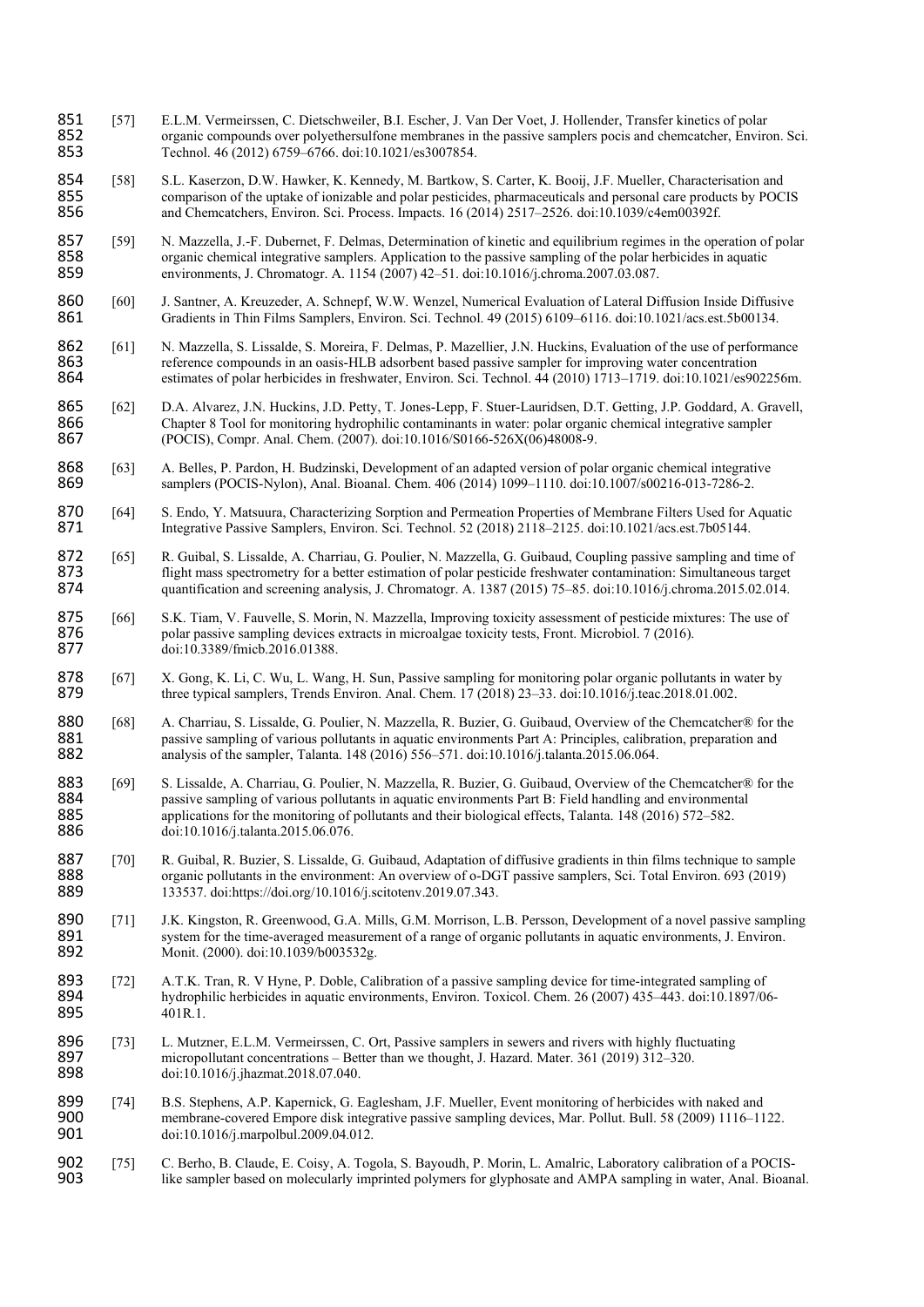- 904 Chem. 409 (2017) 2029–2035. doi:10.1007/s00216-016-0150-4.
- 905 [76] C. Berho, A. Togola, C. Coureau, J.-P. Ghestem, L. Amalric, Applicability of polar organic compound integrative samplers for monitoring pesticides in groundwater. Environ. Sci. Pollut. Res. 20 (2013) 5220–5228. 906 samplers for monitoring pesticides in groundwater, Environ. Sci. Pollut. Res. 20 (2013) 5220–5228.<br>907 doi:10.1007/s11356-013-1508-1. 907 doi:10.1007/s11356-013-1508-1.
- 908 [77] V. Fauvelle, N. Mazzella, A. Belles, A. Moreira, I.J. Allan, H. Budzinski, Optimization of the polar organic chemical integrative sampler for the sampling of acidic and polar herbicides, Anal. Bioanal. Chem. 406 ( 909 chemical integrative sampler for the sampling of acidic and polar herbicides, Anal. Bioanal. Chem. 406 (2014)<br>910 3191–3199. doi:10.1007/s00216-014-7757-0. 910 3191–3199. doi:10.1007/s00216-014-7757-0.
- 911 [78] V. Fauvelle, T.-T. Nhu-Trang, T. Feret, K. Madarassou, J. Randon, N. Mazzella, Evaluation of Titanium Dioxide as a Binding Phase for the Passive Sampling of Glyphosate and Aminomethyl Phosphonic Acid in an Aquatic 912 a Binding Phase for the Passive Sampling of Glyphosate and Aminomethyl Phosphonic Acid in an Aquatic 913 Environment, Anal. Chem. 87 (2015) 6004–6009. doi:10.1021/acs.analchem.5b00194. Environment, Anal. Chem. 87 (2015) 6004–6009. doi:10.1021/acs.analchem.5b00194.
- 914 [79] A. Belles, C. Alary, N. Laguerre, C. Franke, Analyzing the uncertainty of diffusive gel-based passive samplers as tools for evaluating the averaged contamination of surface water by organic pollutants, Environ. Sc 915 tools for evaluating the averaged contamination of surface water by organic pollutants, Environ. Sci. Pollut. Res. 25<br>916 (2018) 20231–20240. doi:10.1007/s11356-018-2246-1. 916 (2018) 20231–20240. doi:10.1007/s11356-018-2246-1.
- 917 [80] J.K. Challis, K.M. Stroski, K.H. Luong, M.L. Hanson, C.S. Wong, Field Evaluation and in Situ Stress Testing of the Organic-Diffusive Gradients in Thin-Films Passive Sampler, Environ. Sci. Technol. 52 (2018) 12573– 918 Organic-Diffusive Gradients in Thin-Films Passive Sampler, Environ. Sci. Technol. 52 (2018) 12573–12582. 919 doi:10.1021/acs.est.8b03622.
- 920 [81] Y. Li, C.-E.L. Chen, W. Chen, J. Chen, X. Cai, K.C. Jones, H. Zhang, Development of a Passive Sampling<br>921 Fechnique for Measuring Pesticides in Waters and Soils, J. Agric. Food Chem. 67 (2019) 6397–6406. 921 Technique for Measuring Pesticides in Waters and Soils, J. Agric. Food Chem. 67 (2019) 6397–6406.<br>922 doi:10.1021/acs.jafc.9b00040. doi:10.1021/acs.jafc.9b00040.
- 923 [82] E.S. Emelogu, P. Pollard, C.D. Robinson, L. Webster, C. McKenzie, F. Napier, L. Steven, C.F. Moffat, 924 Identification of selected organic contaminants in streams associated with agricultural activities and con 924 Identification of selected organic contaminants in streams associated with agricultural activities and comparison<br>925 between autosampling and silicone rubber passive sampling, Sci. Total Environ. 445–446 (2013) 261–27 925 between autosampling and silicone rubber passive sampling, Sci. Total Environ. 445–446 (2013) 261–272.<br>926 doi:10.1016/j.scitotenv.2012.12.053. 926 doi:10.1016/j.scitotenv.2012.12.053.
- 927 [83] K. Wille, M. Claessens, K. Rappé, E. Monteyne, C.R. Janssen, H.F. De Brabander, L. Vanhaecke, Rapid<br>928 guantification of pharmaceuticals and pesticides in passive samplers using ultra high performance liquid 928 quantification of pharmaceuticals and pesticides in passive samplers using ultra high performance liquid<br>929 chromatography coupled to high resolution mass spectrometry, J. Chromatogr. A. 1218 (2011) 9162–91 929 chromatography coupled to high resolution mass spectrometry, J. Chromatogr. A. 1218 (2011) 9162–9173.<br>930 doi:10.1016/j.chroma.2011.10.039. 930 doi:10.1016/j.chroma.2011.10.039.
- 931 [84] A. Assoumani, S. Lissalde, C. Margoum, N. Mazzella, M. Coquery, In situ application of stir bar sorptive extraction as a passive sampling technique for the monitoring of agricultural pesticides in surface waters, 932 as a passive sampling technique for the monitoring of agricultural pesticides in surface waters, Sci. Total Environ.<br>933 463–464 (2013) 829–835. doi:10.1016/j.scitotenv.2013.06.025. 933 463–464 (2013) 829–835. doi:10.1016/j.scitotenv.2013.06.025.
- 934 [85] A. Assoumani, C. Margoum, S. Chataing, C. Guillemain, M. Coquery, Use of passive stir bar sorptive extraction as a simple integrative sampling technique of pesticides in freshwaters: Determination of sampling rate 935 a simple integrative sampling technique of pesticides in freshwaters: Determination of sampling rates and lag-<br>936 bases, J. Chromatogr. A. 1333 (2014) 1–8. doi:10.1016/j.chroma.2014.01.063. 936 phases, J. Chromatogr. A. 1333 (2014) 1–8. doi:10.1016/j.chroma.2014.01.063.
- 937 [86] H. Nyoni, L. Chimuka, B. Vrana, E. Cukrowska, Membrane assisted passive sampler for triazine compounds in water bodies-Characterization of environmental conditions and field performance, Anal. Chim. Acta. 694 (201 938 water bodies-Characterization of environmental conditions and field performance, Anal. Chim. Acta. 694 (2011)<br>939 75–82. doi:10.1016/j.aca.2011.03.045. 939 75–82. doi:10.1016/j.aca.2011.03.045.
- 940 [87] A. Martin, C. Margoum, M. Coquery, J. Randon, Combination of sorption properties of polydimethylsiloxane and solid-phase extraction sorbents in a single composite material for the passive sampling of polar and apo 941 solid-phase extraction sorbents in a single composite material for the passive sampling of polar and apolar periodic sin water, J. Sep. Sci. 39 (2016) 3990–3997. doi:10.1002/jssc.201600502. 942 pesticides in water, J. Sep. Sci. 39 (2016) 3990–3997. doi:10.1002/jssc.201600502.
- 943 [88] Y. Jeong, A. Schäffer, K. Smith, Comparison of the sampling rates and partitioning behaviour of polar and non-<br>944 operator of polar contaminants in the polar organic chemical integrative sampler and a monophasic 944 polar contaminants in the polar organic chemical integrative sampler and a monophasic mixed polymer sampler for<br>945 policiation as an equilibrium passive sampler, Sci. Total Environ. 627 (2018) 905–915. 945 application as an equilibrium passive sampler, Sci. Total Environ. 627 (2018) 905–915.<br>946 doi:10.1016/i.scitotenv.2018.01.273. 946 doi:10.1016/j.scitotenv.2018.01.273.
- 947 [89] K.J. Hageman, C.H.F. Aebig, K.H. Luong, S.L. Kaserzon, C.S. Wong, T. Reeks, M. Greenwood, S. Macaulay, C.D.<br>948 Matthaei, Current-use pesticides in New Zealand streams: Comparing results from grab samples and thre 948 Matthaei, Current-use pesticides in New Zealand streams: Comparing results from grab samples and three types of<br>949 massive samplers, Environ. Pollut. 254 (2019) 112973. doi:https://doi.org/10.1016/j.envpol.2019.112973 949 passive samplers, Environ. Pollut. 254 (2019) 112973. doi:https://doi.org/10.1016/j.envpol.2019.112973.
- 950 [90] V. Fauvelle, N. Montero, J.F. Mueller, A. Banks, N. Mazzella, S.L. Kaserzon, Glyphosate and AMPA passive<br>951 sampling in freshwater using a microporous polyethylene diffusion sampler, Chemosphere. 188 (2017) 241–2 951 sampling in freshwater using a microporous polyethylene diffusion sampler, Chemosphere. 188 (2017) 241–248.<br>952 doi:10.1016/j.chemosphere.2017.08.013. 952 doi:10.1016/j.chemosphere.2017.08.013.
- 953 [91] K.B. Raub, P. Vlahos, M. Whitney, Comparison of marine sampling methods for organic contaminants: Passive samplers, water extractions, and live oyster deployment, Mar. Environ. Res. 109 (2015) 148–158. 954 samplers, water extractions, and live oyster deployment, Mar. Environ. Res. 109 (2015) 148–158.<br>955 doi:10.1016/j.marenvres.2015.07.004. 955 doi:10.1016/j.marenvres.2015.07.004.
- 956 [92] L. Mutzner, E.L.M. Vermeirssen, S. Mangold, M. Maurer, A. Scheidegger, H. Singer, K. Booij, C. Ort, Passive<br>957 samplers to quantify micropollutants in sewer overflows: accumulation behaviour and field validation samplers to quantify micropollutants in sewer overflows: accumulation behaviour and field validation for short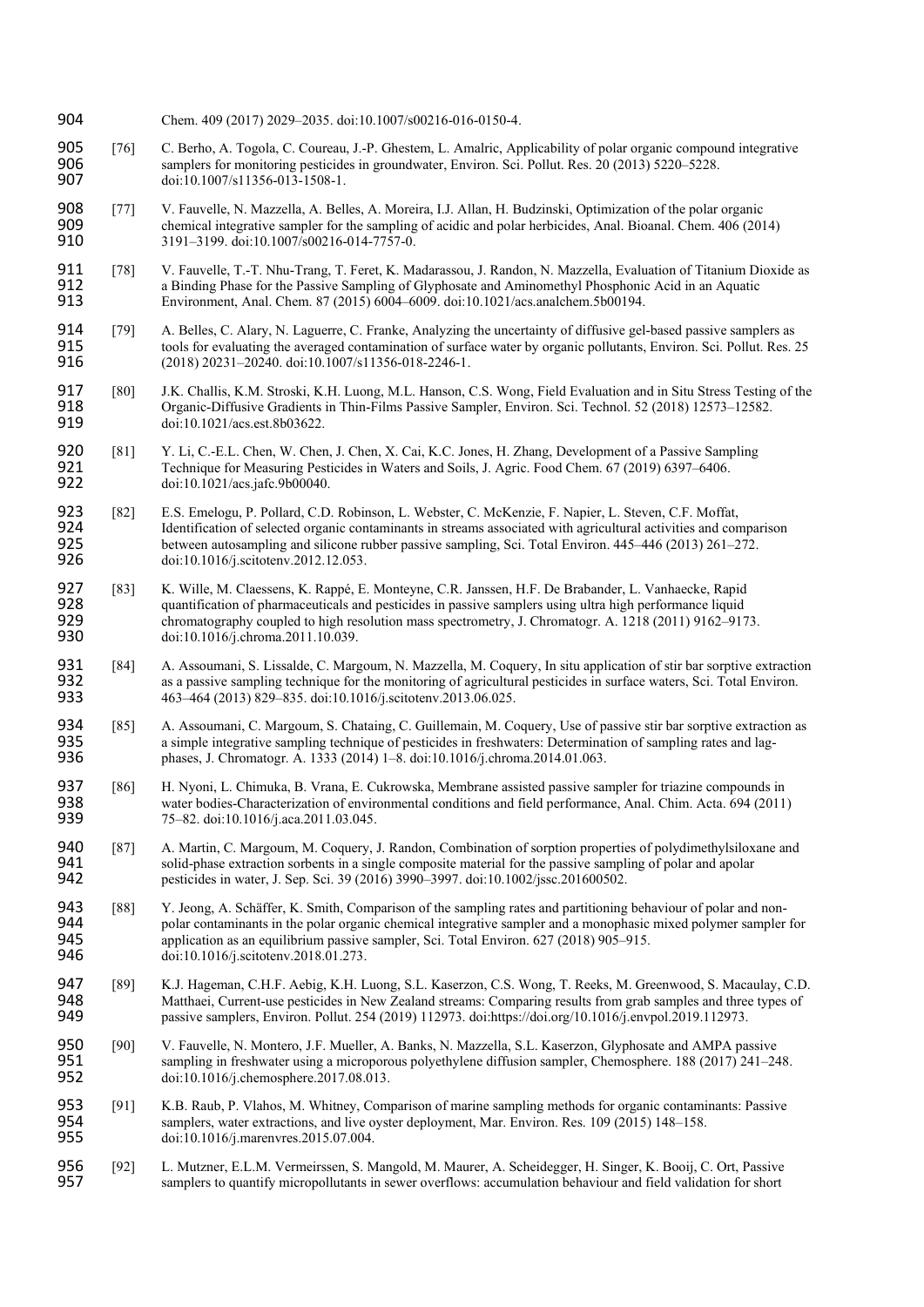- 958 pollution events, Water Res. 160 (2019) 350–360. doi:10.1016/j.watres.2019.04.012.
- 959 [93] N. Mali, S. Cerar, A. Koroša, P. Auersperger, Passive sampling as a tool for identifying micro-organic compounds<br>960 in groundwater. Sci. Total Environ. 593–594 (2017) 722–734. doi:10.1016/i.scitotenv.2017.03.166. in groundwater, Sci. Total Environ. 593–594 (2017) 722–734. doi:10.1016/j.scitotenv.2017.03.166.
- 961 [94] C. Miège, S. Schiavone, A. Dabrin, M. Coquery, N. Mazzella, C. Berho, J.-P. Ghestem, A. Togola, C. Gonzalez, J.- 962 L. Gonzalez, B. Lalere, S. Lardy-Fontan, B. Lepot, D. Munaron, C. Tixier, An in situ intercomparison exercise on passive samplers for monitoring metals, polycyclic aromatic hydrocarbons and pesticides in surface waters 963 passive samplers for monitoring metals, polycyclic aromatic hydrocarbons and pesticides in surface waters, TrAC -<br>964 Trends Anal. Chem. 36 (2012) 128–143. doi:10.1016/i.trac.2012.01.009. Trends Anal. Chem. 36 (2012) 128–143. doi:10.1016/j.trac.2012.01.009.
- 965 [95] C. Moschet, E.L.M. Vermeirssen, H. Singer, C. Stamm, J. Hollender, Evaluation of in-situ calibration of 966 chemcatcher passive samplers for 322 micropollutants in agricultural and urban affected rivers, Water Res. 71<br>967 (2015) 306–317. doi:10.1016/j.watres.2014.12.043.  $(2015)$  306–317. doi:10.1016/j.watres.2014.12.043.
- 968 [96] M. Bernard, S. Boutry, N. Tapie, H. Budzinski, N. Mazzella, Lab-scale investigation of the ability of Polar Organic<br>969 Chemical Integrative Sampler to catch short pesticide contamination peaks, Environ. Sci. Poll 969 Chemical Integrative Sampler to catch short pesticide contamination peaks, Environ. Sci. Pollut. Res. (2018).<br>970 doi:10.1007/s11356-018-3391-2. 970 doi:10.1007/s11356-018-3391-2.
- 971 [97] M. Shaw, J.F. Mueller, Time integrative passive sampling: How well do chemcatchers integrate fluctuating pollutant concentrations?, Environ. Sci. Technol. 43 (2009) 1443–1448. doi:10.1021/es8021446. 972 pollutant concentrations?, Environ. Sci. Technol. 43 (2009) 1443–1448. doi:10.1021/es8021446.
- 973 [98] Y. Yabuki, T. Nagai, K. Inao, J. Ono, N. Aiko, N. Ohtsuka, H. Tanaka, S. Tanimori, Temperature dependence on the pesticide sampling rate of polar organic chemical integrative samplers (POCIS), Biosci. Biotechnol. 974 the pesticide sampling rate of polar organic chemical integrative samplers (POCIS), Biosci. Biotechnol. Biochem.<br>975 80 (2016) 2069–2075. doi:10.1080/09168451.2016.1191329. 975 80 (2016) 2069–2075. doi:10.1080/09168451.2016.1191329.
- 976 [99] R.B. Schäfer, A. Paschke, M. Liess, Aquatic passive sampling of a short-term thiacloprid pulse with the Short-term Chemcatcher: Impact of biofouling and use of a diffusion-limiting membrane on the sampling rate, J 977 Chemcatcher: Impact of biofouling and use of a diffusion-limiting membrane on the sampling rate, J. Chromatogr.<br>978 A. 1203 (2008) 1–6. doi:10.1016/j.chroma.2008.05.098. 978 A. 1203 (2008) 1–6. doi:10.1016/j.chroma.2008.05.098.
- 979 [100] A. Seen, O. Bizeau, L. Sadler, T. Jordan, D. Nichols, Assessment of Envi-Carb<sup>TM</sup> as a passive sampler binding phase for acid herbicides without pH adjustment. Chemosphere, 103 (2014) 306–312. 980 phase for acid herbicides without pH adjustment, Chemosphere. 103 (2014) 306–312.<br>981 doi:10.1016/j.chemosphere.2013.11.075. 981 doi:10.1016/j.chemosphere.2013.11.075.
- 982 [101] K.M. Stroski, J.K. Challis, C.S. Wong, The influence of pH on sampler uptake for an improved configuration of the organic-diffusive gradients in thin films passive sampler, Anal. Chim. Acta. 1018 (2018) 45–53. 983 organic-diffusive gradients in thin films passive sampler, Anal. Chim. Acta. 1018 (2018) 45–53.<br>984 ooi:10.1016/j.aca.2018.02.074. 984 doi:10.1016/j.aca.2018.02.074.
- 985 [102] K. Booij, N.L. Maarsen, M. Theeuwen, R. van Bommel, A method to account for the effect of hydrodynamics on polar organic compound uptake by passive samplers. Environ, Toxicol, Chem. 36 (2017) 1517–1524. 986 polar organic compound uptake by passive samplers, Environ. Toxicol. Chem. 36 (2017) 1517–1524.<br>987 doi:10.1002/etc.3700. doi:10.1002/etc.3700.
- 988 [103] V. Fauvelle, S.L. Kaserzon, N. Montero, S. Lissalde, I.J. Allan, G. Mills, N. Mazzella, J.F. Mueller, K. Booij, Dealing with Flow Effects on the Uptake of Polar Compounds by Passive Samplers. Environ. Sci. Techno 989 Dealing with Flow Effects on the Uptake of Polar Compounds by Passive Samplers, Environ. Sci. Technol. (2017).<br>990 doi:10.1021/acs.est.7b00558. 990 doi:10.1021/acs.est.7b00558.
- 991 [104] J.K. Challis, M.L. Hanson, C.S. Wong, Development and Calibration of an Organic-Diffusive Gradients in Thin<br>992 Films Aquatic Passive Sampler for a Diverse Suite of Polar Organic Contaminants, Anal. Chem. 88 (201 992 Films Aquatic Passive Sampler for a Diverse Suite of Polar Organic Contaminants, Anal. Chem. 88 (2016) 10583–<br>993 10591. doi:10.1021/acs.analchem.6b02749. 993 10591. doi:10.1021/acs.analchem.6b02749.
- 994 [105] R.L. Dalton, F.R. Pick, C. Boutin, A. Saleem, Atrazine contamination at the watershed scale and environmental factors affecting sampling rates of the polar organic chemical integrative sampler (POCIS), Environ. P 995 factors affecting sampling rates of the polar organic chemical integrative sampler (POCIS), Environ. Pollut. 189<br>996 (2014) 134–142. doi:10.1016/j.envpol.2014.02.028. 996 (2014) 134–142. doi:10.1016/j.envpol.2014.02.028.
- 997 [106] D. O'Brien, M. Bartkow, J.F. Mueller, Determination of deployment specific chemical uptake rates for SDB-RPD<br>998 Empore disk using a passive flow monitor (PFM), Chemosphere. 83 (2011) 1290–1295. 998 Empore disk using a passive flow monitor (PFM), Chemosphere. 83 (2011) 1290–1295.<br>999 doi:10.1016/j.chemosphere.2011.02.089. 999 doi:10.1016/j.chemosphere.2011.02.089.
- 1000 [107] C. Harman, O. Bøyum, K. V Thomas, M. Grung, Small but different effect of fouling on the uptake rates of semipermeable membrane devices and polar organic chemical integrative samplers, Environ. Toxicol. Chem 1001 semipermeable membrane devices and polar organic chemical integrative samplers, Environ. Toxicol. Chem. 28<br>1002 (2009) 2324–2332. doi:10.1897/09-090.1. 1002 (2009) 2324–2332. doi:10.1897/09-090.1.
- 1003 [108] V.T. Djomte, S. Chen, C.K. Chambliss, Effects of suspended sediment on POCIS sampling rates, Chemosphere.<br>1004 241 (2020). doi:10.1016/j.chemosphere.2019.124972. 241 (2020). doi:10.1016/j.chemosphere.2019.124972.
- 1005 [109] V.T. Djomte, R.B. Taylor, S. Chen, K. Booij, C.K. Chambliss, Effects of hydrodynamic conditions and temperature<br>1006 on polar organic chemical integrative sampling rates. Environ. Toxicol. Chem. 37 (2018) 2331–2 1006 on polar organic chemical integrative sampling rates, Environ. Toxicol. Chem. 37 (2018) 2331–2339.<br>1007 doi:10.1002/etc.4225. doi:10.1002/etc.4225.
- 1008 [110] R. Guibal, R. Buzier, A. Charriau, S. Lissalde, G. Guibaud, Passive sampling of anionic pesticides using the<br>1009 Diffusive Gradients in Thin films technique (DGT), Anal. Chim. Acta. 966 (2017) 1–10. 1009 Diffusive Gradients in Thin films technique (DGT), Anal. Chim. Acta. 966 (2017) 1–10.<br>1010 doi:10.1016/j.aca.2017.02.007. 1010 doi:10.1016/j.aca.2017.02.007.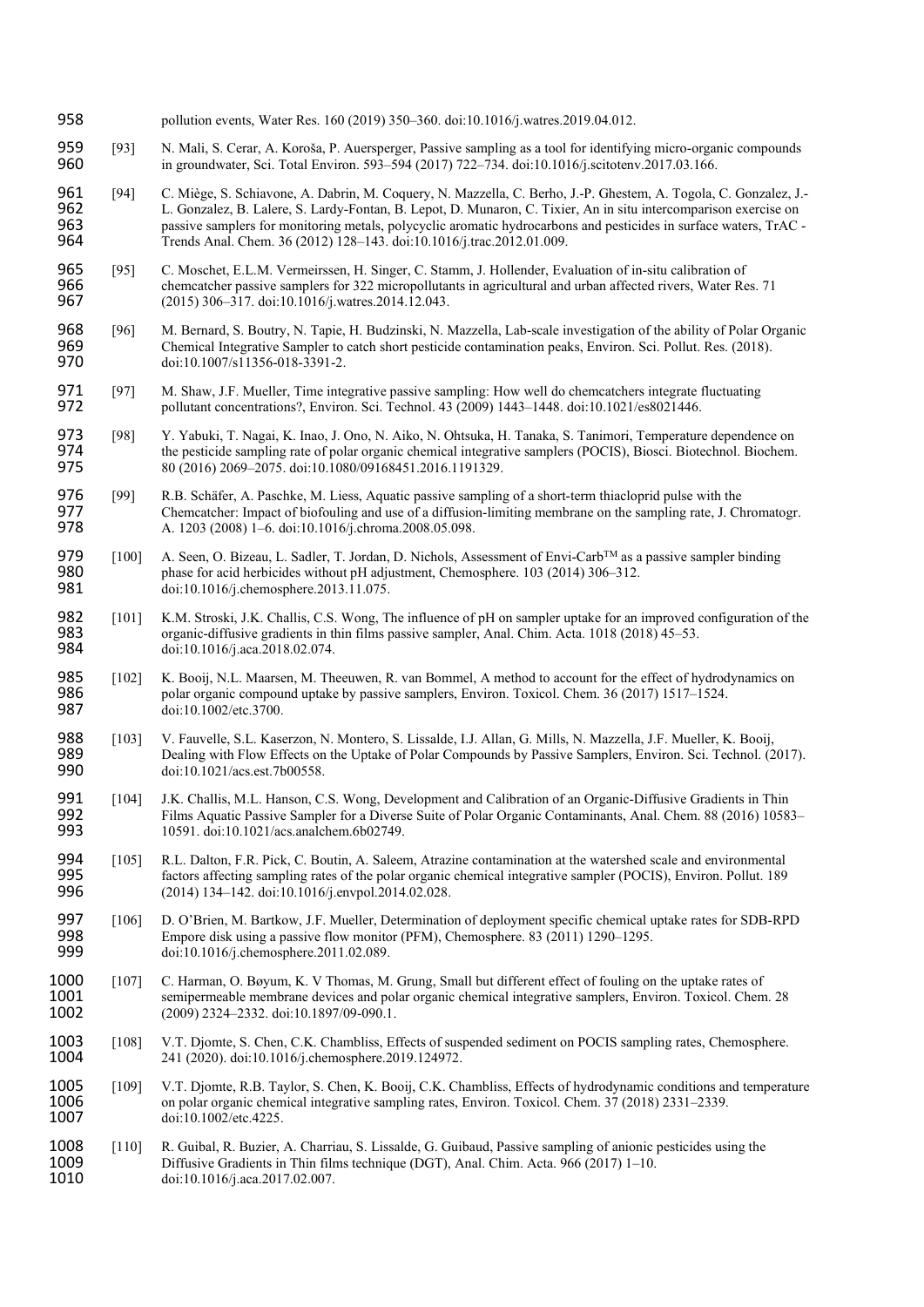- 1011 [111] V. Fauvelle, N. Mazzella, F. Delmas, K. Madarassou, M. Eon, H. Budzinski, Use of mixed-mode ion exchange<br>1012 sorbent for the passive sampling of organic acids by polar organic chemical integrative sampler (POCI 1012 sorbent for the passive sampling of organic acids by polar organic chemical integrative sampler (POCIS), Environ.<br>1013 Sci. Technol. 46 (2012) 13344–13353. doi:10.1021/es3035279. 1013 Sci. Technol. 46 (2012) 13344–13353. doi:10.1021/es3035279.
- 1014 [112] Y. Jeong, A. Schäffer, K. Smith, Equilibrium partitioning of organic compounds to OASIS HLB® as a function of compound concentration, pH, temperature and salinity, Chemosphere. 174 (2017) 297–305. 1015 compound concentration, pH, temperature and salinity, Chemosphere. 174 (2017) 297–305.<br>1016 coi:10.1016/j.chemosphere.2017.01.116. 1016 doi:10.1016/j.chemosphere.2017.01.116.
- 1017 [113] B.I. Escher, M. Lawrence, M. MacOva, J.F. Mueller, Y. Poussade, C. Robillot, A. Roux, W. Gernjak, Evaluation of contaminant removal of reverse osmosis and advanced oxidation in full-scale operation by combining 1018 contaminant removal of reverse osmosis and advanced oxidation in full-scale operation by combining passive<br>1019 sampling with chemical analysis and bioanalytical tools. Environ. Sci. Technol. 45 (2011) 5387–5394. 1019 sampling with chemical analysis and bioanalytical tools, Environ. Sci. Technol. 45 (2011) 5387–5394.<br>1020 doi:10.1021/es201153k. doi:10.1021/es201153k.
- 1021 [114] P.S. Bäuerlein, T.L. ter Laak, R.C.H.M. Hofman-Caris, P. de Voogt, S.T.J. Droge, Removal of charged<br>1022 micropollutants from water by ion-exchange polymers Effects of competing electrolytes, Water Res. 1022 micropollutants from water by ion-exchange polymers – Effects of competing electrolytes, Water Res. 46 (2012)<br>1023 5009–5018. doi:https://doi.org/10.1016/j.watres.2012.06.048. 1023 5009–5018. doi:https://doi.org/10.1016/j.watres.2012.06.048.
- 1024 [115] P.C. Van Metre, D.A. Alvarez, B.J. Mahler, L. Nowell, M. Sandstrom, P. Moran, Complex mixtures of Pesticides in 1025 Midwest U.S. streams indicated by POCIS time-integrating samplers, Environ. Pollut. 220 (2017) 1025 Midwest U.S. streams indicated by POCIS time-integrating samplers, Environ. Pollut. 220 (2017) 431–440.<br>1026 doi:10.1016/j.envpol.2016.09.085. 1026 doi:10.1016/j.envpol.2016.09.085.
- 1027 [116] M. Bernard, S. Boutry, S. Lissalde, G. Guibaud, M. Saüt, J.-P. Rebillard, N. Mazzella, Combination of passive and 1028 grap sampling strategies improves the assessment of pesticide occurrence and contamination l 1028 grab sampling strategies improves the assessment of pesticide occurrence and contamination levels in a large-scale<br>1029 watershed. Sci. Total Environ. 651 (2019) 684–695. doi:10.1016/i.scitoteny.2018.09.202. 1029 watershed, Sci. Total Environ. 651 (2019) 684–695. doi:10.1016/j.scitotenv.2018.09.202.
- 1030 [117] C. Soulier, C. Coureau, A. Togola, Environmental forensics in groundwater coupling passive sampling and high resolution mass spectrometry for screening. Sci. Total Environ. 563–564 (2016) 845–854. 1031 resolution mass spectrometry for screening, Sci. Total Environ. 563–564 (2016) 845–854.<br>1032 doi:10.1016/j.scitotenv.2016.01.056. 1032 doi:10.1016/j.scitotenv.2016.01.056.
- 1033 [118] C. Rimayi, L. Chimuka, A. Gravell, G.R. Fones, G.A. Mills, Use of the Chemcatcher® passive sampler and time-<br>1034 of-flight mass spectrometry to screen for emerging pollutants in rivers in Gauteng Province of So 1034 of-flight mass spectrometry to screen for emerging pollutants in rivers in Gauteng Province of South Africa,<br>1035 Environ. Monit. Assess. 191 (2019) 388. doi:10.1007/s10661-019-7515-z. Environ. Monit. Assess. 191 (2019) 388. doi:10.1007/s10661-019-7515-z.
- 1036 [119] B. Vrana, F. Smedes, R. Prokeš, R. Loos, N. Mazzella, C. Miege, H. Budzinski, E. Vermeirssen, T. Ocelka, A. 1037 Gravell, S. Kaserzon, An interlaboratory study on passive sampling of emerging water pollutants, TrAC - Trends<br>1038 Anal. Chem. 76 (2016) 153–165. doi:10.1016/j.trac.2015.10.013. Anal. Chem. 76 (2016) 153-165. doi:10.1016/j.trac.2015.10.013.
- 1039 [120] L. Jones, J. Ronan, B. McHugh, F. Regan, Passive sampling of polar emerging contaminants in Irish catchments, Water Sci. Technol. 79 (2019) 218–230. doi:10.2166/wst.2019.021.
- 1041 [121] E.L.M. Vermeirssen, J. Asmin, B.I. Escher, J.H. Kwon, I. Steimen, J. Hollender, The role of hydrodynamics, matrix and sampling duration in passive sampling of polar compounds with Empore<sup>TM</sup> SDB-RPS disks. J. En 1042 and sampling duration in passive sampling of polar compounds with Empore<sup>TM</sup> SDB-RPS disks, J. Environ. Monit.<br>1043 (2008). doi:10.1039/b710790k. 1043 (2008). doi:10.1039/b710790k.
- 1044 [122] R. Guibal, S. Lissalde, A. Charriau, G. Guibaud, Improvement of POCIS ability to quantify pesticides in natural 1045 water by reducing polyethylene glycol matrix effects from polyethersulfone membranes, Talanta. 1045 water by reducing polyethylene glycol matrix effects from polyethersulfone membranes, Talanta. 144 (2015) 1316–<br>1046 1323. doi:10.1016/j.talanta.2015.08.008. 1046 1323. doi:10.1016/j.talanta.2015.08.008.
- 1047 [123] I. Carpinteiro, A. Schopfer, N. Estoppey, C. Fong, D. Grandjean, L.F. De Alencastro, Evaluation of performance<br>1048 reference compounds (PRCs) to monitor emerging polar contaminants by polar organic chemical int 1048 reference compounds (PRCs) to monitor emerging polar contaminants by polar organic chemical integrative<br>1049 samplers (POCIS) in rivers, Anal. Bioanal. Chem. 408 (2016) 1067–1078. doi:10.1007/s00216-015-9199-8. samplers (POCIS) in rivers, Anal. Bioanal. Chem. 408 (2016) 1067–1078. doi:10.1007/s00216-015-9199-8.
- 1050 [124] S. Endo, Y. Matsuura, E.L.M. Vermeirssen, Mechanistic Model Describing the Uptake of Chemicals by Aquatic 1051 Integrative Samplers: Comparison to Data and Implications for Improved Sampler Configurations, Environ. Sci.<br>1052 Technol. 53 (2019) 1482–1489. doi:10.1021/acs.est.8b06225. Technol. 53 (2019) 1482-1489. doi:10.1021/acs.est.8b06225.
- 1053 [125] T.H. Miller, J.A. Baz-Lomba, C. Harman, M.J. Reid, S.F. Owen, N.R. Bury, K. V Thomas, L.P. Barron, The First 1054 Attempt at Non-Linear in Silico Prediction of Sampling Rates for Polar Organic Chemical Integrative Samplers<br>1055 (POCIS), Environ. Sci. Technol. 50 (2016) 7973–7981. doi:10.1021/acs.est.6b01407. 1055 (POCIS), Environ. Sci. Technol. 50 (2016) 7973–7981. doi:10.1021/acs.est.6b01407.
- 1056 [126] G.D. Castle, G.A. Mills, A. Bakir, A. Gravell, M. Schumacher, I. Townsend, L. Jones, R. Greenwood, S. Knott, 1057 G.R. Fones, Calibration and field evaluation of the Chemcatcher® passive sampler for monitoring m 1057 G.R. Fones, Calibration and field evaluation of the Chemcatcher® passive sampler for monitoring metaldehyde in surface water, Talanta. 179 (2018) 57–63. doi:10.1016/j.talanta.2017.10.053. surface water, Talanta. 179 (2018) 57-63. doi:10.1016/j.talanta.2017.10.053.
- 1059 [127] T. Mhadhbi, O. Pringault, H. Nouri, S. Spinelli, H. Beyrem, C. Gonzalez, Evaluating polar pesticide pollution with 1060 a combined approach: a survey of agricultural practices and POCIS passive samplers in a Tun 1060 a combined approach: a survey of agricultural practices and POCIS passive samplers in a Tunisian lagoon 1061 vatershed, Environ. Sci. Pollut. Res. 26 (2019) 342–361. doi:10.1007/s11356-018-3552-3. watershed, Environ. Sci. Pollut. Res. 26 (2019) 342-361. doi:10.1007/s11356-018-3552-3.
- 1062 [128] K. Noro, Y. Yabuki, A. Banno, Y. Tawa, S. Nakamura, Validation of the Application of a Polar Organic Chemical 1063 Integrative Sampler (POCIS) in Non-steady-state Conditions in Aquatic Environments, J. Water Environ. Technol.<br>1064 17 (2019) 432–447. doi:10.2965/iwet.19-057. 17 (2019) 432–447. doi:10.2965/jwet.19-057.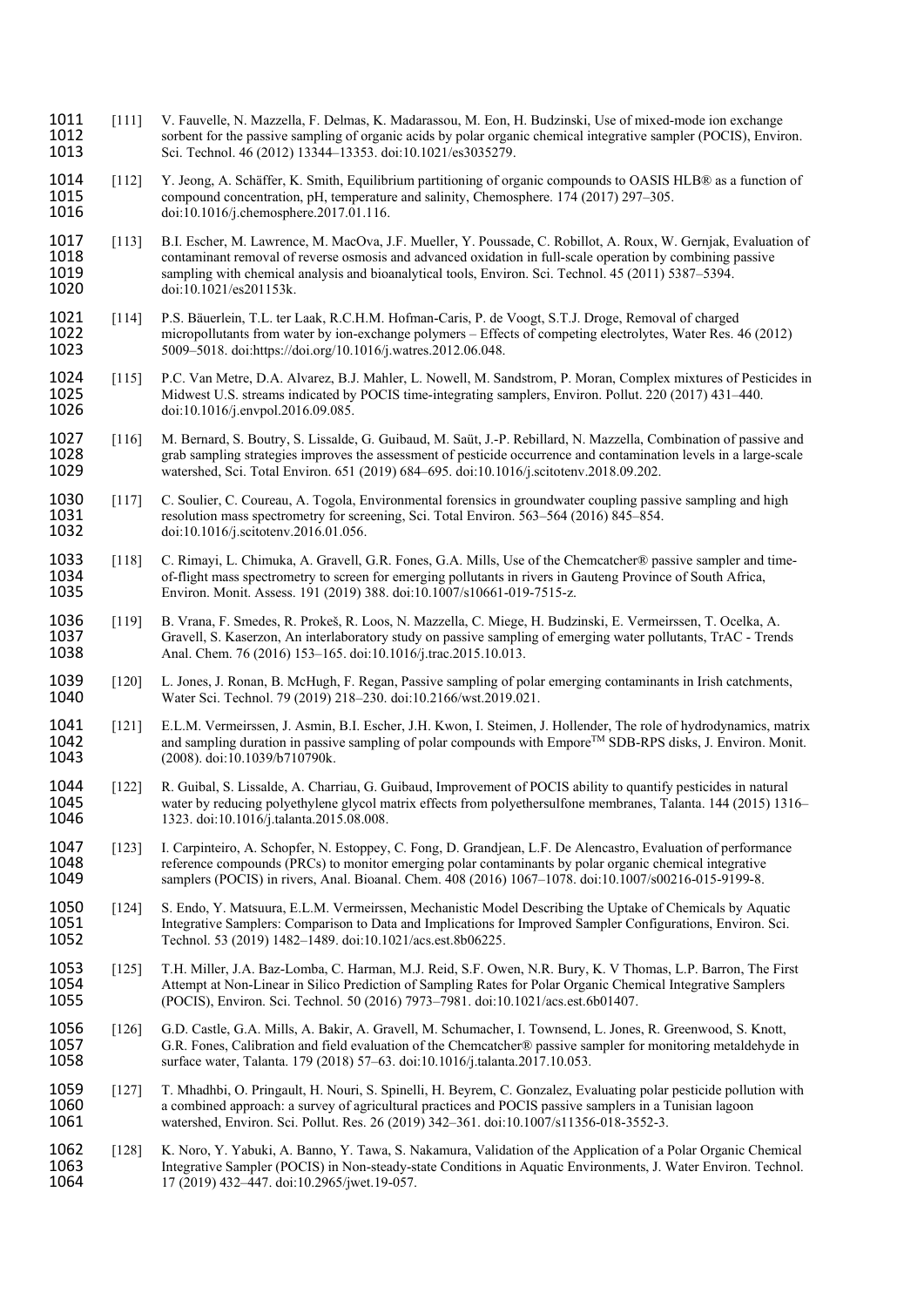- 1065 [129] A. Rico, A. Arenas-Sánchez, C. Alonso-Alonso, I. López-Heras, L. Nozal, D. Rivas-Tabares, M. Vighi, 1066 Identification of contaminants of concern in the upper Tagus river basin (central Spain). Part 1: Screening,<br>1067 quantitative analysis and comparison of sampling methods, Sci. Total Environ. 666 (2019) 1058–1070. 1067 quantitative analysis and comparison of sampling methods, Sci. Total Environ. 666 (2019) 1058–1070.<br>1068 doi:10.1016/j.scitotenv.2019.02.250. doi:10.1016/j.scitotenv.2019.02.250.
- 1069 [130] V. Fauvelle, A. Belles, H. Budzinski, N. Mazzella, M. Plus, Simulated conservative tracer as a proxy for S-<br>1070 metolachlor concentration predictions compared to POCIS measurements in Arcachon Bay, Mar. Pollut. 1070 metolachlor concentration predictions compared to POCIS measurements in Arcachon Bay, Mar. Pollut. Bull. 133<br>1071 (2018) 423–427. doi:10.1016/j.marpolbul.2018.06.005. 1071 (2018) 423–427. doi:10.1016/j.marpolbul.2018.06.005.
- 1072 [131] J.K. Challis, M.L. Hanson, C.S. Wong, Pharmaceuticals and pesticides archived on polar passive sampling devices can be stable for up to 6 years, Environ. Toxicol. Chem. 37 (2018) 762-767. doi:10.1002/etc.4012. can be stable for up to 6 years, Environ. Toxicol. Chem. 37 (2018) 762-767. doi:10.1002/etc.4012.
- 1074 [132] C.D. Metcalfe, T. Sultana, H. Li, P.A. Helm, Current-use pesticides in urban watersheds and receiving waters of vestern Lake Ontario measured using polar organic chemical integrative samplers (POCIS), J. Great L 1075 western Lake Ontario measured using polar organic chemical integrative samplers (POCIS), J. Great Lakes Res. 42<br>1076 (2016) 1432–1442. doi:10.1016/j.jglr.2016.08.004.  $(2016)$  1432–1442. doi:10.1016/j.jglr.2016.08.004.
- 1077 [133] I. Ibrahim, A. Togola, C. Gonzalez, Polar organic chemical integrative sampler (POCIS) uptake rates for 17 polar posticides and degradation products: Laboratory calibration. Environ. Sci. Pollut. Res. 20 (2013) 1078 pesticides and degradation products: Laboratory calibration, Environ. Sci. Pollut. Res. 20 (2013) 3679–3687.<br>1079 oi:10.1007/s11356-012-1284-3. doi:10.1007/s11356-012-1284-3.
- 1080 [134] I. Ibrahim, A. Togola, C. Gonzalez, In-situ calibration of POCIS for the sampling of polar pesticides and<br>1081 metabolites in surface water. Talanta. 116 (2013) 495–500. doi:10.1016/i.talanta.2013.07.028. 1081 metabolites in surface water, Talanta. 116 (2013) 495–500. doi:10.1016/j.talanta.2013.07.028.
- 1082 [135] K. Godlewska, P. Stepnowski, M. Paszkiewicz, Application of the Polar Organic Chemical Integrative Sampler for 1083 Isolation of Environmental Micropollutants–A Review, Crit. Rev. Anal. Chem. (2019). 1083 Isolation of Environmental Micropollutants–A Review, Crit. Rev. Anal. Chem. (2019).<br>1084 doi:10.1080/10408347.2019.1565983. 1084 doi:10.1080/10408347.2019.1565983.
- 1085 [136] N. Morin, C. Miège, M. Coquery, J. Randon, Chemical calibration, performance, validation and applications of the polar organic chemical integrative sampler (POCIS) in aquatic environments, TrAC Trends Anal. Ch 1086 polar organic chemical integrative sampler (POCIS) in aquatic environments, TrAC - Trends Anal. Chem. 36<br>1087 (2012) 144–175. doi:10.1016/j.trac.2012.01.007. 1087 (2012) 144–175. doi:10.1016/j.trac.2012.01.007.
- 1088 [137] R. Münze, C. Hannemann, P. Orlinskiy, R. Gunold, A. Paschke, K. Foit, J. Becker, O. Kaske, E. Paulsson, M.<br>1089 Peterson, H. Jernstedt, J. Kreuger, G. Schüürmann, M. Liess, Pesticides from wastewater treatment p 1089 Peterson, H. Jernstedt, J. Kreuger, G. Schüürmann, M. Liess, Pesticides from wastewater treatment plant effluents<br>1090 affect invertebrate communities, Sci. Total Environ. 599–600 (2017) 387–399. doi:10.1016/j.scitote 1090 affect invertebrate communities, Sci. Total Environ. 599–600 (2017) 387–399. doi:10.1016/j.scitotenv.2017.03.008.
- 1091 [138] P. Orlinskiy, R. Münze, M. Beketov, R. Gunold, A. Paschke, S. Knillmann, M. Liess, Forested headwaters mitigate pesticide effects on macroinvertebrate communities in streams: Mechanisms and quantification, Sci. 1092 pesticide effects on macroinvertebrate communities in streams: Mechanisms and quantification, Sci. Total Environ.<br>1093 524–525 (2015) 115–123. doi:10.1016/j.scitotenv.2015.03.143. 1093 524–525 (2015) 115–123. doi:10.1016/j.scitotenv.2015.03.143.
- 1094 [139] F. Sánchez-Bayo, R. V Hyne, Detection and analysis of neonicotinoids in river waters Development of a passive sampler for three commonly used insecticides, Chemosphere. 99 (2014) 143–151. 1095 sampler for three commonly used insecticides, Chemosphere. 99 (2014) 143–151.<br>1096  $\frac{\text{doi:10.1016}{\text{1.0.1016}}}{\text{.0.051}}$ doi:10.1016/j.chemosphere.2013.10.051.
- 1097 [140] D. Page, K. Miotliński, D. Gonzalez, K. Barry, P. Dillon, C. Gallen, Environmental monitoring of selected pesticides and organic chemicals in urban stormwater recycling systems using passive sampling techniques 1098 pesticides and organic chemicals in urban stormwater recycling systems using passive sampling techniques, J.<br>1099 Contam. Hydrol. 158 (2014) 65–77. doi:10.1016/j.jconhyd.2014.01.004. 1099 Contam. Hydrol. 158 (2014) 65–77. doi:10.1016/j.jconhyd.2014.01.004.
- 1100 [141] M. Shaw, M.J. Furnas, K. Fabricius, D. Haynes, S. Carter, G. Eaglesham, J.F. Mueller, Monitoring pesticides in the Great Barrier Reef. Mar. Pollut. Bull. 60 (2010) 113-122. doi:10.1016/i.marpolbul.2009.08.026. 1101 Great Barrier Reef, Mar. Pollut. Bull. 60 (2010) 113–122. doi:10.1016/j.marpolbul.2009.08.026.
- 1102 [142] R.B. Schäfer, A. Paschke, B. Vrana, R. Mueller, M. Liess, Performance of the Chemcatcher® passive sampler when<br>1103 used to monitor 10 polar and semi-polar pesticides in 16 Central European streams, and comparis 1103 used to monitor 10 polar and semi-polar pesticides in 16 Central European streams, and comparison with two other 1104 sampling methods, Water Res. 42 (2008) 2707–2717. doi:10.1016/j.watres.2008.01.023. sampling methods, Water Res. 42 (2008) 2707–2717. doi:10.1016/j.watres.2008.01.023.
- 1105 [143] C. Gallen, A.L. Heffernan, S. Kaserzon, G. Dogruer, S. Samanipour, M.J. Gomez-Ramos, J.F. Mueller, Integrated chemical exposure assessment of coastal green turtle foraging grounds on the Great Barrier Reef, Sci. 1106 chemical exposure assessment of coastal green turtle foraging grounds on the Great Barrier Reef, Sci. Total<br>1107 Environ. 657 (2019) 401–409. doi:10.1016/i.scitotenv.2018.11.322. Environ. 657 (2019) 401–409. doi:10.1016/j.scitotenv.2018.11.322.
- 1108 [144] J. Novák, B. Vrana, T. Rusina, K. Okonski, R. Grabic, P.A. Neale, B.I. Escher, M. Macová, S. Ait-Aissa, N. 1109 Creusot, I. Allan, K. Hilscherová, Effect-based monitoring of the Danube River using mobile passive sampling, Sci.<br>1110 Total Environ. 636 (2018) 1608–1619. doi:10.1016/j.scitotenv.2018.02.201. 1110 Total Environ. 636 (2018) 1608–1619. doi:10.1016/j.scitotenv.2018.02.201.
- 1111 [145] D. Fernández, E.L.M. Vermeirssen, N. Bandow, K. Muñoz, R.B. Schäfer, Calibration and field application of passive sampling for episodic exposure to polar organic pesticides in streams, Environ. Pollut. 194 (2014 1112 passive sampling for episodic exposure to polar organic pesticides in streams, Environ. Pollut. 194 (2014) 196–202.<br>1113 doi:10.1016/j.envpol.2014.08.001. 1113 doi:10.1016/j.envpol.2014.08.001.
- 1114 [146] B.S. Stephens, A. Kapernick, G. Eaglesham, J. Mueller, Aquatic Passive Sampling of Herbicides on Naked Particle<br>1115 **I.** Loaded Membranes: Accelerated Measurement and Empirical Estimation of Kinetic Parameters. 1115 Loaded Membranes: Accelerated Measurement and Empirical Estimation of Kinetic Parameters, Environ. Sci.<br>1116 Technol. 39 (2005) 8891–8897. doi:10.1021/es050463a. Technol. 39 (2005) 8891-8897. doi:10.1021/es050463a.
- 1117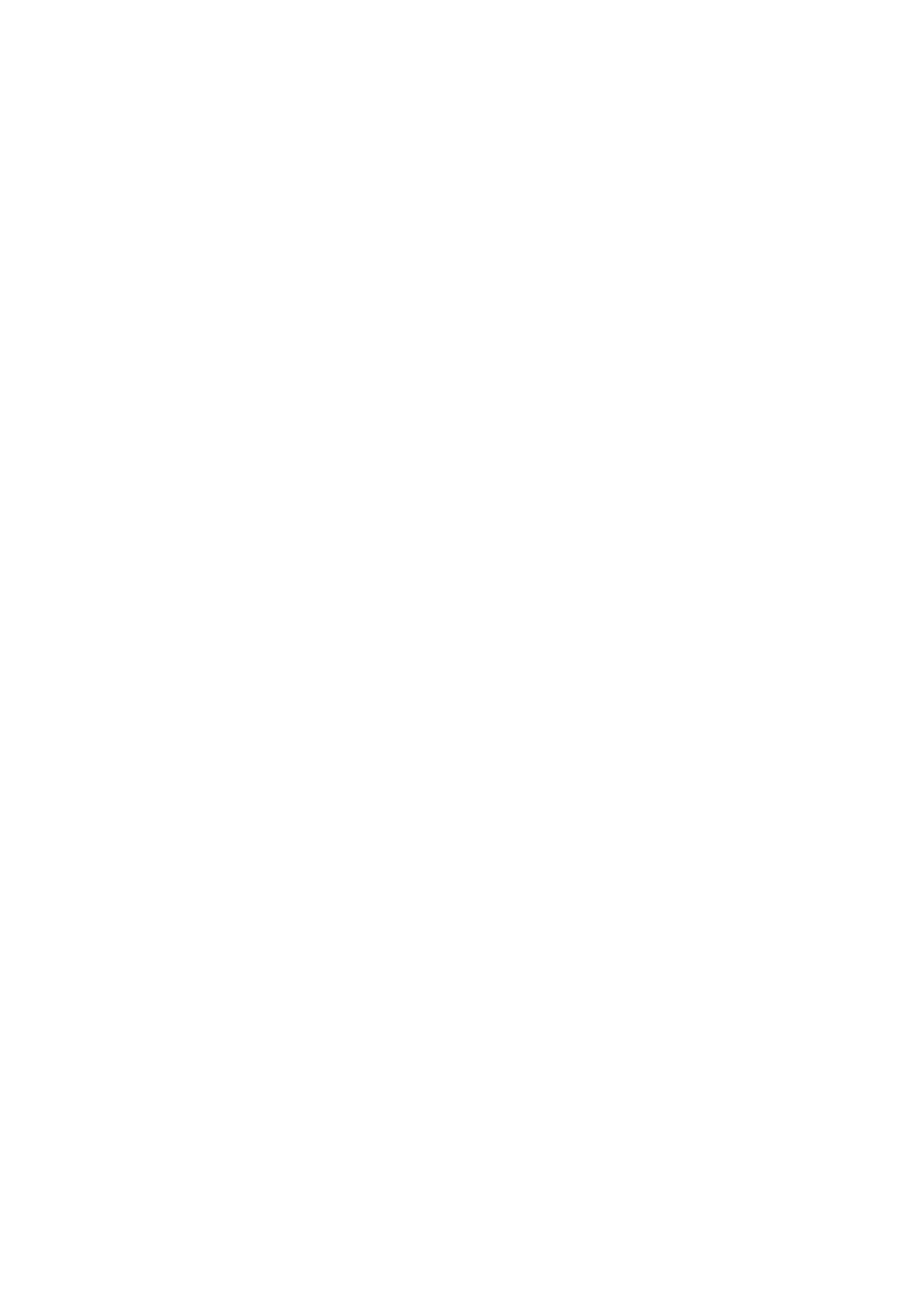

Figure 1. Pesticide sources and processes influencing their fate in different compartments of a simplified water cycle in a partially closed system, such as a river catchment. Adapted from Reemtsma et al. [10].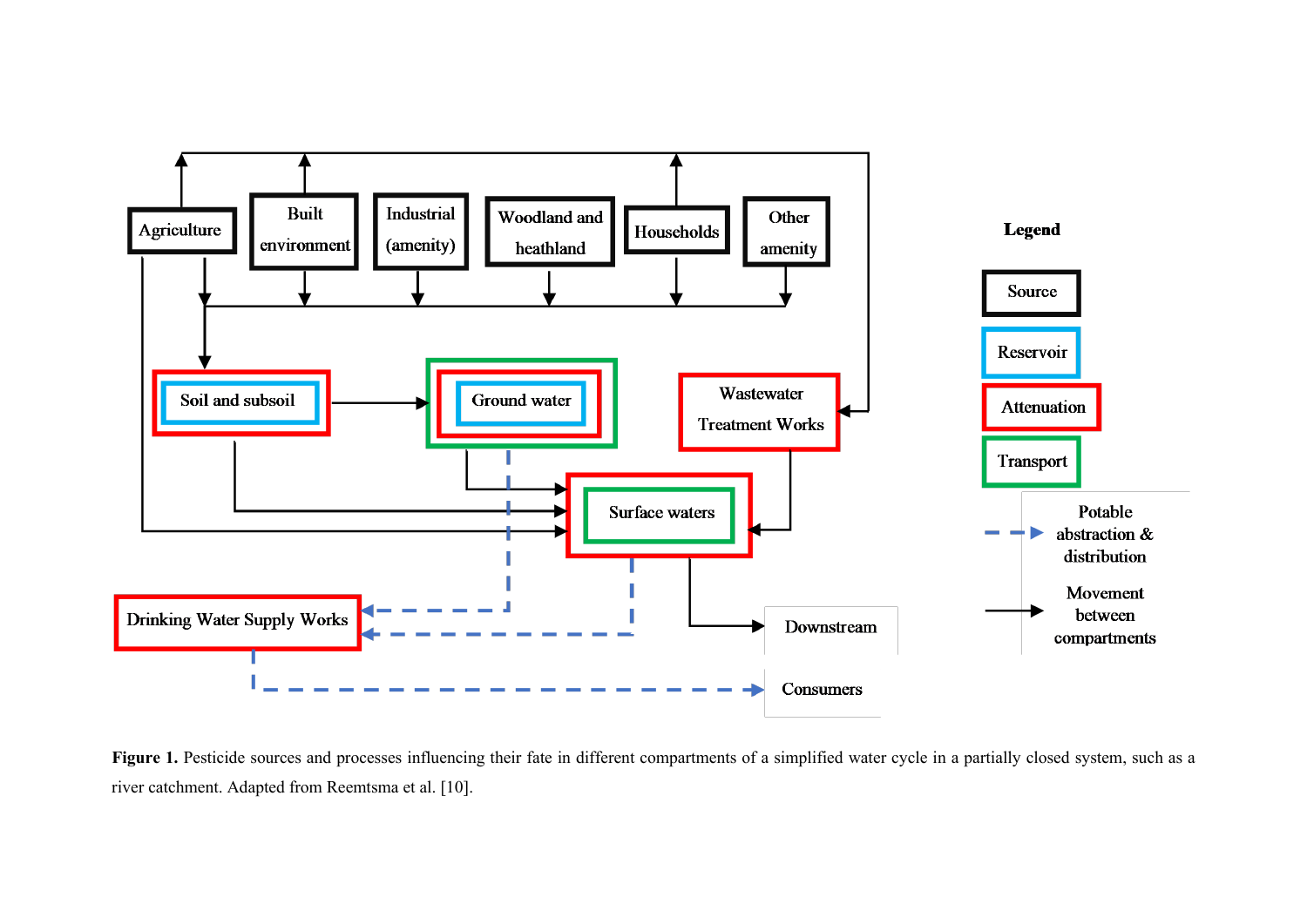| <b>Chemical Class</b>       | MoA            | <b>Type</b> | <b>Applications</b>                                                  | <b>Authorisation (EU)</b> | <b>Comments</b>                                                                                                                                                        |
|-----------------------------|----------------|-------------|----------------------------------------------------------------------|---------------------------|------------------------------------------------------------------------------------------------------------------------------------------------------------------------|
| Neonicotinoids              |                |             |                                                                      |                           |                                                                                                                                                                        |
| Clothianidin                | nAChRs agonist | Insecticide | OSR, corn, fruit, potatoes, ornamentals                              | Restricted                | Outdoor use ban.                                                                                                                                                       |
| Imidacloprid                | nAChRs agonist | Insecticide | Cereals, potatoes, beet, lawns, maize                                | Restricted                | Outdoor use ban.                                                                                                                                                       |
| Thiacloprid                 | nAChRs agonist | Insecticide | Apples, pears, carrots, parsnip, brassicas, potatoes, OSR, peas      | Approved (CfS)            | Candidate for substitution EDC                                                                                                                                         |
| Triazines                   |                |             |                                                                      |                           |                                                                                                                                                                        |
| Atrazine                    | PSII inhibitor | Herbicide   | Pre/post-emergence: Corn, sorghum, turf, asparagus                   | Expired                   | Not used since 2010, WFD Priority Substance, still detected in<br>groundwaters and surface water, as well as a number of transformation                                |
| Simazine                    | PSII inhibitor | Herbicide   | Fruit, vines, hops, legumes                                          | Expired                   | products.<br><b>WFD Priority Substance</b>                                                                                                                             |
|                             | PSII inhibitor | Herbicide   | Maize, sorghum, fruit, vines, roads, railways, industrial sites      |                           |                                                                                                                                                                        |
| Terbuthylazine              |                |             |                                                                      | Approved                  | UK approval withdrawn                                                                                                                                                  |
| <i>Azoles</i>               | SS inhibitor   |             | Root and leafy vegetables, brassicas, cereals, sunflower             |                           | PAN listed HHS                                                                                                                                                         |
| Ipconazole<br>Propiconazole | ES inhibitor   | Fungicide   | Mushroom, corn, sorghum, oats, fruit                                 | Approved<br>Expired       | Ban March 2020                                                                                                                                                         |
| Tebuconazole                | SS inhibitor   | Fungicide   |                                                                      |                           |                                                                                                                                                                        |
|                             |                | Fungicide   | Cereals, vines, onions, peas, peppers                                | Approved (CfS)            | Also used as a plant growth regulator.                                                                                                                                 |
| Urea<br>Linuron             | PSII inhibitor | Herbicide   |                                                                      |                           |                                                                                                                                                                        |
| Isoproturon                 | PSII inhibitor | Herbicide   | Carrots, parsnips, cereals, peas, ornamentals<br>Cereals             | Expired<br>Expired        | UK aaEQS 2 ug/L, MAC 20 ug/L<br>Banned 2016, not used since 2011. WFD Priority Substance: aaEQS:0.3<br>ug/L; MAC 1.0 ug/L. UK aaEQS 2 ug/L, MAC; 20 ug/L. WHO drinking |
| Chlorotoluron               | PSII inhibitor | Herbicide   | Cereals, potatoes, maize, vegetables, fruit                          | Approved (CfS)            | water guideline; 0.009 mg/L<br>UK aaEQS; 2 ug/L, MAC; 20 ug/L.                                                                                                         |
| Carboxamide                 |                |             |                                                                      |                           |                                                                                                                                                                        |
| Boscalid                    | DhyE inhibitor | Fungicide   | Vegetables, brassicas, onions, garlic, peas, carrots, turnips, fruit | Approved                  |                                                                                                                                                                        |
| Asulam                      | DhyE inhibitor | Herbicide   | Fruit, hops, pasture, amenity, moorland, woodland                    | Withdrawn                 | Subject to PIC regulations. *Emergency approval bracken.                                                                                                               |
| Bhenoxy                     |                |             |                                                                      |                           |                                                                                                                                                                        |
| $2,4-D$                     | Synth Aux      |             |                                                                      | Approved                  |                                                                                                                                                                        |
| <b>MCPA</b>                 | Synth Aux      | Herbicide   | Cereals, grass, linseed, asparagus                                   | Approved                  | Non-statutory standards EA: 12 ug/L; WHO drinking water guideline:<br>$0.002$ mg/L                                                                                     |
| Mecoprop-p                  | Synth Aux      | Herbicide   | Post-emergence: lawns, amenity, cereals                              | Approved                  |                                                                                                                                                                        |
| Pyridine                    |                |             |                                                                      |                           |                                                                                                                                                                        |
| Clopyralid                  | Synth Aux      | Herbicide   | Cereals, turf, ornamentals, fallow land, industrial sites            | Approved                  |                                                                                                                                                                        |
| Fluroxypyr                  | Synth Aux      | Herbicide   | Grass, pasture, cereals, orchards, vines                             | Approved                  |                                                                                                                                                                        |
| Quaternary                  |                |             |                                                                      |                           |                                                                                                                                                                        |
| Paraquat                    | PSI inhibitor  | Herbicide   | Lucerne, legumes, hops, vines, potatoes, amenity, industrial         | Withdrawn                 | PAN Dirty Dozen; Chemical subject to PIC regulations                                                                                                                   |
| Diquat                      | PSI inhibitor  | Herbicide   | Potatoes, OSR, fruit, vines, sunflowers, legumes, carrots, beet      | Expired                   | <b>PAN</b> listed HHC                                                                                                                                                  |
| Chlormequat                 |                | PGR         | Cereals, ornamentals, tomatoes, cabbage, cauliflower, radish         | Approved                  |                                                                                                                                                                        |
| Misc.                       |                |             |                                                                      |                           |                                                                                                                                                                        |
| Quinmerac                   | Synth Aux      | Herbicide   | OSR, cereals, beet                                                   | Approved                  | PAN listed HCC                                                                                                                                                         |
| Glyphosate                  | ESPS inhibitor | Herbicide   | Agriculture (many uses), industrial and amenity sites                | Approved                  | PAN listed HCC                                                                                                                                                         |

**Table 1** Examples of properties and application of polar pesticides.

Abbreviations: acetylcholinesterase (AchE); candidate for substitution (CfS); endocrine disrupting compound (EDC); nicotinic acetylcholine receptors (nAChRs); mode of action (MoA); maximum allowable concentration (MAC); sterol synthesis (SS); photosystem I (PSI); photosystem II (PSII); DeHydrogenase (DhyE); Synthetic Auxin (Synth Aux); Very long chain fatty acid (VLCFA); highly hazardous chemical (HHC); pesticide action network (PAN); Water Framework Directive (WFD); World Health Organization (WHO).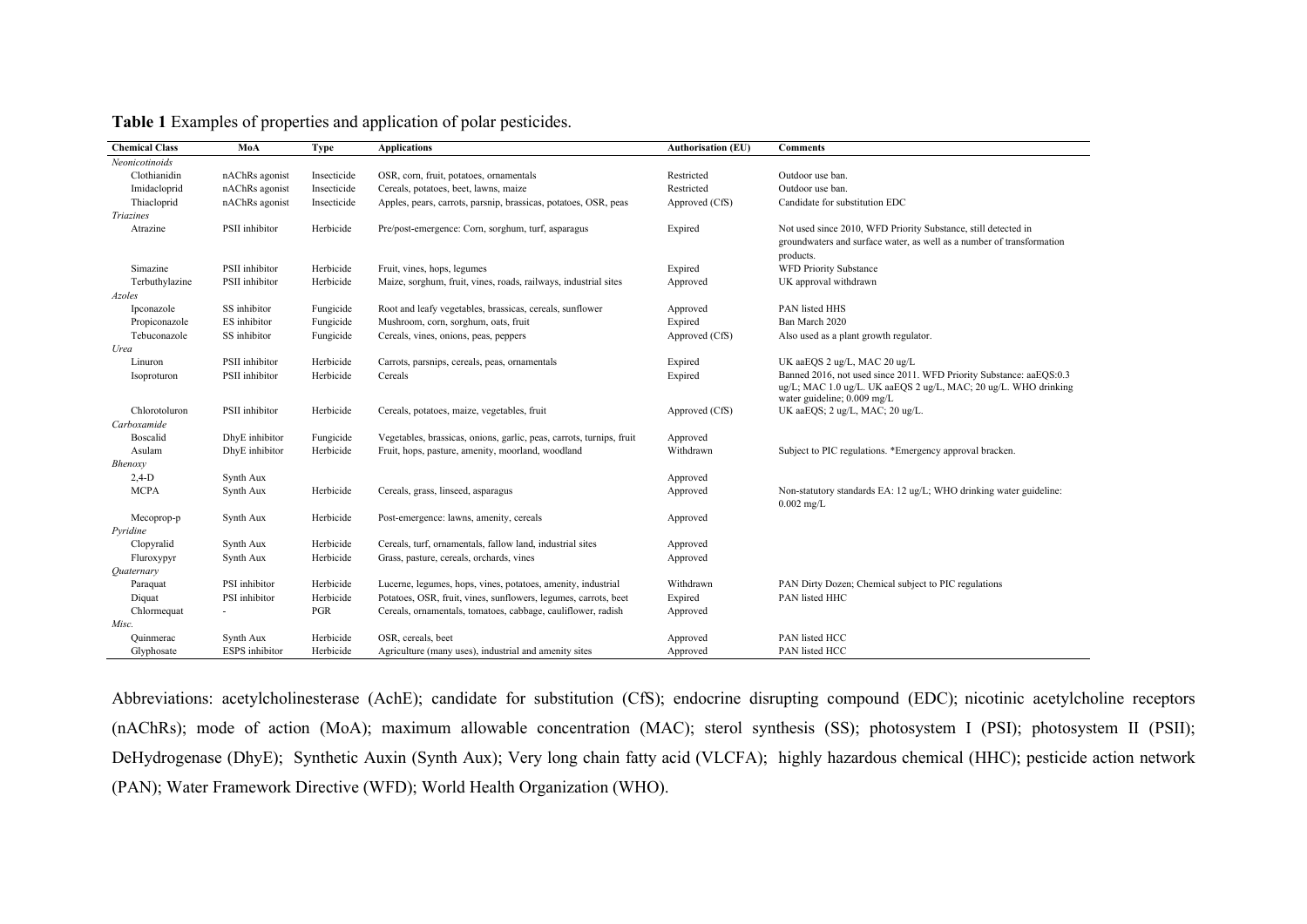| Compartment                                  | <b>Inward pathways</b>                                                                                                                    | <b>Compartment properties</b>                                                                               | <b>Attenuation</b>                                                                                                                        | <b>Chemical properties</b>                                                                                                                                                                              | Uncertainty                                                                                                                                                                                                                                                                                                                                                                                                        |
|----------------------------------------------|-------------------------------------------------------------------------------------------------------------------------------------------|-------------------------------------------------------------------------------------------------------------|-------------------------------------------------------------------------------------------------------------------------------------------|---------------------------------------------------------------------------------------------------------------------------------------------------------------------------------------------------------|--------------------------------------------------------------------------------------------------------------------------------------------------------------------------------------------------------------------------------------------------------------------------------------------------------------------------------------------------------------------------------------------------------------------|
|                                              | - Application                                                                                                                             | - Soil composition and<br>structure (e.g. clay content).                                                    | -Sorption to soil                                                                                                                         | - Log $K_{\text{oc}}$ (sorption)<br>- Log $K_{ow}$ (solubility)                                                                                                                                         | - Usage variation because of differential pest stress and<br>cropping patterns.                                                                                                                                                                                                                                                                                                                                    |
| Soil<br>(days-weeks)                         | - Improper handling,<br>disposal and<br>cleaning of pesticide<br>products and<br>equipment.                                               | - Distance to and interaction<br>with water table.<br>- Microbiome<br>- Subsurface flow and field<br>drains | - Photolysis (surface)<br>- Microbial metabolism (aerobic<br>and anaerobic)                                                               | - Ionisation (sorption and solubility)<br>$-DT_{50}$ Soil<br>- Groundwater ubiquity score (GUS)<br>describes the likelihood of a<br>compound to infiltrate to water table                               | - Diurnal and annual variation in climatic condition will<br>impact biological activity<br>- Variation in soil moisture and precipitation and resulting<br>runoff to surface waters before compounds enter the soil<br>structure.                                                                                                                                                                                  |
| Ground water<br>(months-years)               | - Infiltration from<br>soil, surface water<br>and sewers                                                                                  | - Flow regime.<br>- Redox potential.<br>- Microbiome<br>- Composition and porosity<br>of aquafer matrix.    | - Sorption to aquafer matrix<br>- Microbial metabolism                                                                                    | - Log $K_{\infty}$ (sorption)<br>- Log $K_{ow}$ (solubility)<br>- Ionisation (sorption and solubility)                                                                                                  | - Metabolite formation.<br>- Farming practices which effect infiltration, such as soil<br>compaction or drainage.                                                                                                                                                                                                                                                                                                  |
| <b>WWTW</b><br>(hours)                       | - Sewers, residency<br>in sewers is<br>inconsistent and will<br>vary with distance<br>and flowrate.                                       | - Level of treatment<br>(primary, secondary and<br>tertiary)<br>- Types of processes<br>- Process operation | -Sorption to sediments<br>-Microbial metabolism Aerobic<br>and anaerobic<br>-Oxidation                                                    | - Log $K_{\infty}$ (sorption)<br>- Log $K_{\text{ow}}$ (solubility)<br>- Ionisation (sorption and solubility)                                                                                           | -Affect of changing flow on process performance and<br>enrichment or dilution of pesticide concentrations<br>- Temperature dependence of biotic processes<br>- Disparate nature of microbial communities between locations<br>- Possible back transformation of metabolites.                                                                                                                                       |
| Surface waters<br>(days-months)              | -Runoff from the<br>built and natural<br>environment.<br>-Groundwater<br>-Field drains and<br>ditches<br>- Direct discharges<br>from WWTW | - Flow regime<br>- Microbiome<br>- Matrix composition<br>- Temperature                                      | - Photolysis<br>- Microbial metabolism<br>(planktonic and biofilms)<br>- Sorption to sediment<br>- Volatilisation                         | - Log $K_{\text{oc}}$ (sorption)<br>- Log $K_{\text{ow}}$ (solubility)<br>- Ionisation (sorption and solubility)<br>- DT <sub>50</sub> (Photolysis)<br>$-DT_{50}$ (hydrolysis)<br>$-K_{WA}(Volatility)$ | - The effect of climatic variation on attenuation and inputs,<br>such as sunlight, temperature and precipitation<br>- Usage variation because of differential pest stress and<br>cropping patterns<br>- Variation in the contribution of different inputs to flow<br>- Variation in the flow regime due low/high flows and the<br>presence of vegetation<br>- Penetration of less sunlight under turbid conditions |
| Drinking water<br>treatment works<br>(hours) | -Ground water<br>abstraction<br>-Surface water<br>abstraction                                                                             | - Types of processes<br>- Process operation                                                                 | - Adsorption (activated carbon)<br>- Conventional and advance<br>oxidation processes (chlorination<br>and ozonation)<br>- Reverse osmosis | - Log $K_{\text{oc}}$ (sorption)<br>- Log $K_{\text{ow}}$ (sorption solubility)<br>- Ionisation (sorption and solubility)<br>- Resistance to oxidation                                                  | - Mixing of abstraction from multiple sources<br>- Activated carbons loses efficacy with time and following<br>each regeneration<br>- Certain processes are less efficient in the presence of<br>dissolved organic matter or reduced contact times or under<br>different loads                                                                                                                                     |

**Table 2** Environment fate of polar pesticides: Properties of compartments and chemicals, pathways, attenuation and uncertainty.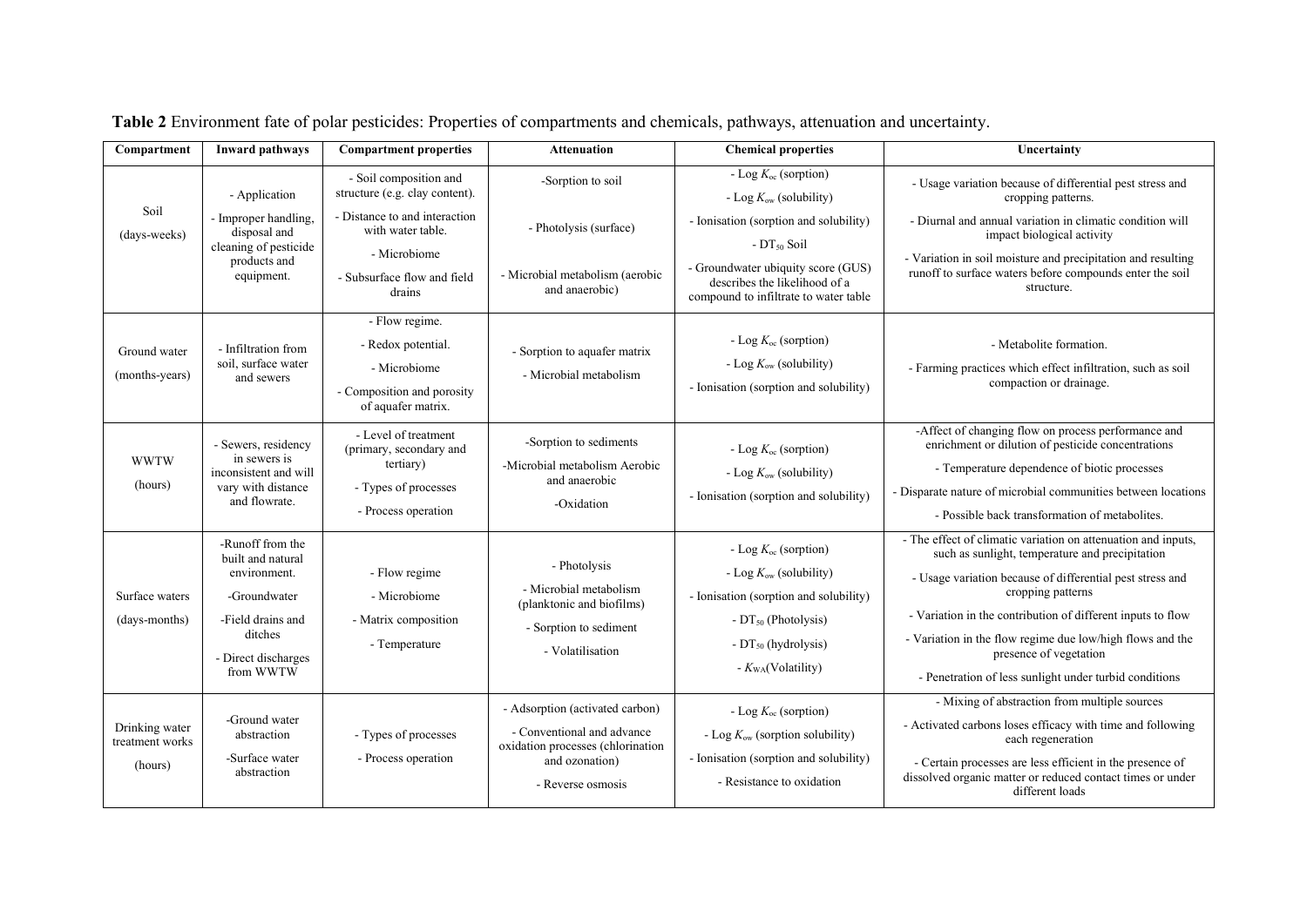|                       |                            |            |                | Performance                                                                                              |             |             |                                                                 | Versatility                                                    |                                                                 |                                                                                                                  | Proficiency and availability                                     |                                                     |                                                                                  |            |                                |                    |                |             |          |                    |                                                                          |    |       |                                              |   |   |     |  |  |  |  |  |  |  |  |  |  |  |  |  |  |  |  |  |  |  |  |  |  |  |  |  |                                   |                                        |  |             |  |  |  |  |
|-----------------------|----------------------------|------------|----------------|----------------------------------------------------------------------------------------------------------|-------------|-------------|-----------------------------------------------------------------|----------------------------------------------------------------|-----------------------------------------------------------------|------------------------------------------------------------------------------------------------------------------|------------------------------------------------------------------|-----------------------------------------------------|----------------------------------------------------------------------------------|------------|--------------------------------|--------------------|----------------|-------------|----------|--------------------|--------------------------------------------------------------------------|----|-------|----------------------------------------------|---|---|-----|--|--|--|--|--|--|--|--|--|--|--|--|--|--|--|--|--|--|--|--|--|--|--|--|--|-----------------------------------|----------------------------------------|--|-------------|--|--|--|--|
| Sampling<br>method    | $\mathbf{S}$<br>per sample | SV per day | ${\rm Flow}^*$ | $\mathbf{Time}^*$                                                                                        | Sensitivity | Selectivity | Advantages                                                      | <b>Disadvantages</b>                                           | Scope to optimise                                               | <b>Restrictions</b>                                                                                              | Equipment                                                        | Skill                                               | $_{\rm 0sage}$                                                                   | Cost       |                                |                    |                |             |          |                    |                                                                          |    |       |                                              |   |   |     |  |  |  |  |  |  |  |  |  |  |  |  |  |  |  |  |  |  |  |  |  |  |  |  |  |                                   |                                        |  |             |  |  |  |  |
| Spot                  |                            |            | N              | N                                                                                                        | L           | H           | All analyte fractions present in<br>sample                      | Stability of labile compounds                                  | Pre-treatment to prevent degradation or<br>sorption of analytes | Logistical                                                                                                       | Bottle                                                           | L                                                   | H                                                                                | s          |                                |                    |                |             |          |                    |                                                                          |    |       |                                              |   |   |     |  |  |  |  |  |  |  |  |  |  |  |  |  |  |  |  |  |  |  |  |  |  |  |  |  |                                   |                                        |  |             |  |  |  |  |
| sampling              |                            |            |                |                                                                                                          |             |             |                                                                 | High accuracy                                                  | Snapshot only                                                   | Repeat sampling                                                                                                  | Logistical                                                       |                                                     |                                                                                  |            |                                |                    |                |             |          |                    |                                                                          |    |       |                                              |   |   |     |  |  |  |  |  |  |  |  |  |  |  |  |  |  |  |  |  |  |  |  |  |  |  |  |  |                                   |                                        |  |             |  |  |  |  |
|                       |                            |            |                |                                                                                                          |             |             | Sensitivity                                                     | $\sim$                                                         | Increase sample volume                                          | Logistical                                                                                                       |                                                                  |                                                     |                                                                                  |            |                                |                    |                |             |          |                    |                                                                          |    |       |                                              |   |   |     |  |  |  |  |  |  |  |  |  |  |  |  |  |  |  |  |  |  |  |  |  |  |  |  |  |                                   |                                        |  |             |  |  |  |  |
|                       | Automated                  | Op         |                | Op                                                                                                       |             |             |                                                                 |                                                                |                                                                 |                                                                                                                  | Stability of labile compounds (in<br>sample)                     | Stability of labile compounds                       | Pre-treatment or refrigeration to prevent<br>degradation or sorption of analytes | Logistical | $In-situ -$<br>Automated       |                    |                |             |          |                    |                                                                          |    |       |                                              |   |   |     |  |  |  |  |  |  |  |  |  |  |  |  |  |  |  |  |  |  |  |  |  |  |  |  |  |                                   |                                        |  |             |  |  |  |  |
| sampling              |                            |            |                |                                                                                                          |             |             |                                                                 |                                                                |                                                                 |                                                                                                                  |                                                                  |                                                     |                                                                                  |            | Op                             | Op                 | L-<br>M        | H           |          | Representativeness | Problems may occur undetected or only<br>become apparent after the event |    | QA/QC | sampler and<br>power supply<br>(portable and | M | M | SSS |  |  |  |  |  |  |  |  |  |  |  |  |  |  |  |  |  |  |  |  |  |  |  |  |  |                                   |                                        |  |             |  |  |  |  |
|                       |                            |            |                | Programmable to take multiple<br>Site requirements (security and power)<br>discrete or composite samples |             | Logistical  | left on site),<br>may be large                                  |                                                                |                                                                 |                                                                                                                  |                                                                  |                                                     |                                                                                  |            |                                |                    |                |             |          |                    |                                                                          |    |       |                                              |   |   |     |  |  |  |  |  |  |  |  |  |  |  |  |  |  |  |  |  |  |  |  |  |  |  |  |  |                                   |                                        |  |             |  |  |  |  |
|                       |                            |            |                |                                                                                                          |             | Sensitivity | Less freedom to alter sample volume                             | Increase sample volume (shorter<br>deployment)                 | Logistical                                                      | and expensive                                                                                                    |                                                                  |                                                     |                                                                                  |            |                                |                    |                |             |          |                    |                                                                          |    |       |                                              |   |   |     |  |  |  |  |  |  |  |  |  |  |  |  |  |  |  |  |  |  |  |  |  |  |  |  |  |                                   |                                        |  |             |  |  |  |  |
|                       |                            |            | Op             |                                                                                                          |             |             | Method developed for analyte                                    | Limited to developed method                                    | Expand method                                                   | Analytical                                                                                                       | Fixed                                                            |                                                     |                                                                                  |            |                                |                    |                |             |          |                    |                                                                          |    |       |                                              |   |   |     |  |  |  |  |  |  |  |  |  |  |  |  |  |  |  |  |  |  |  |  |  |  |  |  |  |                                   |                                        |  |             |  |  |  |  |
| On-line<br>monitoring | $\Omega$                   | $\Omega$   |                |                                                                                                          | Op          |             | H                                                               |                                                                |                                                                 |                                                                                                                  |                                                                  |                                                     |                                                                                  |            |                                | H                  | Real time data |             |          | Economical         | equipment for<br>sampling and                                            | vH | vL    | 100x<br>S.                                   |   |   |     |  |  |  |  |  |  |  |  |  |  |  |  |  |  |  |  |  |  |  |  |  |  |  |  |  |                                   |                                        |  |             |  |  |  |  |
|                       |                            |            |                |                                                                                                          |             |             |                                                                 |                                                                |                                                                 |                                                                                                                  |                                                                  |                                                     |                                                                                  |            | Stability of sample is assured | No sample retained |                | Information | analysis |                    |                                                                          |    |       |                                              |   |   |     |  |  |  |  |  |  |  |  |  |  |  |  |  |  |  |  |  |  |  |  |  |  |  |  |  |                                   |                                        |  |             |  |  |  |  |
|                       |                            |            |                |                                                                                                          |             |             |                                                                 |                                                                |                                                                 |                                                                                                                  |                                                                  |                                                     |                                                                                  |            |                                |                    |                |             |          |                    |                                                                          |    |       |                                              |   |   |     |  |  |  |  |  |  |  |  |  |  |  |  |  |  |  |  |  |  |  |  |  |  |  |  |  | Freely dissolved fraction sampled | Analyte speciation may affect sampling |  | Information |  |  |  |  |
|                       |                            |            |                |                                                                                                          |             |             |                                                                 |                                                                | Integrative of time                                             | Device configuration and exposure time<br>Length of exposure may influence<br>$(10-30$ days typical)<br>accuracy | QA/QC                                                            | $In-situ$ - $PSD$                                   |                                                                                  |            |                                |                    |                |             |          |                    |                                                                          |    |       |                                              |   |   |     |  |  |  |  |  |  |  |  |  |  |  |  |  |  |  |  |  |  |  |  |  |  |  |  |  |                                   |                                        |  |             |  |  |  |  |
| Passive<br>sampling   |                            | Op         | N              | Y                                                                                                        | vH          | L-<br>M     | TWA Concentrations can be<br>measured                           | Requires calibration, may be affected be<br>ambient conditions | Device configuration, deployment<br>apparatus                   | QA/QC                                                                                                            | and deployment<br>apparatus (left                                | H                                                   | $\mathbf I$                                                                      | SSS        |                                |                    |                |             |          |                    |                                                                          |    |       |                                              |   |   |     |  |  |  |  |  |  |  |  |  |  |  |  |  |  |  |  |  |  |  |  |  |  |  |  |  |                                   |                                        |  |             |  |  |  |  |
|                       |                            |            |                |                                                                                                          |             |             | High enrichment of analytes                                     | Limited analyte selectivity                                    | Multiple devices                                                | Logistical                                                                                                       | on site)                                                         |                                                     |                                                                                  |            |                                |                    |                |             |          |                    |                                                                          |    |       |                                              |   |   |     |  |  |  |  |  |  |  |  |  |  |  |  |  |  |  |  |  |  |  |  |  |  |  |  |  |                                   |                                        |  |             |  |  |  |  |
|                       |                            |            |                |                                                                                                          |             |             | Representativeness                                              | Concentration fluctuation is not captured                      |                                                                 | Information                                                                                                      |                                                                  |                                                     |                                                                                  |            |                                |                    |                |             |          |                    |                                                                          |    |       |                                              |   |   |     |  |  |  |  |  |  |  |  |  |  |  |  |  |  |  |  |  |  |  |  |  |  |  |  |  |                                   |                                        |  |             |  |  |  |  |
|                       |                            |            |                |                                                                                                          |             |             | Freely dissolved fraction sampled                               | Analyte speciation may affect sampling                         |                                                                 | Information                                                                                                      |                                                                  |                                                     |                                                                                  |            |                                |                    |                |             |          |                    |                                                                          |    |       |                                              |   |   |     |  |  |  |  |  |  |  |  |  |  |  |  |  |  |  |  |  |  |  |  |  |  |  |  |  |                                   |                                        |  |             |  |  |  |  |
|                       |                            |            |                |                                                                                                          |             |             |                                                                 |                                                                | Integrative of time                                             | Length of exposure may influence<br>accuracy                                                                     | Device configuration and exposure time<br>$(10-30$ days typical) | QA/QC                                               | In-situ - Active<br>sampling device                                              |            |                                |                    |                |             |          |                    |                                                                          |    |       |                                              |   |   |     |  |  |  |  |  |  |  |  |  |  |  |  |  |  |  |  |  |  |  |  |  |  |  |  |  |                                   |                                        |  |             |  |  |  |  |
| Active                |                            | Op         | Op             | Y                                                                                                        | vH          | H           | Concentration fluctuation is not captured<br>Representativeness |                                                                | Information                                                     | with power                                                                                                       | H                                                                | vL                                                  | <b>SSSS</b>                                                                      |            |                                |                    |                |             |          |                    |                                                                          |    |       |                                              |   |   |     |  |  |  |  |  |  |  |  |  |  |  |  |  |  |  |  |  |  |  |  |  |  |  |  |  |                                   |                                        |  |             |  |  |  |  |
| sampling              |                            |            |                |                                                                                                          |             |             |                                                                 | TWA Concentrations can be<br>measured                          | Requires calibration, may be affected be<br>ambient conditions  | Device configuration, exposure<br>conditions                                                                     | QA/QC                                                            | supply (battery<br>or fixed)                        |                                                                                  |            |                                |                    |                |             |          |                    |                                                                          |    |       |                                              |   |   |     |  |  |  |  |  |  |  |  |  |  |  |  |  |  |  |  |  |  |  |  |  |  |  |  |  |                                   |                                        |  |             |  |  |  |  |
|                       |                            |            |                |                                                                                                          |             |             |                                                                 |                                                                |                                                                 | High enrichment of analytes                                                                                      | Limited analyte selectivity                                      | Multiple receiving phases within the<br>same device | Logistical                                                                       |            |                                |                    |                |             |          |                    |                                                                          |    |       |                                              |   |   |     |  |  |  |  |  |  |  |  |  |  |  |  |  |  |  |  |  |  |  |  |  |  |  |  |  |                                   |                                        |  |             |  |  |  |  |

**Table 3.** Comparison of water sampling methods for polar pesticide monitoring.

\*integrative. Key: high (H); low (L); optional (Op); medium (M); no (N); sampled volume (SV); very high (vH); very low (vL); yes (Y). Abbreviations: passive sampling device (PSD); quality assurance (QA); quality control (Q average (TWA).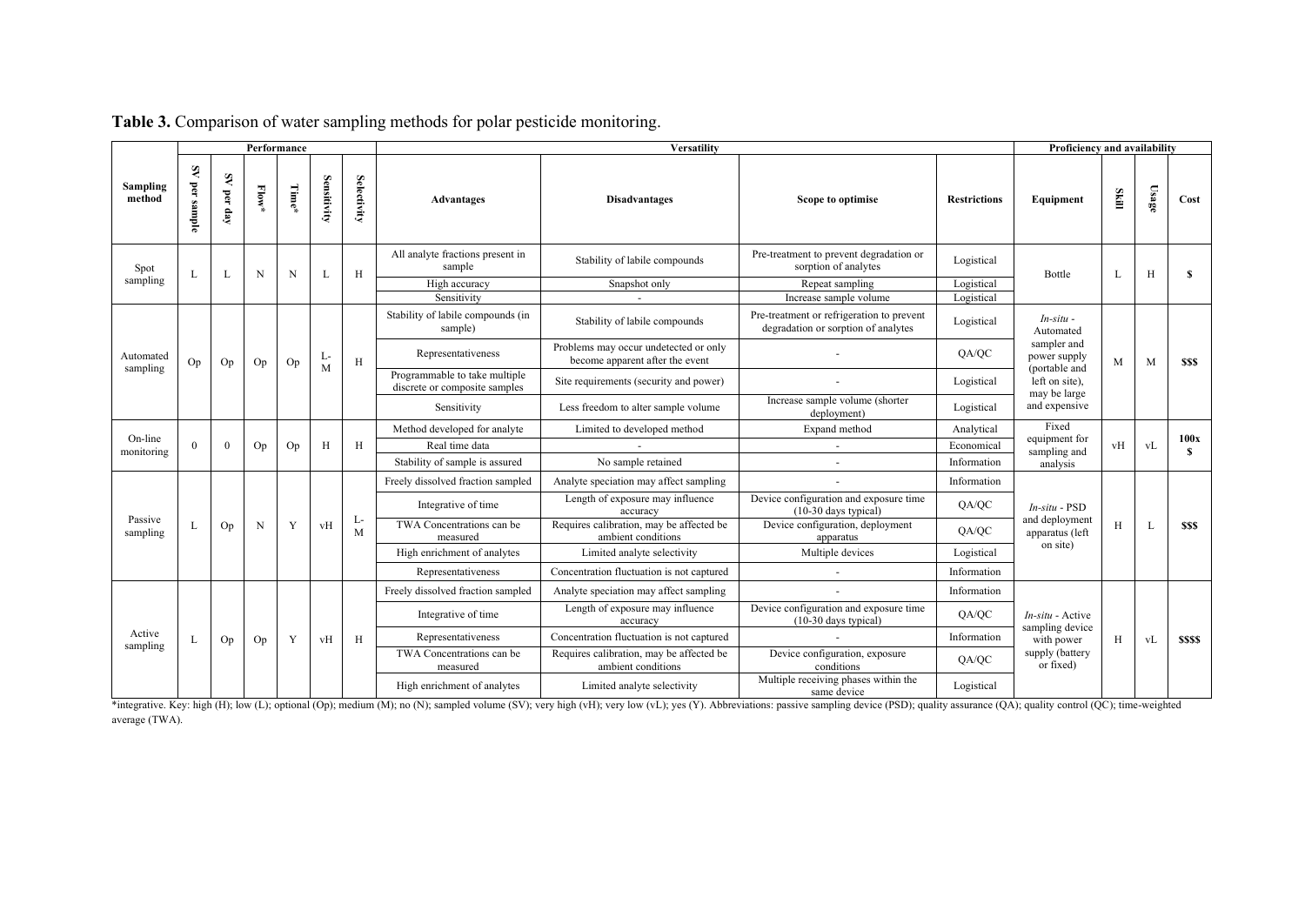|                               |                                                                  | <b>Practical aspects</b>                                 |                                                                                                                                                   |                            |                                              |                         |                                 | Performance                                               |                                    |                                               | Availability                                |                                       |           |                    |                      |                                                                  |                            |                            |                |          |                                           |                |     |                                   |        |
|-------------------------------|------------------------------------------------------------------|----------------------------------------------------------|---------------------------------------------------------------------------------------------------------------------------------------------------|----------------------------|----------------------------------------------|-------------------------|---------------------------------|-----------------------------------------------------------|------------------------------------|-----------------------------------------------|---------------------------------------------|---------------------------------------|-----------|--------------------|----------------------|------------------------------------------------------------------|----------------------------|----------------------------|----------------|----------|-------------------------------------------|----------------|-----|-----------------------------------|--------|
| Passive<br>sampling<br>device | Specification                                                    | Versatility                                              | <b>Preparation and</b><br>extraction                                                                                                              | Design                     | Selectivity<br>(analyte type/ $log K_{OW}$ ) |                         | Sorbent                         | DM/L:<br>$(\mu m/mm)$                                     | <b>LOO</b><br>(ng L <sup>1</sup> ) | Linear days $(R_S (L d-1))$                   | Commercial<br>suppliers and<br>approx. cost | Ref                                   |           |                    |                      |                                                                  |                            |                            |                |          |                                           |                |     |                                   |        |
|                               |                                                                  |                                                          |                                                                                                                                                   |                            |                                              | $-1.9 - 5.3$            |                                 | PES: 0.1                                                  | $< 1 - 50 * 200$                   | $14 (\sim 0.18)$                              |                                             | $[12]$                                |           |                    |                      |                                                                  |                            |                            |                |          |                                           |                |     |                                   |        |
|                               |                                                                  | Sorbent mass can<br>be altered or<br>multiple sorbents   |                                                                                                                                                   |                            |                                              |                         |                                 | $\sim -2 - 3.5$                                           | Oasis™ HLB                         | NL: 30                                        | N/A                                         | $< 1 - 21 (0.03 - 3.29)$              | Yes-      | [63]               |                      |                                                                  |                            |                            |                |          |                                           |                |     |                                   |        |
|                               | Two x steel                                                      |                                                          | Conditioning and<br>extraction solvents and<br>procedures defined for                                                                             |                            |                                              | $0.57 - 5.2$            | <b>Bond Elut Plexa</b>          | PES: 0.1                                                  | $< 1 - 15$                         | $14(0.09 - 0.22)$                             | constructed                                 | $[42]$                                |           |                    |                      |                                                                  |                            |                            |                |          |                                           |                |     |                                   |        |
|                               | rings securing<br>two x DM,                                      |                                                          |                                                                                                                                                   | - Type and<br>mass of      | Neutral                                      | $-1.9 - 5.2$            | Isolute ENV+/<br>Ambersorb 1500 | <b>PES: 0.1</b>                                           | $< 1 - 10$ *83                     | $14 (\sim 0.22)$                              | devices and<br>component                    | $[12]$                                |           |                    |                      |                                                                  |                            |                            |                |          |                                           |                |     |                                   |        |
|                               | between which                                                    | mixed in a single                                        | sorbent. Sorbent must be                                                                                                                          | sorbent                    |                                              | $-2 - 4$                | Chromabond HR-X                 | <b>PES: 0.1</b>                                           | N/A                                | $< 21 (0.006 - 0.125)$                        | parts can be                                | $[111]$                               |           |                    |                      |                                                                  |                            |                            |                |          |                                           |                |     |                                   |        |
| <b>POCIS</b>                  | granular                                                         | device. More                                             | weighted separately for                                                                                                                           | - DM, type,                |                                              | $2.6 - 3$               | Strata X-CW                     | <b>PES: 0.1</b>                                           | < 5                                | $12(0.139 - 2.6)$                             | purchased from                              | [123]                                 |           |                    |                      |                                                                  |                            |                            |                |          |                                           |                |     |                                   |        |
|                               | sorbent is                                                       | vulnerable to                                            | each device. PEG present                                                                                                                          | thickness,                 |                                              | $-2 - 4$                | Oasis <sup>TM</sup> MAX         | <b>PES: 0.1</b>                                           | N/A                                | $9-21(0.038 - 0.302)$                         | several<br>suppliers                        | [111]                                 |           |                    |                      |                                                                  |                            |                            |                |          |                                           |                |     |                                   |        |
|                               | sandwiched,                                                      | damage during                                            | in PES DM must be                                                                                                                                 | porosity and               | Acidic                                       | N/A                     | Envi-Carb                       | PES: 0.2                                                  | $\leq 1$                           | $7(0.035 - 0.07)$                             | (Affinisep,                                 | [100]                                 |           |                    |                      |                                                                  |                            |                            |                |          |                                           |                |     |                                   |        |
|                               | sampling area $=$                                                | field exposure                                           | removed to avoid matrix                                                                                                                           | tortuosity                 |                                              | $1.9 - 3.38$            | Strata X-CW                     | PES: 0.45                                                 | N/A                                | $< 8(0.047 - 0.076)$                          | EHSS, EST).                                 | $[58]$                                |           |                    |                      |                                                                  |                            |                            |                |          |                                           |                |     |                                   |        |
|                               | $45 \text{ cm}^2$ .                                              | than other devices.                                      | effects.                                                                                                                                          |                            |                                              |                         |                                 | PES: 0.1                                                  | N/A                                | > 14(0.078)                                   |                                             |                                       |           |                    |                      |                                                                  |                            |                            |                |          |                                           |                |     |                                   |        |
|                               |                                                                  |                                                          |                                                                                                                                                   |                            | Glyphosate                                   |                         | <b>MIPs</b>                     | PES: 0.2                                                  | N/A                                | 17(0.111)                                     | \$\$\$                                      | $[75]$                                |           |                    |                      |                                                                  |                            |                            |                |          |                                           |                |     |                                   |        |
|                               |                                                                  |                                                          |                                                                                                                                                   |                            |                                              |                         |                                 | <b>NL</b> : 30                                            | N/A                                | $< 13$ (N/A)                                  |                                             |                                       |           |                    |                      |                                                                  |                            |                            |                |          |                                           |                |     |                                   |        |
|                               | Plastic housing,<br>$0.75$ mm                                    |                                                          | Thickness of diffusive                                                                                                                            |                            |                                              | N/A                     | Sepra™ ZT                       | Ag: $0.75$<br>PA: 0.75                                    | N/A                                | > 25                                          | $Yes -$                                     | $[101]$                               |           |                    |                      |                                                                  |                            |                            |                |          |                                           |                |     |                                   |        |
| o-DGT                         | diffusive and<br>binding                                         |                                                          | only). Preparation<br>is difficult for non-<br>experts. Gels used<br>in construction are<br>vulnerable to<br>damage and may<br>be eaten by biota. |                            | Reusable (housing                            |                         |                                 |                                                           |                                    | and binding layers and<br>position of sorbent | - Type and<br>mass of                       | Neutral                               | (various) | Oasis™ HLB         | Ag: 0.75<br>PA: 0.75 |                                                                  |                            | constructed<br>devices and |                |          |                                           |                |     |                                   |        |
|                               | hydrogels,                                                       |                                                          |                                                                                                                                                   |                            | particles govern sampler                     | sorbent                 |                                 | $1.14 - 3.2$                                              | Amberlite XAD 18                   | Various                                       | $0.03 - 2.73 * 1094$                        | N/A                                   | component | $[81]$             |                      |                                                                  |                            |                            |                |          |                                           |                |     |                                   |        |
|                               | embedded<br>granular<br>sorbent<br>(binding),<br>sampling area = |                                                          |                                                                                                                                                   |                            |                                              |                         |                                 |                                                           |                                    |                                               |                                             |                                       |           |                    |                      | performance and must be<br>consistent between<br>devices. Device | - Type and<br>thickness of |                            | $\sim 1.5 - 6$ | Strata-X | $A = 45$ cm <sup>2</sup><br>Ag: $0.2 - 2$ | $\overline{2}$ | >21 | parts can be<br>purchased<br>(DGT | $[79]$ |
|                               |                                                                  |                                                          |                                                                                                                                                   |                            |                                              |                         |                                 | preparation requires<br>more expertise than               | diffusive and<br>binding gels      | Acidic                                        | N/A                                         | Oasis <sup>TM</sup> MAX<br>Oasis™ HLB | PA: 0.77  | $3 - 13$ (14 days) | 43                   | Research).                                                       | $[110]$                    |                            |                |          |                                           |                |     |                                   |        |
|                               | $3.1 \text{ cm}^2$ .                                             |                                                          | POCIS or Chemcatcher <sup>®</sup> .                                                                                                               |                            | Glyphosate                                   |                         | TiO <sub>2</sub>                | $A = 4.91$ cm <sup>2</sup> PA: 0.8.<br>PES: 0.45/ PA: 0.4 | 0.03                               | $2 - 6$                                       | \$\$                                        | $[78]$                                |           |                    |                      |                                                                  |                            |                            |                |          |                                           |                |     |                                   |        |
|                               |                                                                  |                                                          |                                                                                                                                                   |                            |                                              | $-1.9 - 5.3$<br>(POCIS) | Atlantic™ HLB                   | PES: 0.2                                                  | $\leq 1$                           | > 14(0.016,<br>metaldehyde)                   |                                             | [12, 126]                             |           |                    |                      |                                                                  |                            |                            |                |          |                                           |                |     |                                   |        |
|                               | PTFE housing                                                     | Reusable (housing                                        | Conditioning and<br>extraction solvents and                                                                                                       | - Type of                  | Neutral                                      | $-1.2 - 4.7$            | Empore™ SDB-RPS                 | 2 x PES: 0.1                                              | $<$ 1-20 $*$ 1300                  | $> 14 (-0.05)$                                | Yes - Housing.<br>DM and                    | $[12]$                                |           |                    |                      |                                                                  |                            |                            |                |          |                                           |                |     |                                   |        |
|                               | 52 or 47 mm                                                      | only). Preparation                                       | procedures defined for                                                                                                                            | sorbent                    |                                              | $1.3 - 5.3$             | Empore <sup>TM</sup> $C_{18}$   | 2 x PES: 0.1                                              | $< 1 - 10$ *230                    | $< 14 (-0.02)$                                | receiving                                   | $[12]$                                |           |                    |                      |                                                                  |                            |                            |                |          |                                           |                |     |                                   |        |
| Chemcatcher®                  | receiving disk<br>overlain with                                  | and handling<br>simpler than                             | commercially available<br>receiving phases. PEG<br>present in PES DM must                                                                         | - DM, type,<br>thickness,  |                                              | $1.78 -$<br>3.51        | Empore™ SDB-XC                  | PES: 0.45                                                 | N/A                                | $< 5$ (0.03 - 0.07)                           | phases can be<br>purchased                  | $[58]$                                |           |                    |                      |                                                                  |                            |                            |                |          |                                           |                |     |                                   |        |
|                               | DM, sampling<br>area = $17 \text{ cm}^2$ .                       | POCIS/o-DGT.                                             | be removed to avoid                                                                                                                               | porosity and<br>tortuosity |                                              | $-2.6 - 4.6$            | Empore™ SAX                     | <b>PES: 0.2</b>                                           | 2                                  | $6 - 58(0.044 - 0.113)$                       | (TelLab).                                   | [21]                                  |           |                    |                      |                                                                  |                            |                            |                |          |                                           |                |     |                                   |        |
|                               |                                                                  |                                                          | matrix effects.                                                                                                                                   |                            | Acidic                                       | $1.9 - 3.38$            | Empore™ SDB-RPS                 | PES: 0.2                                                  | N/A                                | $< 7(0.01 - 0.018)$                           | \$\$\$                                      |                                       |           |                    |                      |                                                                  |                            |                            |                |          |                                           |                |     |                                   |        |
|                               |                                                                  |                                                          |                                                                                                                                                   |                            |                                              | $1.9 - 3.38$            | Empore™ SDB-XC                  | PES: 0.2                                                  | Poor affinity (1<br>detection)     | 4(0.04, haloxyfop)                            |                                             | $[58]$                                |           |                    |                      |                                                                  |                            |                            |                |          |                                           |                |     |                                   |        |
| Silicone rubber               | Single phase<br>PSD comprised<br>of multiple                     | Can be re-used if<br>cleaned. Multiple                   | Oligomers must be<br>removed before use this<br>takes time and solvent.                                                                           | - Surface<br>area,         | Neutral                                      | $0.70 - 7.0$            | SR sheets                       | $450$ cm <sup>2</sup>                                     | $< 1 - 5 * 2000$                   | $< 7 (-0.88)$                                 | $Yes - SBSE$<br>(Gerstel).<br>$No - Sheets$ | $[12]$                                |           |                    |                      |                                                                  |                            |                            |                |          |                                           |                |     |                                   |        |
| based devices                 | sheets or rods<br>used in SBSE                                   | sheets can form<br>one device.                           | Soxhlet extraction<br>(solvents: methanol-<br>acetonitrile, 1:2 v/v).                                                                             | embedded<br>sorbent        |                                              | $2.18 -$<br>5.11        | SR SBSE twisters                |                                                           | $\leq$ 2                           | $<$ 4 (0.001 - 0.121)                         | \$\$\$                                      | $[85]$                                |           |                    |                      |                                                                  |                            |                            |                |          |                                           |                |     |                                   |        |
| Naked SPE                     | SPE disks<br>exposed                                             | Must be deployed<br>in appropriate                       | Conditioning and<br>extraction solvents and                                                                                                       | - Type of                  | Anionic                                      | $-1.1 - 4.2$            | Empore™ SDB-RPS                 |                                                           | $\leq$ 2                           | $1.5(0.1 - 0.18)$                             | Yes (Affinisep,<br>Merck,                   | $[92]$                                |           |                    |                      |                                                                  |                            |                            |                |          |                                           |                |     |                                   |        |
| disks                         | directly in<br>sampled waters.                                   | apparatus. Fouling<br>or damage of the<br>disk possible. | procedures defined for<br>commercially available<br>receiving phases.                                                                             | sorbent                    | Neutral                                      | $0.78 -$<br>4.21        | Empore™ SDB-XC                  |                                                           | $< 2\,$                            | $1.5(0.48 - 1.1)$<br>$14(0.018 - 0.047)$      | Biotage).<br>$\mathbf{s}$                   | $[47]$                                |           |                    |                      |                                                                  |                            |                            |                |          |                                           |                |     |                                   |        |

**Table 4.** Practical aspects of the design, handling, performance and availability of passive samplers used to monitor polar pesticides.

\*maximum outlier above the range typically for most analytes. Abbreviations: agarose (Ag); diffusion membrane (DM); diffusive layer (DL); limit of quantification (LOQ); molecularly imprinted polymer (MIPs); n-octanol and w coefficient (Kow); not available (N/A); nylon (NL); passive sampling device (PSD); polyacrylamide (PA); polyethersulphone (PES); polyethylene glycol (PEG); polyethafluoroethylene (PTFE); sampling rate (Rs); silicone rubber extraction (SPE); stir bar sorptive extraction (SBSE).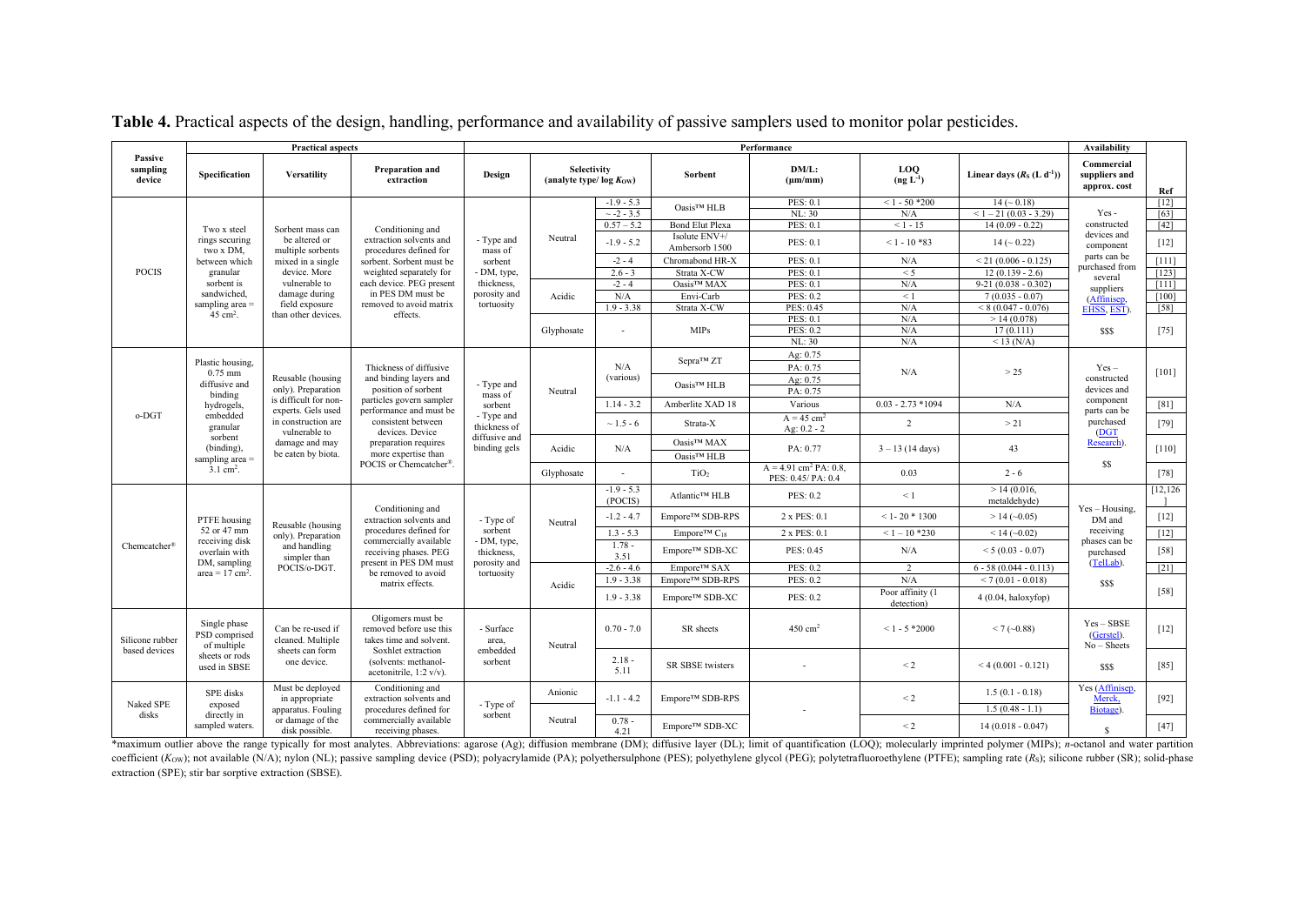| <b>Application</b>                            | <b>Analytes</b>                                                                  | Sampler design*1                                                                                                                                                                                              | <b>Description</b>                                                                                                                                                                                                                                                                                                                                                                                                                                                                                                                                                                                                                      | Ref               |
|-----------------------------------------------|----------------------------------------------------------------------------------|---------------------------------------------------------------------------------------------------------------------------------------------------------------------------------------------------------------|-----------------------------------------------------------------------------------------------------------------------------------------------------------------------------------------------------------------------------------------------------------------------------------------------------------------------------------------------------------------------------------------------------------------------------------------------------------------------------------------------------------------------------------------------------------------------------------------------------------------------------------------|-------------------|
| <b>TWA</b><br>concentrations                  | Acid herbicides,<br>fungicides, herbicides,<br>insecticides and<br>molluscicides | - PES DM $(0.132 \text{ mm thick}, 0.1 \text{ }\mu\text{m})$<br>pore)/ 200 mg Oasis™ HLB                                                                                                                      | - POCIS, o-DGT and MPTs were exposed (22-24 days) in 36 agricultural streams in New Zealand, alongside grab sampling, PFMs and<br>temperature/light data loggers to characterize pesticide pollution, with quantitation through LC-MS/MS or LC-q-Trap, and evaluate sampling<br>method performance.                                                                                                                                                                                                                                                                                                                                     | $[89]$            |
| <b>TWA</b><br>concentrations                  | Fungicides, herbicides<br>and insecticides                                       | - PES DM (N/A)/230 mg Oasis™<br><b>HLB</b>                                                                                                                                                                    | - 21 day exposures at 4 sites in the Bizerte lagoon catchment (Tunisia) alongside grab and sediment sampling to quantify (LC-MS/MS) 25<br>pesticides and 7 transformation products, to evaluate agricultural pollution.                                                                                                                                                                                                                                                                                                                                                                                                                 | $[127]$           |
| Calibration and<br>performance                | Fungicides, herbicides<br>and insecticides                                       | - PES DM $(0.1 \text{ µm pore})/200 \text{ mg}$<br>$Oasis^{TM} HLB$                                                                                                                                           | - Effects of suspended sediment (3600 ppm) on the extent of PSD fouling and uptake of 12 pesticides evaluated in laboratory 10 day<br>exposures.                                                                                                                                                                                                                                                                                                                                                                                                                                                                                        | $[108]$           |
| Calibration and<br>performance                | Neonicotinoids                                                                   | -PES DM $(0.1 \mu m)$ pore)/220 mg<br>Oasis™ HLB                                                                                                                                                              | - Rs determined in 21 batch sorption experiments before investigation of performance under non-steady state conditions typical of serious<br>pollution event (1000, 100 or 10 $\mu$ g L <sup>-1</sup> ) in 3, 14 day laboratory exposures.                                                                                                                                                                                                                                                                                                                                                                                              | $[128]$           |
| Screening<br>(target) / TWA<br>concentrations | Fungicides, herbicides<br>and insecticides                                       | - (N/A) DM (N/A)/200 mg Oasis <sup>TM</sup><br><b>HLB</b>                                                                                                                                                     | - 14 day exposures at 16 sites in the Tagus River catchment (Spain) alongside grab sampling to screen (LC-q-ToF) for pesticides and organic<br>chemicals originating from point sources (430), to characterize site chemical profiles and prioritize chemicals for subsequent quantitative<br>(LC-MS/MS) analysis. The suitability of each sampling method and uncertainty of results were also investigated.                                                                                                                                                                                                                           | [129]             |
| TWA<br>concentrations                         | Fungicides, herbicides,<br>insecticides and<br>metabolites                       | - PES DM $(0.1 \mu m)$ pore)/200 mg<br>Oasis <sup>™</sup> HLB (30 µm particle size)                                                                                                                           | - 6 non-consecutive 14 day exposures over 1 year at 51 sites in the Adour-Garonne catchment alongside grab sampling to characterize<br>profiles of 29 pesticides analysed through LC-MS/MS, in relation to land use and evaluate the temporal representativeness of each method.                                                                                                                                                                                                                                                                                                                                                        | $[116]$           |
| <b>TWA</b><br>concentrations                  | Fungicides, herbicides<br>and insecticides                                       | - PES DM (N/A)/230 mg Oasis™<br>HLB                                                                                                                                                                           | - 1 month exposures at 9 river, transition and coastal sites (Dublin and Cork regions of Ireland), representative of pollution sources and land<br>use, alongside grab sampling to explore barriers to future inclusion of passive sampling in regulatory monitoring of Priority and Watch List<br>CECs (e.g. WFD and MSFD). CECs were quantified by LC-q-Trap.                                                                                                                                                                                                                                                                         | $[120]$           |
| <b>TWA</b><br>concentrations                  | 124 pesticides                                                                   | - PES DM $(0.1 \mu m)$ pore)/220 mg<br>Oasis <sup>™</sup> HLB (30 µm particle size)                                                                                                                           | - The ability of monitoring methods (Chemcatcher®, POCIS, SR and composite sampling) to characterise concentrations and fluxes over 6<br>weeks at 2 river sites (Sweden). Pesticide concentrations (GC-MS or LC-MS/MS) and detection frequency for each method is compared.<br>- An in-situ calibration is performed for each PSD was and PRC suitability was investigated and found suitable for SR PSDs (only).                                                                                                                                                                                                                       | $\left[ 8\right]$ |
| Calibration and<br>performance                | Glyphosate and AMPA                                                              | - PES DM $(0.1$ and $0.2 \mu m$ pore) or<br>nylon DM $(0.2 \mu m)$ pore)/220 mg<br>Oasis™ HLB                                                                                                                 | - 31 day laboratory calibrations to investigate the performance of a novel MIP sorbent and three types of DM.                                                                                                                                                                                                                                                                                                                                                                                                                                                                                                                           | $[75]$            |
| Calibration and<br>performance                | Fungicides, herbicides<br>and insecticides                                       | - DM (N/A)/200 mg Oasis™ HLB                                                                                                                                                                                  | - Effects of flow velocity (0-20.5 cm s <sup>-1</sup> ) and temperature (8-39 °C) on R <sub>S</sub> (LC-MS/MS) investigated in lab exposures (21 days) and an<br>Arrhenius model.                                                                                                                                                                                                                                                                                                                                                                                                                                                       | $[109]$           |
| <b>TWA</b><br>concentrations<br>(modelled)    | Metolachlor                                                                      |                                                                                                                                                                                                               | - Comparison of monthly passive sampling data from extant literature and 2-D modelling (MARS) at 5 coastal and 6 upstream river sites in<br>Arcachon Bay (France) to develop a simulated proxy for metolachlor concentration in the bay.                                                                                                                                                                                                                                                                                                                                                                                                | $[130]$           |
|                                               | Atrazine                                                                         |                                                                                                                                                                                                               | - Review of passive sampling (POCIS and Chemcatcher®) of atrazine. Sampler configuration and geometry, uptake kinetics, calibration best<br>practice, effects of flow and temperature and suitability of models describing mass transfer were discussed and developed (flow dependency<br>$RS$ ).<br>- Measures to improve data quality were proposed: standardization of sampling area and sorbent mass (POCIS), and calibration conditions<br>(WBL thickness). Recommendations for reporting PSD configuration included, DM material, pore size, tortuosity and thickness, and sorbent<br>mass, exposed area and area: sorbent ratio. | $[50]$            |
| <b>TWA</b><br>concentrations                  | Neonicotinoids and<br>metabolites                                                | - PES DM (N/A)/220 mg Oasis <sup>TM</sup><br><b>HLB</b>                                                                                                                                                       | - 13-15 days exposures in raw and treated waters of 6 DWSWs in the Lake Erie region (Canada) alongside grab sampling (LC-q-Trap).<br>- PRCs (DIA-ds, propranolol-d <sub>7</sub> and metoprolol-d <sub>6</sub> ) were used to calculate in-situ $R_s$ .                                                                                                                                                                                                                                                                                                                                                                                  | $[24]$            |
| Calibration and<br>performance                | Acid herbicides,<br>fungicides, herbicides<br>and insecticides                   | - Miniaturized design $(A=9.8 \text{ cm}^2)$<br>- PES DM $(0.1 \mu m)$ pore)/54.4 mg<br>Oasis <sup>™</sup> HLB (30 µm particle size):<br>180 cm <sup>2</sup> PES DM/(per) g Oasis <sup>TM</sup><br><b>HLB</b> | - Rs and partitioning of organic compounds over a range of hydrophobicity (log Kow -0.03 to 6.26) in miniaturised POCIS (sorbent and DM)<br>and a mono-phasic mixed polymer sampler through batch experiments to investigate the performance of each PSD.                                                                                                                                                                                                                                                                                                                                                                               | $[88]$            |
| <b>TWA</b>                                    | Fungicides, herbicides,                                                          | - PES DM $(0.1 \mu m)$ pore)/200 mg                                                                                                                                                                           | - Consecutive 14 day exposures at 3 sites on both, the Auvézère (Jan 2012-Dec 2014), and Aixette (Jan 2014-Oct 2016), rivers (France),                                                                                                                                                                                                                                                                                                                                                                                                                                                                                                  | $[35]$            |

# **Table 5.** Examples of applications of POCIS for monitoring polar pesticides*.*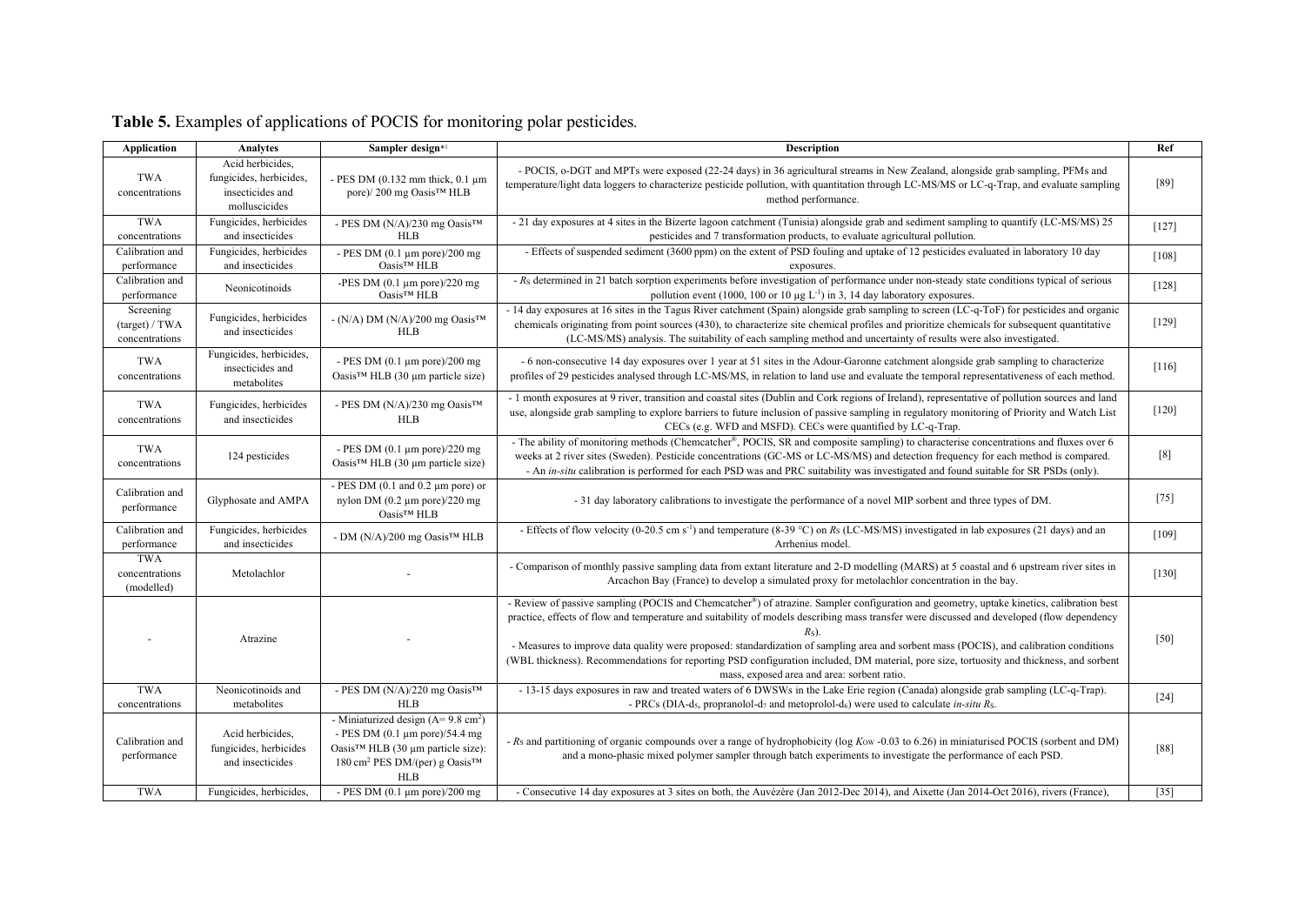| concentrations                               | insecticides and<br>metabolites                                                                  | Oasis™ HLB/PRCs (DIA-d <sub>5</sub> )                                                                                            | alongside grab sampling with quantitation by either LC- MS/MS or LC-q-ToF to characterize pesticide occurrence in agricultural<br>catchments.                                                                                                                                                                                                         |         |
|----------------------------------------------|--------------------------------------------------------------------------------------------------|----------------------------------------------------------------------------------------------------------------------------------|-------------------------------------------------------------------------------------------------------------------------------------------------------------------------------------------------------------------------------------------------------------------------------------------------------------------------------------------------------|---------|
| $MS$ (spiked<br>samplers)                    | Herbicides and<br>insecticides                                                                   | - PES DM (N/A)/200 mg Oasis™<br><b>HLB</b>                                                                                       | - Stability of analytes in POCIS stored at -20° C for 6 years showed +/- 14% mass variation (average LC-MS/MS), < o-DGT (+/- 9%) stored<br>for 18 months.                                                                                                                                                                                             | $[131]$ |
|                                              |                                                                                                  |                                                                                                                                  | - Review of POCIS, o-DGT and Chemcatcher® passive sampling devices in environmental monitoring.                                                                                                                                                                                                                                                       | [67]    |
|                                              | Fungicides, herbicides,                                                                          | - PES DM $(0.1 \mu m)$ pore)/220 mg                                                                                              | - 2, 14 day exposures at 2 sites receiving mixed inputs on the Marque River (France), alongside composite sampling to evaluate the ability of                                                                                                                                                                                                         |         |
| <b>TWA</b>                                   | insecticides and                                                                                 | Bond Elut Plexa/PRC (DIA-d <sub>5</sub> and                                                                                      | each method to monitor compounds with differential temporal concentration flux and the reliability of using Rs reported previously in the                                                                                                                                                                                                             | $[42]$  |
| concentrations                               | metabolites                                                                                      | $Caffeine-d_3$                                                                                                                   | literature and PRC correction (46 pesticides and 19 pharmaceuticals, quantitated by LC-MS/MS or LC-Orbitrap/MS).                                                                                                                                                                                                                                      |         |
| Calibration and<br>performance               | Atrazine                                                                                         | - Diffusion cell separated by PES<br>DM (Supor-200 145 µm thick, 0.2<br>um pore)                                                 | - A method to adjust $RS$ for flow conditions during exposures using alabaster dissolution is developed and discussed.                                                                                                                                                                                                                                | $[102]$ |
| Calibration and<br>performance               | Acid herbicides,<br>fungicides and<br>herbicides                                                 | - Oasis™ HLB (various mass) in<br>spiked solutions                                                                               | - Equilibrium partitioning to Oasis™ HLB is investigated in batch experiments, including the influence of sorbent concentration,<br>temperature, pH and salinity.                                                                                                                                                                                     | $[112]$ |
| <b>TWA</b><br>concentrations                 | Acid herbicides,<br>fungicides, herbicides,<br>insecticides and<br>metabolites                   | - (N/A) DM (N/A)/Oasis™ HLB<br>(N/A)                                                                                             | - Exposures (mean 37 days) at 97 river sites representative of different types of land use and river hydrology in the Midwest region (USA),<br>alongside weekly grab and sediment sampling and ecological surveys to profile pesticide pollution, with quantitation through LC-MS/MS.                                                                 | [115]   |
| <b>TWA</b><br>concentrations                 | Acid herbicides,<br>fungicides, herbicides<br>and glyphosate                                     | - PES DM (N/A)/200 mg Oasis™<br><b>HLB</b>                                                                                       | - Exposures at 11 sites around Toronto (Canada) representative of pesticide sources in the built environment, agriculture (rivers) and<br>downstream locations (lakes), to identify and quantify the contribution of sources of pollution (current use pesticides), with quantitation<br>through LC-MS/MS.                                            | [132]   |
| <b>TWA</b><br>concentrations                 | Fungicides, herbicides<br>and insecticides                                                       | - PES DM $(0.1 \mu m)$ pore)/200 mg<br>Oasis™ HLB                                                                                | - 12 consecutive 1-month exposures at 3 sites, alongside monthly grab sampling at 10 sites in the River Ugie catchment to evaluate both<br>methods, within the constraints of regulatory monitoring of pesticides and calculate flux and risk to aquatic organisms, with quantitation<br>through GC-MS.                                               | $[32]$  |
| Screening (target<br>and suspect)            | Various pesticides                                                                               | - PES DM $(0.1 \mu m)$ pore)/200 mg<br>Oasis™ HLB                                                                                | - Multiples exposures (15 days or a month), alongside grab sampling at 2 groundwater sites dominated by agricultural, or agricultural and<br>urban pollution to profile polar organic micro-pollutants, through screening (LC-q-ToF) and interpretation/identification using target and<br>suspect databases and multidimensional data visualization. | $[117]$ |
| Calibration and<br>performance<br>(modelled) | Acid herbicides,<br>herbicides and<br>insecticides                                               | - PES DM $(0.1 \mu m)$ pore)/200 mg<br>Oasis™ HLB                                                                                | - Rs is modelled for 73 compounds using artificial neutral networks by 2 methods, namely modelled chromatographic retention, or molecular<br>descriptors such as topological, constitutional, geometrical and physiochemical properties, and validated through laboratory determined $R_s$ .                                                          | $[125]$ |
| Calibration and<br>performance               | Fungicides and<br>herbicides                                                                     | - PES DM $(0.1 \mu m)$ pore)/200 mg<br>Oasis <sup>™</sup> HLB or Strata X-CW                                                     | - The performance of 7 candidate PRCs is evaluated through laboratory (17 days) and multiple field (12-21 days) exposures in 3 rivers with<br>agricultural and WWTW inputs (Switzerland), including alongside automated sampling, with quantitation by LC-MS/MS.                                                                                      | $[123]$ |
| Calibration and<br>performance               | Fungicides, herbicides<br>and metabolites                                                        | - 3 POCIS configurations                                                                                                         | - Inter-laboratory study to access sources of error in passive sampling (multiple devices) and causes of data variability within and between<br>labs.                                                                                                                                                                                                 | $[119]$ |
| Calibration and<br>performance               | Fungicides, herbicides<br>and insecticides                                                       | - PES DM $(0.1 \mu m)$ pore)/220 mg<br>$Oasis^{TM} HLB$                                                                          | - Batch laboratory exposures (28 days) to determine the influence of temperature (18, 24 and 30 °C) on $R_S$ of 48 pesticides, quantified<br>through GC-MS/MS.                                                                                                                                                                                        | [98]    |
| Calibration and<br>performance               | Fungicides, herbicides,<br>insecticides and<br>metabolites                                       | - PES DM $(0.1 \mu m)$ pore)/200 mg<br>Oasis™ HLB/PRCs (DIA-d <sub>5</sub> )                                                     | - Method to remove PEG from PES DMs and reduce matrix effects and improve quantitation (LC-q-ToF) of coeluting pesticides is<br>developed and validated through 14 day field exposures at sites (2) on the La Pude and the Arnac rivers (France).                                                                                                     | $[122]$ |
| <b>TWA</b><br>concentrations                 | Fungicides, herbicides,<br>insecticides and<br>metabolites                                       | - PES DM $(0.1 \mu m)$ pore)/200 mg<br>Oasis™ HLB                                                                                | - Consecutive 14 day exposures over 9 months at 3 sites in the Auvézère River catchment to evaluate the performance (detection frequency<br>and LOQ) of grab and passive sampling and suitability of each method to calculate concentration flux with quantitation by LC-MS/MS.                                                                       | $[9]$   |
| Calibration and<br>performance               | Acid herbicides,<br>fungicides, herbicides,<br>insecticides,<br>molluscicides and<br>metabolites | - PES DM $(N/A)/220$ mg Oasis <sup>TM</sup><br>HLB or 220 mg mixed sorbent<br>(Isolute ENV+ $(80%)$ and<br>Ambersorb 1500 (20%)) | - Characterization of 5 PSDs (2 types of POCIS and Chemcatcher® and SR) in laboratory exposures in river water spiked with 124<br>pesticides.<br>- Analysis occurred by GC-MS or LC-MS/MS and R <sub>s</sub> and K <sub>SW</sub> were evaluated and 3 PSDs (1 x each device) deployed (6 x 7 days) in the<br>River Halland.                           | $[12]$  |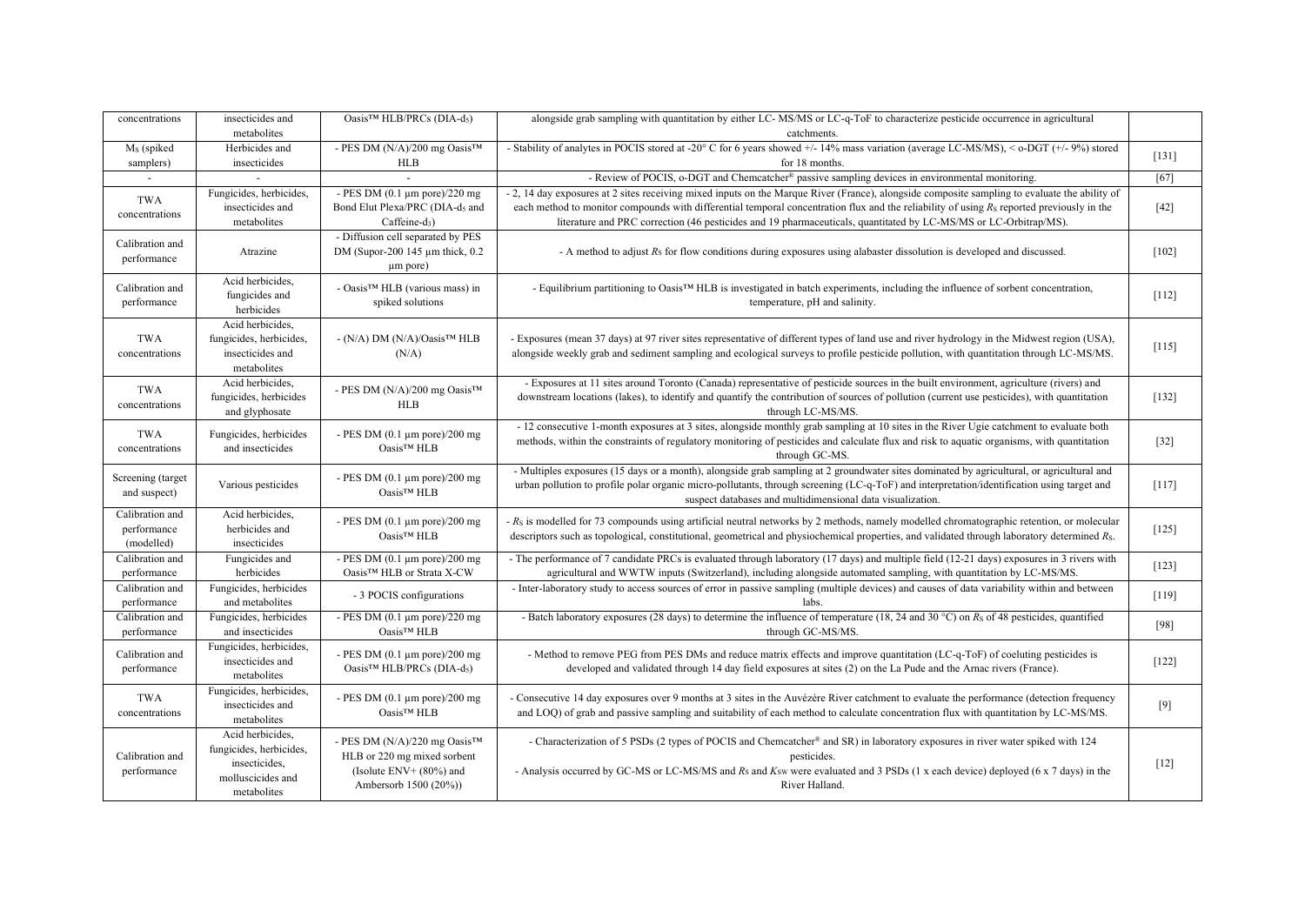| Calibration and<br>performance                              | Fungicides, herbicides,<br>insecticides and<br>metabolites    | - PES DM $(0.1 \mu m)$ pore)/200 mg<br>Oasis™ HLB/PRCs (DIA-d <sub>5</sub> )                                                                                    | - Analytical method (LC-q-ToF) developed for 46 polar pesticides and validated through analysis of POCIS exposed for 14 days at 2 river<br>sites (France).<br>- Full scan MS data enabled non target screening and identification of PEG compounds causing instrumental interference.                                                                           | [65]           |
|-------------------------------------------------------------|---------------------------------------------------------------|-----------------------------------------------------------------------------------------------------------------------------------------------------------------|-----------------------------------------------------------------------------------------------------------------------------------------------------------------------------------------------------------------------------------------------------------------------------------------------------------------------------------------------------------------|----------------|
| <b>TWA</b><br>concentrations                                | Fungicides, herbicides,<br>insecticides and<br>metabolites    | - PES DM $(0.1 \mu m)$ pore)/200 mg<br>Oasis™ HLB                                                                                                               | - Data from various 14 day exposures (extant literature) on the Trec River (France) is compared to regulatory monitoring data (Government<br>Agency) to evaluate the limitation of POCIS in regulatory monitoring programmes.<br>- A procedure to incorporate POCIS in regulatory monitoring (WFD) is proposed.                                                 | $[11]$         |
| Calibration and<br>performance                              | Herbicides, insecticides<br>and metabolites                   | - PES DM $(0.1 \mu m)$ pore)/200 mg<br>Oasis™ HLB/PRCs (DIA-d <sub>5</sub> )                                                                                    | - Consecutive 14 day exposures alongside automated sampling at 2 agricultural river sites (France) to investigate the influence of exposure<br>conditions (e.g. flow velocity, pH and conductivity) on $RS$ and the suitability of PRC correction, with quantitation by LC-MS/MS.                                                                               | $[55]$         |
| Calibration and<br>performance                              | Herbicides and<br>metabolites                                 | - PES DM $(0.1 \mu m)$ pore)/200 mg<br>Oasis™ HLB/PRCs (various)                                                                                                | - Performance of 21 candidate PRCs was evaluated in batch experiments and validated in 3 week field exposures alongside grab sampling<br>(GC-MS or LC-MS/MS).                                                                                                                                                                                                   | $[52]$         |
| Calibration and<br>performance                              | Fungicides, herbicides,<br>insecticides and<br>metabolites    | - Nylon DM $(65 \mu m)$ thick, 30 $\mu$ m<br>pore) or PES DM (100 µm<br>thickness, $0.1 \mu m$ pore)/200 mg<br>Oasis™ HLB                                       | - Accumulation kinetics of a novel POCIS with nylon DM is developed and evaluated alongside POCIS with PES DM in batch experiments<br>(0-30 days) with quantitation by GC-MS/MS and LC-MS/MS.<br>- A intraparticulate diffusion model considering multiple compartments (e.g. water, biofilm, DM and sorbent) is proposed and used to<br>evaluate accumulation. | $[63]$         |
| Calibration and<br>performance                              | Acid herbicides,<br>herbicides                                | - Miniaturized design $(A = 16 \text{ cm}^2)$<br>- PES DM (0.45 µm pore)/Strata-X<br>$600$ mg                                                                   | - Versions of Chemcatcher® and POCIS PSDs were exposed and removed at intervals (26 days) in spiked water to investigate the<br>relationship between PSD configuration, analyte properties and analyte uptake (LC-MS/MS).                                                                                                                                       | $[58]$         |
| Calibration and<br>performance                              | Acid herbicides,<br>herbicides and<br>metabolites             | - Four designs<br>- PES DM (A=16 or 45 cm <sup>2</sup> , 0.1 $\mu$ m<br>pore)/200-600 mg Oasis™<br>HLB/PRCs (various)                                           | - Batch exposures of 4 POCIS designs to compare performance and optimize PSD configuration for monitoring of neutral (LC-MS/MS) and<br>acidic (HILIC-MS/MS) herbicides.                                                                                                                                                                                         | $[77]$         |
| <b>TWA</b><br>concentrations                                | Atrazine                                                      | - PES DM $(0.1 \mu m)$ pore)/200 mg<br>Oasis™ HLB/PRCs (DIA-d <sub>5</sub> )                                                                                    | - Two consecutive 28 days exposures at 24 sites in the South Nation River catchment (Canada) alongside in-situ calibration (PRCs) at 4 sites<br>over 2 non-consecutive 2 month exposures to determine atrazine pollution throughout the catchment with quantitation through LC-q-Trap.                                                                          | $[105]$        |
| $M_S$ ( $R_S$ unknown)                                      | Fungicides, herbicides,<br>insecticides and<br>metabolites.   | - PES DM $(0.1 \mu m)$ pore)/200 mg<br>Oasis™ HLB.                                                                                                              | - Deployments of 1 or 2 weeks, over 1 month, in 2 rivers in a French vineyard. Semi quantitative and qualitive results (LC-MS/MS analysis<br>of 19 pesticides), obtained from Stir bar PSDs were compared to POCIS and automated grab sampling coupled to SBSE.                                                                                                 | $[84]$         |
| <b>TWA</b><br>concentration<br>(estimated- $RS$<br>unknown) | Herbicides and<br>metabolites                                 | - Altered design $(A=95 \text{ cm}^2)$<br>- DM (N/A)/450 mg Oasis™ HLB                                                                                          | - Four consecutive exposures (14-21 day) in groundwater abstraction well at a DWSW (Paris, France) and 2 consecutive 7 day exposures in<br>a well upstream of an abstraction well field (Troyes, France) alongside grab sampling to access the ability of each method with quantitation<br>through LC-MS/MS.                                                    | $[76]$         |
| Calibration and<br>performance                              | Fungicides, herbicides<br>and metabolites                     | - DM (N/A)/230 mg Oasis™ HLB                                                                                                                                    | - 21 day laboratory calibration to determine the $RS$ of 17 polar pesticides (LC-MS/MS).                                                                                                                                                                                                                                                                        | [133]          |
| Calibration and<br>performance                              | Fungicides, herbicides,<br>insecticides and<br>metabolites    | - PES DM (N/A)/220 mg mixed<br>sorbent (Isolute ENV+ (80%) and<br>Ambersorb 1500 (20%))                                                                         | - Transfer kinetics are modelled in POCIS and Chemcatcher® after laboratory exposures using a three compartment first order kinetic<br>models.                                                                                                                                                                                                                  | $[57]$         |
| Calibration and<br>performance                              | Fungicides, herbicides<br>and metabolites                     | - DM (N/A)/230 mg Oasis <sup>TM</sup> HLB                                                                                                                       | - In-situ calibration through 21 day exposure (samplers removed at days 3, 7, 10, 14, 17 and 21) in a water pumping station on the Rhone<br>River (France) to determine the $R_S$ of 10 polar pesticides and the influence of environmental factors on uptake, alongside grab sampling, with<br>quantitation by LC-MS/MS.                                       | $[134]$        |
| Calibration and<br>performance                              | Acid herbicides,<br>fungicides, herbicides<br>and metabolites | - PES DM (0.1 µm pore)/Oasis <sup>TM</sup><br>HLB or Oasis™ MAX or<br>Chromabond HR-X (sorbent mass<br>N/A)/PRCs (DIA-d <sub>5</sub> , dicamba-d <sub>3</sub> ) | - The performance of 3 versions of POCIS are evaluated in 21 day batch exposures, including the influence of matrix composition (drinking<br>water or river water) and the presence of nitrates on performance (acidic and neutral pesticides), with quantitation by LC-MS/MS.                                                                                  | [111]          |
| $\sim$                                                      |                                                               | $\mathbf{r}$                                                                                                                                                    | - Critical reviews of the calibration and use of POCIS in environmental monitoring.                                                                                                                                                                                                                                                                             | [49, 135, 136] |
| Calibration and<br>performance                              | Chlorothalonil,<br>hexazinone, phosmet<br>and propiconazole   | - DM (N/A)/Oasis™ HLB (sorbent<br>mass $N/A$ )                                                                                                                  | - Batch laboratory exposures (spiked river water) to determine the influence of flow velocity and the presence of natural organic matter on<br>Rs, with quantitation by GC-MS.                                                                                                                                                                                  | $[53]$         |
| Calibration and                                             | Fungicides, herbicides,                                       | - PES DM $(0.1 \mu m)$ pore)/200 mg                                                                                                                             | - A method (LC-MS/MS) for quantitation of multiple pesticide classes in water was validated through analysis of water samples (grab and                                                                                                                                                                                                                         | [44]           |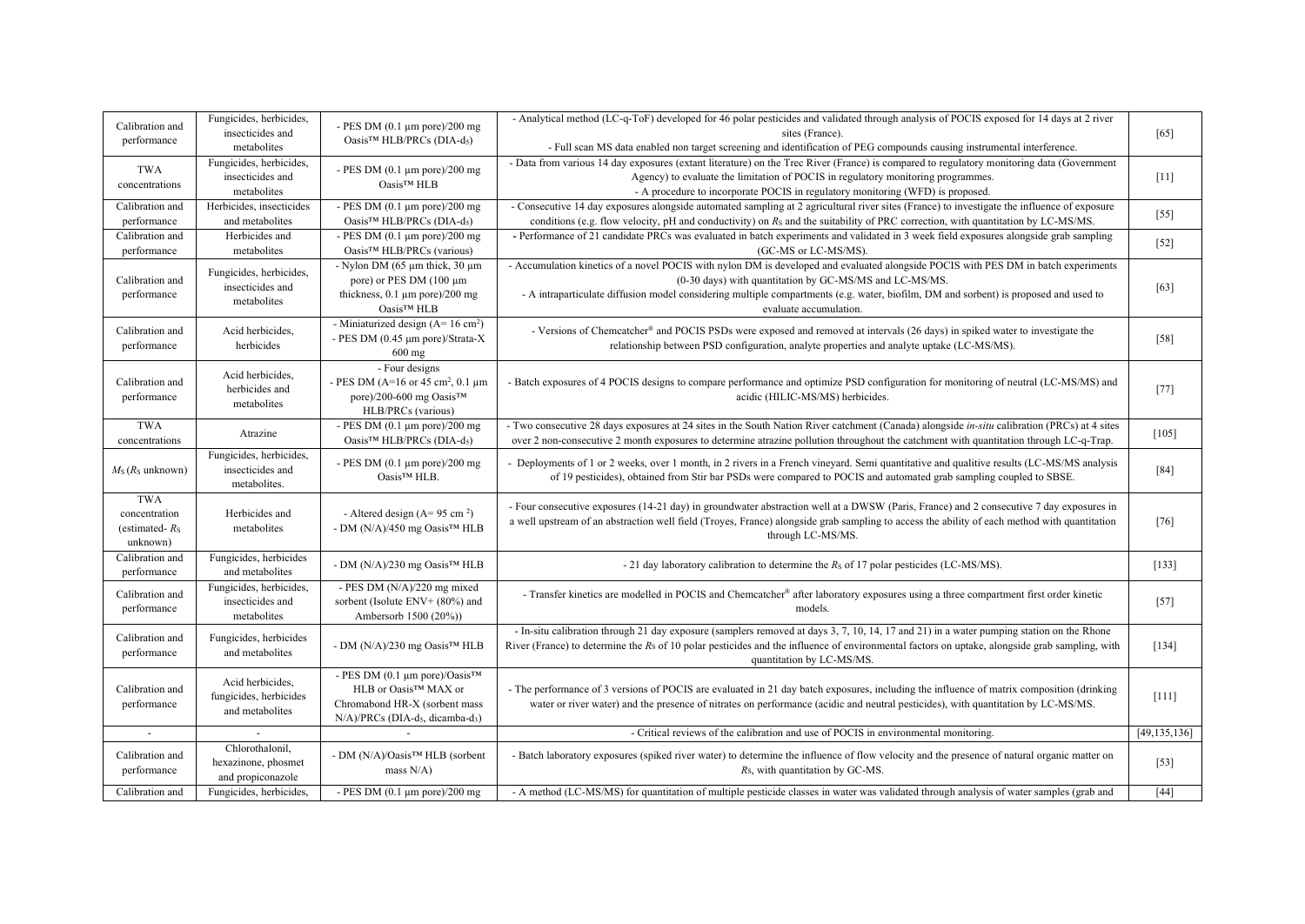| performance     | insecticides and | Oasis <sup>TM</sup> HLB/PRCs (DIA-d <sub>5</sub> ) | automated extracted, SPE) and PSD extracts calibrated over 24 days (spike tap water) or exposed in a river for 14 days optimize the method  |        |
|-----------------|------------------|----------------------------------------------------|---------------------------------------------------------------------------------------------------------------------------------------------|--------|
|                 | metabolites      |                                                    | and reduce matrix effects. The performance (e.g. LOQ, sample treatment/processing and representativeness of pesticide pollution) of         |        |
|                 |                  |                                                    | monitoring methods was also evaluated.                                                                                                      |        |
| Calibration and | Herbicides and   | - PES DM $(0.1 \mu m)$ pore)/200 mg                | - Laboratory calibration (7, 14, 21 and 28 days in spiked tap water) followed by in situ calibration (6, 13 and 22 days) and field trial    |        |
| performance     | metabolites      | Oasis <sup>TM</sup> HLB/PRCs (DIA-d <sub>5</sub> ) | alongside automated sampling (five consecutive 14 day exposures) in two French rivers, to investigate the performance of Oasis™ HLB         | [61]   |
|                 |                  |                                                    | sorbent and PRC correction (LC-MS/MS).                                                                                                      |        |
| Calibration and | Herbicides and   | - PES DM $(0.1 \mu m)$ pore)/200 mg                | - Batch exposures (9 days) in spiked river water to investigate performance under different concentration fluxes during 3 day 'events' (GC- |        |
| performance     | metabolites      | $Oasis^{TM} HLR$                                   | MS)                                                                                                                                         | [45]   |
| Calibration and | Herbicides and   | - PES DM $(0.1 \mu m)$ pore)/200 mg                | - Laboratory exposure (5 days) in spiked tap water of two versions of POCIS to evaluate PSD performance. PRC spiked POCIS (Oasis™           |        |
|                 |                  | Isolute ENV+ and Ambersorb 572                     | HLB) were then exposed (5, 10, 15 and 21 days) to determine the uptake kinetics of selected neutral and weakly acidic or basic herbicides   | $[59]$ |
| performance     | metabolites      | $(80:20)$ or 200 mg Oasis <sup>TM</sup> HLB        | and metabolites (HPLC-DAD).                                                                                                                 |        |

\*Unless stated sampling area is 41 cm2. DM is described as: "polymer" DM (thickness, pore size (if available)). DM is separated from sorbent by "/". Key: sampling area (A). Abbreviations: contaminants of emerging concern ( membrane (DM); drinking water supply works (DWSW) ; gas chromatography-mass spectrometry (GC-MS); gas chromatography-tandem mass spectrometry (GC-MS/MS); high-performance liquid chromatography-diode array detector (HPLC-DAD); hydrophilic interaction liquid chromatography- tandem mass spectrometry (HILIC-MS/MS); limit of quantification (LOQ); liquid chromatography-Orbitrap/mass spectrometry (LC-Orbitrap/MS); liquid chromatography-quadrupol flight (LC-q-ToF); liquid chromatography-quadrupole-Trap (LC-q-Trap); liquid chromatography-tandem mass spectrometry (LC-MS/MS); Marine Strategy Framework Directive (MSFD); microporous polyethylene tubes (MPTs); molecularl imprinted polymer (MIPs); n-octanol and water partition coefficient (K<sub>OW</sub>); not available (N/A); passive flow monitors (PFMs); passive sampling device (PSD); performance reference compounds (PRC); polyethersulphone (PES); glycol (PEG); sampled analyte mass (M<sub>3</sub>); sampler and water partition coefficient (K<sub>SW</sub>); sampling rate (R<sub>S</sub>); silicone rubber (SR); solid-phase extraction (SPE); stir bar sorptive extraction (SBSE); time-weighted aver treatment works (WWTW); water boundary layer (WBL); Water Framework Directive (WFD); α-amino-3-hydroxy-5-methyl-4-isoxazolepropionic acid (AMPA).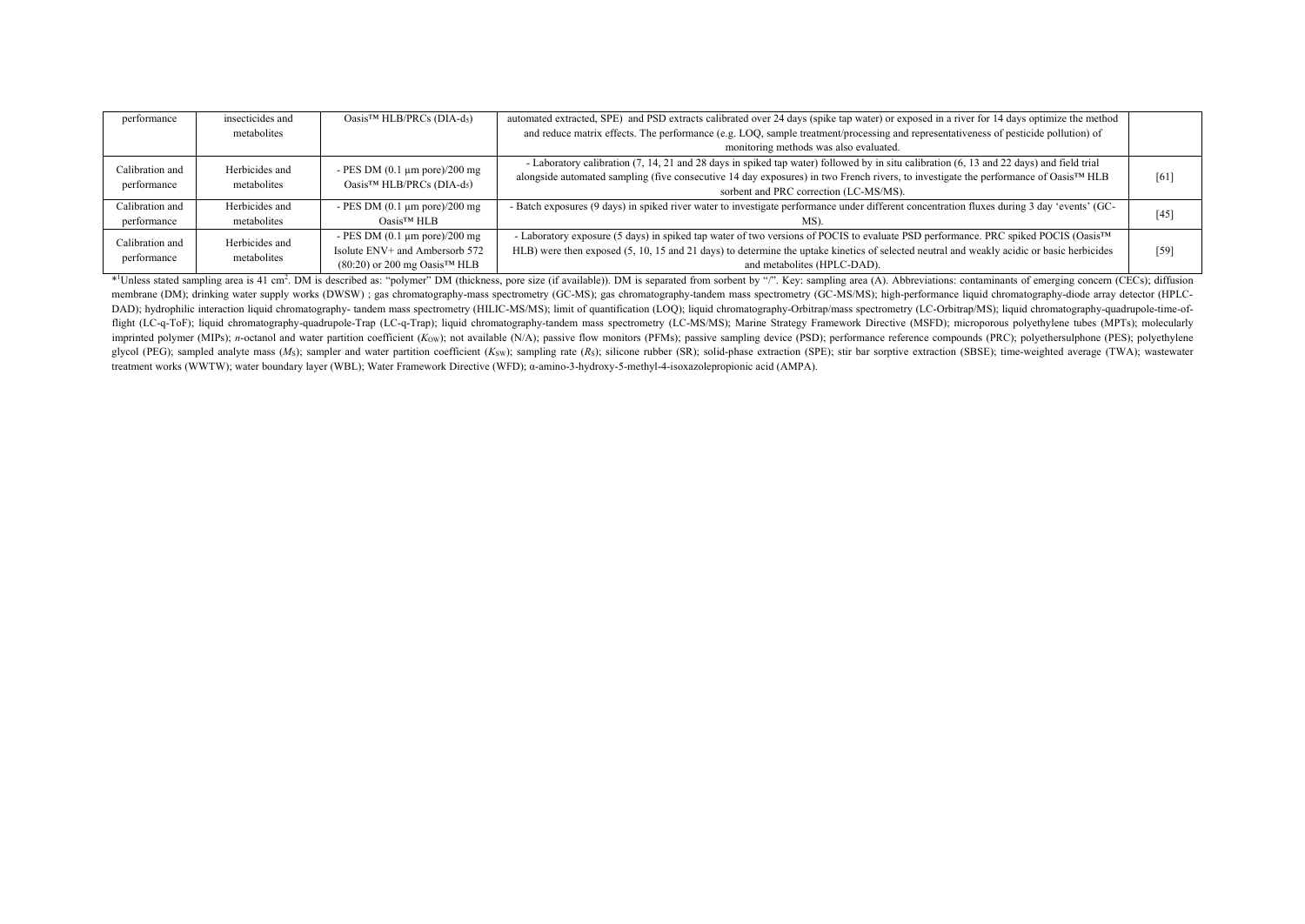| <b>Application</b>           | Analytes                                                                     | Sampler design*                                                                                                     | <b>Description</b>                                                                                                                                                                                                                                                                                                                                                                                                                                                                                                                                                                                                                              | Ref     |
|------------------------------|------------------------------------------------------------------------------|---------------------------------------------------------------------------------------------------------------------|-------------------------------------------------------------------------------------------------------------------------------------------------------------------------------------------------------------------------------------------------------------------------------------------------------------------------------------------------------------------------------------------------------------------------------------------------------------------------------------------------------------------------------------------------------------------------------------------------------------------------------------------------|---------|
| Targeted<br>screening        | Fungicides,<br>herbicides and<br>insecticides                                | - Atlantic design<br>- PES DM (Supor® 200,<br>0.2 µm)/HLB-L (Atlantic™, 52<br>mm)                                   | - PSDs exposed at 7 sites on two rivers impacted by wastewater in the Hartbeespoort Dam catchment (South Africa), over a 14 day deployments.<br>- A method coupling passive sampling of ground water to semi quantitative analysis (LC-q-ToF) was used to perform a risk assessment based on<br>hierarchical ranking of detection frequency and relative abundance.                                                                                                                                                                                                                                                                             | $[118]$ |
| <b>TWA</b><br>concentrations | Metaldehyde                                                                  | - Atlantic design<br>- PES DM (Supor <sup>®</sup> 200,<br>0.2 μm)/HLB-L (Atlantic <sup>TM</sup> , 52<br>mm)         | - The ability of four monitoring techniques (PSDs, spot and automated bottle sampling and online GC-MS) to monitor metaldehyde concentrations<br>in a river and a DWSW (Herts, UK) was tested over five, 14 day PSD exposures.<br>- Advantages (e.g. data resolution) and disadvantages (e.g. cost), and information provided by each method are discussed.                                                                                                                                                                                                                                                                                     | $[43]$  |
| <b>TWA</b><br>concentrations | 124 pesticides                                                               | - PES DM $(0.1 \mu m)$ pore)/C <sub>18</sub><br>disk (47 mm)                                                        | - The ability of monitoring methods (Chemcatcher®, POCIS, SR and composite sampling) to characterize concentrations and fluxes over 6 weeks at<br>2 river sites (Sweden). Pesticide concentrations (GC-MS or LC-MS/MS) and detection frequency for each method is compared.<br>- An in-situ calibration was performed for each PSD was and PRC suitability was investigated and found suitable for SR PSDs (only).                                                                                                                                                                                                                              | $[8]$   |
| <b>TWA</b><br>concentrations | Acid herbicides                                                              | - Empore design<br>- PES DM (Supor® 200, 0.2 $\mu$ m<br>pore)/anion-exchange disk<br>(Empore <sup>TM</sup> , 47 mm) | - Novel PSD is developed and R <sub>s</sub> determined in laboratory exposure, and tested in 2 field trials (12 sites, Exe Catchment, UK).<br>- Concentrations obtained through high frequency spot sampling and passive sampling used to locate sources of pollution.                                                                                                                                                                                                                                                                                                                                                                          | $[21]$  |
|                              | Atrazine                                                                     |                                                                                                                     | - Review of passive sampling (POCIS and Chemcatcher®) of atrazine, including sampler configuration and geometry, uptake kinetics, calibration<br>best practice, effects of flow and temperature and suitability of models describing mass transfer were discussed and developed (flow dependency of<br>$R_{\rm S}$ ).<br>- Measures to improve data quality were proposed: standardization of sampling area and sorbent mass (POCIS), and calibration conditions (WBL<br>thickness). Recommendations for reporting PSD configuration included, DM material, pore size and thickness, and sorbent mass, exposed area and<br>area: sorbent ratio. | $[50]$  |
| <b>TWA</b><br>concentrations | Metaldehyde                                                                  | - Atlantic design<br>- PES DM (Supor® 200, 0.2 $\mu$ m<br>pore)/ HLB-L (Atlantic™, 52<br>mm)                        | - Metaldehyde $R_S$ determined in laboratory exposures, and PSD performance evaluated in 5 x 14 day exposures at 3 river sites (UK).<br>- Ability of passive sampling to monitor pollutants with stochastic inputs, locate sources and integrate concentration fluxes is discussed.                                                                                                                                                                                                                                                                                                                                                             | $[126]$ |
| <b>TWA</b><br>concentrations | Metaldehyde                                                                  | - Atlantic design<br>- PES DM (Supor® 200, 0.2 $\mu$ m<br>pore)/ HLB-L (Atlantic™, 52<br>mm)                        | - 14 day exposures of PSDs and grab sampling (14 day intervals) at 14 sites throughout England and Wales over the course of a year are compared.                                                                                                                                                                                                                                                                                                                                                                                                                                                                                                | $[33]$  |
| <b>TWA</b><br>concentrations | Acaricides,<br>fungicides,<br>herbicides,<br>insecticides and<br>metabolites | - Empore design<br>- PES DM (Supor® 200, 0.2 $\mu$ m<br>pore)/SDB-RPS disk<br>(Empore <sup>TM</sup> , 47 mm)        | - Exposures in 7 German rivers receiving wastewater effluent over 2 sampling campaigns of 2 and 3 weeks, alongside event driven samplers (peak<br>concentrations) and passive flow monitors to access the impact of pesticide in effluent on invertebrates. Quantitation occurred through LC-MS/MS.                                                                                                                                                                                                                                                                                                                                             | [137]   |
| <b>TWA</b><br>concentrations | Herbicides                                                                   | - Empore design<br>- PES DM (Supor® 200, 0.2 μm<br>pore)/SDB-RPS disk<br>(Empore <sup>TM</sup> , 47 mm)             | - 2 months of overlapping exposures (average 28 days) before, during and after a flood event at a site in the Barratta Creek catchment (Australia)<br>alongside grab sampling and a passive flow monitor, to monitor TWA concentrations and determine herbicide load with quantitation through LC-<br>MS.                                                                                                                                                                                                                                                                                                                                       | $[37]$  |
| TWA<br>concentrations        | Fungicides,<br>herbicides and<br>insecticides                                | - Empore design<br>- PES DM (Supor<br>® 200, 0.2 $\upmu \textrm{m}$<br>pore)/SDB-RPS disk<br>(Empore™, 47 mm)       | - Chemcatcher® and SR PSDs and grab sampling monitoring were evaluated alongside PFMs through 1 month exposures (2 years) at four sites in<br>the Barratta Creek catchment (Australia) to profile temporal and spatial trends in pesticides presence, concentration and fate, with quantitation by<br>HPLC-MS/MS.                                                                                                                                                                                                                                                                                                                               | $[36]$  |
| <b>TWA</b><br>concentrations | Fungicides,<br>herbicides,<br>insecticides and                               | - Empore design<br>- PES DM (Supor® 200, 0.2 μm<br>pore)/SDB-RPS disk                                               | - Multiple 3 week exposures in 37 site/streams in an agricultural region of Germany with quantitation by LC-MS/MS, compared to compiled data<br>1998-2011 on pesticide concentration, physiochemical status, habitat and invertebrate community composition to access pesticide toxicity to<br>invertebrates (SPEAR pesticides).                                                                                                                                                                                                                                                                                                                | $[138]$ |

**Table 6.** Examples of applications of Chemcatcher® for monitoring polar pesticides.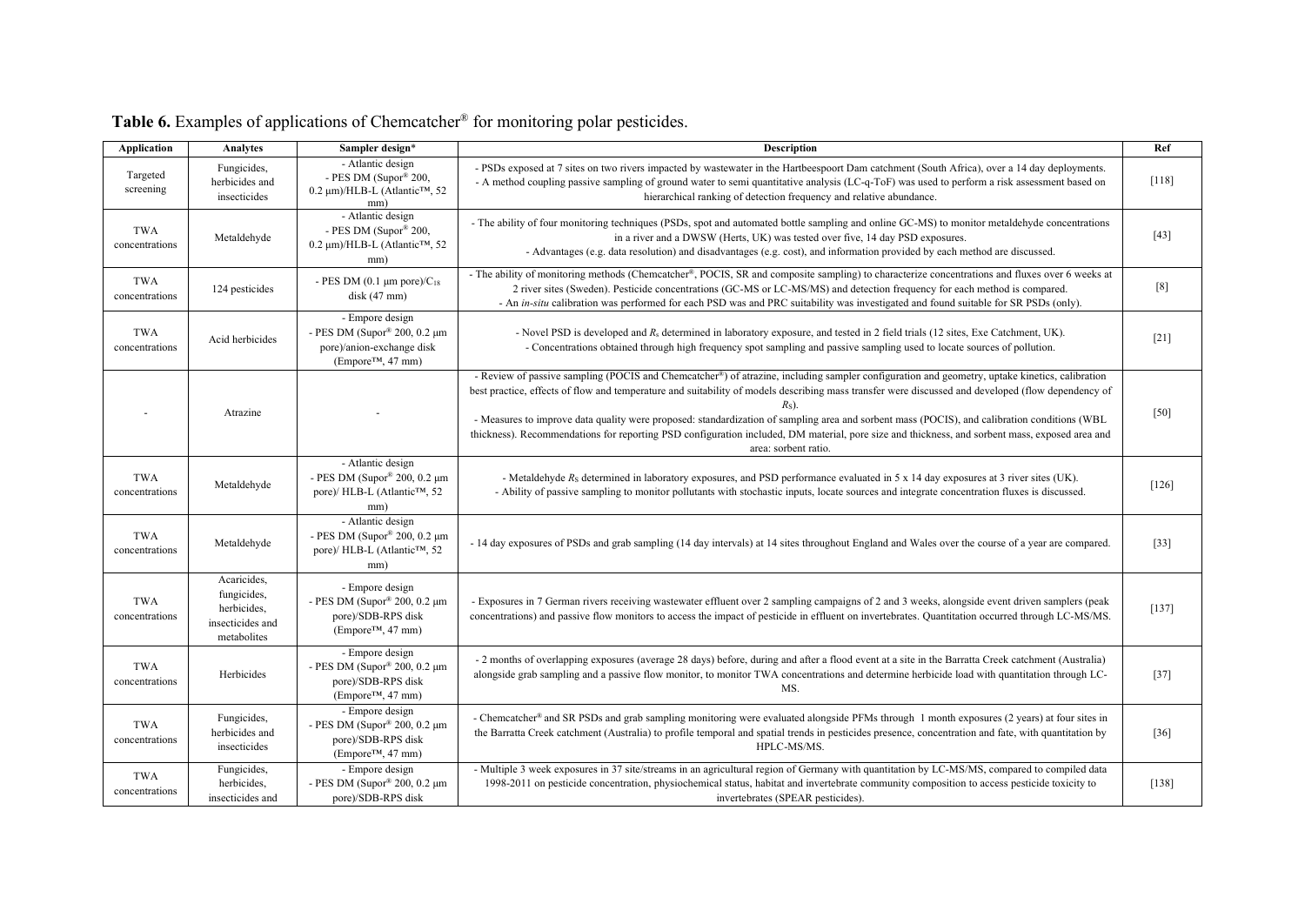|                                               | molluscicides                                                                                       | (Empore™, 47 mm)                                                                                                                                   |                                                                                                                                                                                                                                                                                                                                                                                                                                      |         |
|-----------------------------------------------|-----------------------------------------------------------------------------------------------------|----------------------------------------------------------------------------------------------------------------------------------------------------|--------------------------------------------------------------------------------------------------------------------------------------------------------------------------------------------------------------------------------------------------------------------------------------------------------------------------------------------------------------------------------------------------------------------------------------|---------|
| Calibration and<br>performance<br>$(in-situ)$ | Acid herbicides,<br>fungicides,<br>herbicides,<br>insecticides and<br>metabolites                   | - Improvised design<br>- PES DM (0.45 µm pore)/SDB-<br>RPS disk (Empore™, 47 mm)                                                                   | - in-situ calibration through exposures (14 day over 4 months) alongside time proportional composite sampling in 5 rivers in varied catchments.<br>- 322 compounds were analysed by LC-MS/MS, however, Rs could only be calculated for 88 which included pesticides and pharmaceuticals.<br>Uncertainty of the results obtained and suitability of passive sampling for monitoring different organic pollutant are discussed.        | $[95]$  |
| Calibration and<br>performance                | Acid herbicides,<br>fungicides,<br>herbicides,<br>insecticides,<br>molluscicides and<br>metabolites | - Improvised design with PES<br>DM overlain on each side of<br>either a SDB-RPS or C <sub>18</sub> disk<br>(Empore™, 47 mm) in metal<br>housing    | - Characterization of 5 PSDs (2 types of POCIS and Chemcatcher® and SR) in laboratory exposures in river water spiked with 124 pesticides.<br>- Analysis occurred by GC-MS or LC-MS/MS and Rs and Ksw were evaluated and 3 PSDs (1 x each device) deployed (6 x 7 days) in the River<br>Halland.                                                                                                                                     | $[12]$  |
| Calibration and<br>performance                | Neonicotinoids                                                                                      | - Empore design<br>- (naked)/SDB-RPS, SDB-XC or<br>$C_{18}$ disk (Empore <sup>TM</sup> , 47 mm)                                                    | - A multi-residue analytical method for neonicotinoids is developed and validated (UPLC-MS) using spiked and unspiked river water samples.<br>- Receiving phase performance (retention and recovery) was investigated in batch experiments followed by laboratory exposures of selected PSDs<br>(SDB-RPS) in spiked water with samplers removed and analysed at intervals for 21 days repeated to investigate uptake and desorption. | [139]   |
| <b>TWA</b><br>concentrations<br>(estimated)   | Herbicides,<br>insecticides and<br>metabolites                                                      | - Empore design<br>- PES DM (with and without<br>DM) (Supor <sup>®</sup> 0.45 $\mu$ m<br>pore)/SDB-RPS disk<br>(Empore <sup>TM</sup> , 47 mm)      | - Chemcatcher <sup>®</sup> were deployed for either 7 days (no DM) or 28 days (with DM), alongside SR, SPMD and XAD resin PSDs in 5 ground water wells<br>located at distances from an aquifer recharge and recovery well to quantify (LC-MS/MS) pollutant transport and attenuation in a storm water<br>recycling system.                                                                                                           | $[140]$ |
| Calibration and<br>performance                | Acid herbicides,<br>herbicides                                                                      | - Empore Design<br>- PES DM (0.45 μm or 0.2 μm<br>pore)/SDB-RPS or SDB-XC<br>disk (Empore <sup>TM</sup> , 47 mm)                                   | - Four versions of Chemcatcher® and POCIS PSDs were exposed and removed at intervals (26 days) in spiked water to investigate the effect of PSD<br>configuration on analyte uptake (LC-MS/MS).                                                                                                                                                                                                                                       | $[58]$  |
| Calibration and<br>performance                | Fungicides,<br>herbicides,<br>insecticides and<br>metabolites                                       | - Empore design<br>- PES DM (0.1 µm pore)/SDB-<br>RPS disk (Empore™, 47 mm)                                                                        | - Transfer kinetics are modelled in POCIS and Chemcatcher® after laboratory exposures using a three compartment first order kinetic models.                                                                                                                                                                                                                                                                                          | $[57]$  |
| <b>TWA</b><br>concentrations                  | Herbicides and<br>metabolites                                                                       | - Empore design<br>- PES DM (with and without<br>DM) (Z-bind <sup>TM</sup> $0.45 \mu$ m<br>pore)/SDB-RPS disk<br>(Empore <sup>TM</sup> , 47 mm)    | - 2 years of non-consecutive deployments (between 4-20 days), at 4 sites located at river mouth, near shore, mid shelf and outer reef portions of the<br>great barrier reef (Australia), to investigate the influence of extreme wet weather on pesticide pollution as part of an wider ongoing long term<br>monitoring programme, with quantitation through LC-MS/MS.                                                               | $[38]$  |
| Calibration and<br>performance                | Fungicides,<br>herbicides and<br>insecticides                                                       | - Empore Design<br>- (naked) SDB-XC disk<br>(Empore <sup>TM</sup> , 47 mm)                                                                         | - 2, 14 day laboratory calibrations to determine $R_S$ for 12 pesticides at 2 flow velocities (0.135 and 0.4 ms <sup>-1</sup> ) and investigated the performance of 2<br>PRCs to correct for the influence of flow on uptake.                                                                                                                                                                                                        | $[54]$  |
| Calibration and<br>performance                | Atrazine and<br>prometryn                                                                           | - Empore design<br>- PES DM (with and without<br>DM) (Z-bind <sup>TM</sup> 200 0.2 $\mu$ m<br>pore)/SDB-RPS disk<br>(Empore <sup>TM</sup> , 47 mm) | - 5 lab calibration experiments in an exposure cell to investigate the influence of flow velocity 0-24 cm $s^{-1}$ on $R_s$ and the accuracy of flow velocity<br>inference with PFMs followed by field exposures (28 days) at 8 freshwater sites (Australia), with analyte quantitation by GC-MS.                                                                                                                                    | $[106]$ |
| TWA<br>concentrations                         | Herbicides and<br>metabolites                                                                       | - Empore design<br>- PES DM (with and without<br>DM) (Z-bind <sup>TM</sup> 200 0.2 $\mu$ m<br>pore)/SDB-RPS disk<br>(Empore <sup>TM</sup> , 47 mm) | - Chemcatcher® with or without DM were exposed over 2 years in non-consecutive deployments (between 4-29 days), including alongside SPMD<br>and SR, at 14 sites in the Princess Charlotte Bay area comprising river mouths and near shore, mid shelf, and outer, reefs, to investigate temporal<br>and spatial variation in pesticide pollution, with quantitation through LC-MS/MS.                                                 | $[141]$ |
| Calibration and<br>performance                | Atrazine, diuron and<br>simazine                                                                    | - Empore design<br>- PES DM (with and without                                                                                                      | - Overlapping (3-24 days) exposures of PSDs with and without DMs alongside grab and automated composite sampling to investigate analyte<br>uptake during a flood 'event' at 4 sites on the Brisbane River (Australia), with comparison to precipitation and flow data and analyte quantitation by                                                                                                                                    | $[74]$  |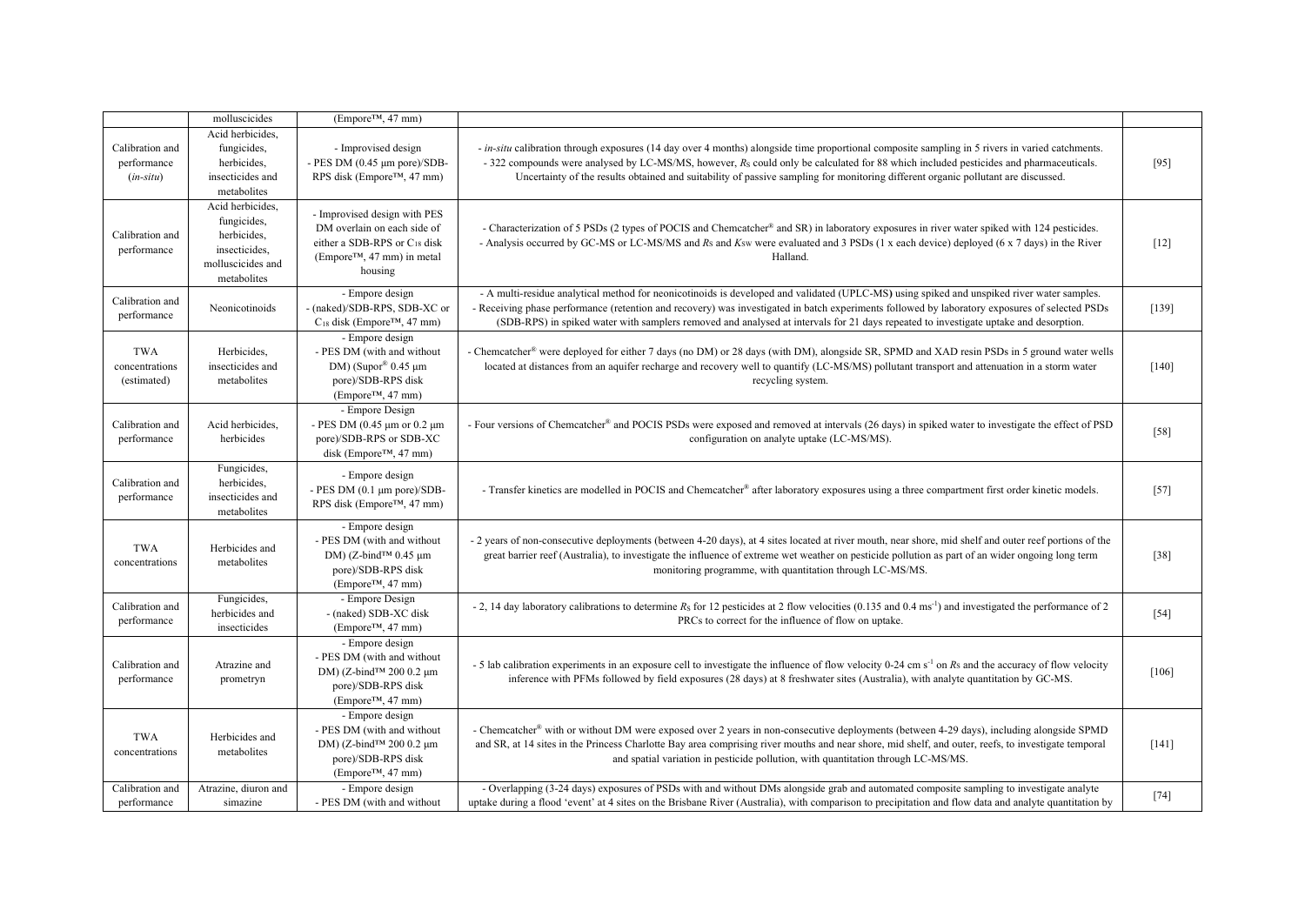| $(in-situ)$                                  |                                                                    | $DM$ ) (0.45 $\mu$ m pore)/SDB-RPS                                                                                                                                                | LC-MS/MS.                                                                                                                                                                                                                                                                                                                                                                                                                           |         |
|----------------------------------------------|--------------------------------------------------------------------|-----------------------------------------------------------------------------------------------------------------------------------------------------------------------------------|-------------------------------------------------------------------------------------------------------------------------------------------------------------------------------------------------------------------------------------------------------------------------------------------------------------------------------------------------------------------------------------------------------------------------------------|---------|
|                                              |                                                                    | disk (Empore <sup>TM</sup> , 47 mm)                                                                                                                                               | - Equilibrium and kinetic parameters were calculated <i>in-situ</i> based on dynamic concentrations obtained through each method.                                                                                                                                                                                                                                                                                                   |         |
| Calibration and<br>performance               | Acid herbicides,<br>fungicides,<br>herbicides and<br>metabolites   | - Empore Design<br>- PES DM (with and without<br>DM) (N/A pore)/SDB-RPS<br>$\text{(Empore}^{\text{TM}}, 47 \text{ mm})$<br>-(naked)/SDB-XC disk<br>(Empore <sup>TM</sup> , 47 mm) | - Three variations of the Chemcatcher® were exposed in WWTW effluent in batch experiments to investigate the influence flow velocity and<br>sampler response time (5 day exposures) and the period of linear uptake (overlapping exposures 3-21 days) to investigate any relationships between<br>analyte uptake properties and log Kow, with quantitation through LC-MS/MS and toxicity (PSII inhibition) determined in bioassays. | $[46]$  |
| Calibration and<br>performance               | Thiacloprid                                                        | - Empore design<br>- PES DM (with and without<br>DM) (0.2 µm pore)/SDB-XC<br>disk (Empore <sup>TM</sup> , 47 mm)                                                                  | - 1 or 10 day exposures in thiacloprid spiked artificial streams $(3.2 \text{ or } 100 \mu gL^{-1})$ of (pre)fouled and unfouled devices, with and without DMs (4<br>variations total), to investigate the influence of fouling on DMs or naked disks on uptake at different concentrations and exposure times, with<br>quantitation by LC-MS.                                                                                      | [99]    |
| <b>TWA</b><br>concentrations                 | Fungicides,<br>herbicides and<br>insecticides                      | - Empore design,<br>-(naked) SDB-XC disk<br>(Empore <sup>TM</sup> , 47 mm)                                                                                                        | - 10-13 day exposures in 16 European rivers alongside event driven and suspended particle samplers to compare method performance (GC-MS).                                                                                                                                                                                                                                                                                           | $[142]$ |
| Calibration and<br>performance               | Acid herbicides and<br>herbicides                                  | -Empore design<br>- PSU or PES DM $(0.2 \mu m)$<br>pore)/SDB-RPS or SDB-XC<br>disk (Empore <sup>TM</sup> , 47 mm)                                                                 | - 4 variations $(2 \times DM$ and $2 \times$ receiving phase) of Chemcatcher® exposed $(21$ days removed 3 day intervals) in a flow through system containing<br>spiked tap water to investigate the influence of DM and receiving phase selection on uptake and desorption (separate exposures), with quantitation<br>through HPLC-UV.                                                                                             | $[72]$  |
| <b>TWA</b><br>concentration<br>and bioassays | Acid herbicides,<br>herbicides,<br>insecticides and<br>metabolites | - Empore design<br>- (polymer N/A) DM<br>$(0.45 \mu m)$ pore)/SDB-RPS<br>(Empore <sup>TM</sup> , 47 mm)                                                                           | - 27 day exposures at 8 sites in the treatment stream of a DWSW (Australia), with chemical (LC-MS/MS) and toxicological (Microtox, E-SCREEN<br>and photosynthesis inhibition) analysis to quantifying and attribute MoA for various compounds, including selected pesticides, as treatment<br>progressed.                                                                                                                           | [113]   |

\*DM is described as: "polymer" DM (thickness, pore size (if available)). DM is separated from sorbent by "/". Abbreviations: diffusion membrane (DM); drinking water supply works (DWSW); gas chromatography-mass spectrometry high performance liquid chromatography-tandem mass spectrometry (HPLC-MS/MS); high-performance liquid chromatography-ultraviolet (HPLC-UV); liquid chromatography-mass spectrometry (LC-MS); liquid chromatography-quadrupoletime-of-flight (LC-q-ToF); liquid chromatography-tandem mass spectrometry (LC-MS/MS); mode of action (MoA); n-octanol and water partition coefficient (Kow); not available (N/A); passive flow monitors (PFMs); passive sampli (PSD); performance reference compounds (PRC); polyethersulphone (PES); polysulphone (PSU); sampler and water partition coefficient (Ksw); sampling rate (Rs); semipermeable membrane device (SPMD); silicone rubber (SR); soli extraction (SPE); time-weighted average (TWA); ultra-performance liquid chromatography- mass spectrometry (UPLC-MS); wastewater treatment works (WWTW); water boundary layer (WBL).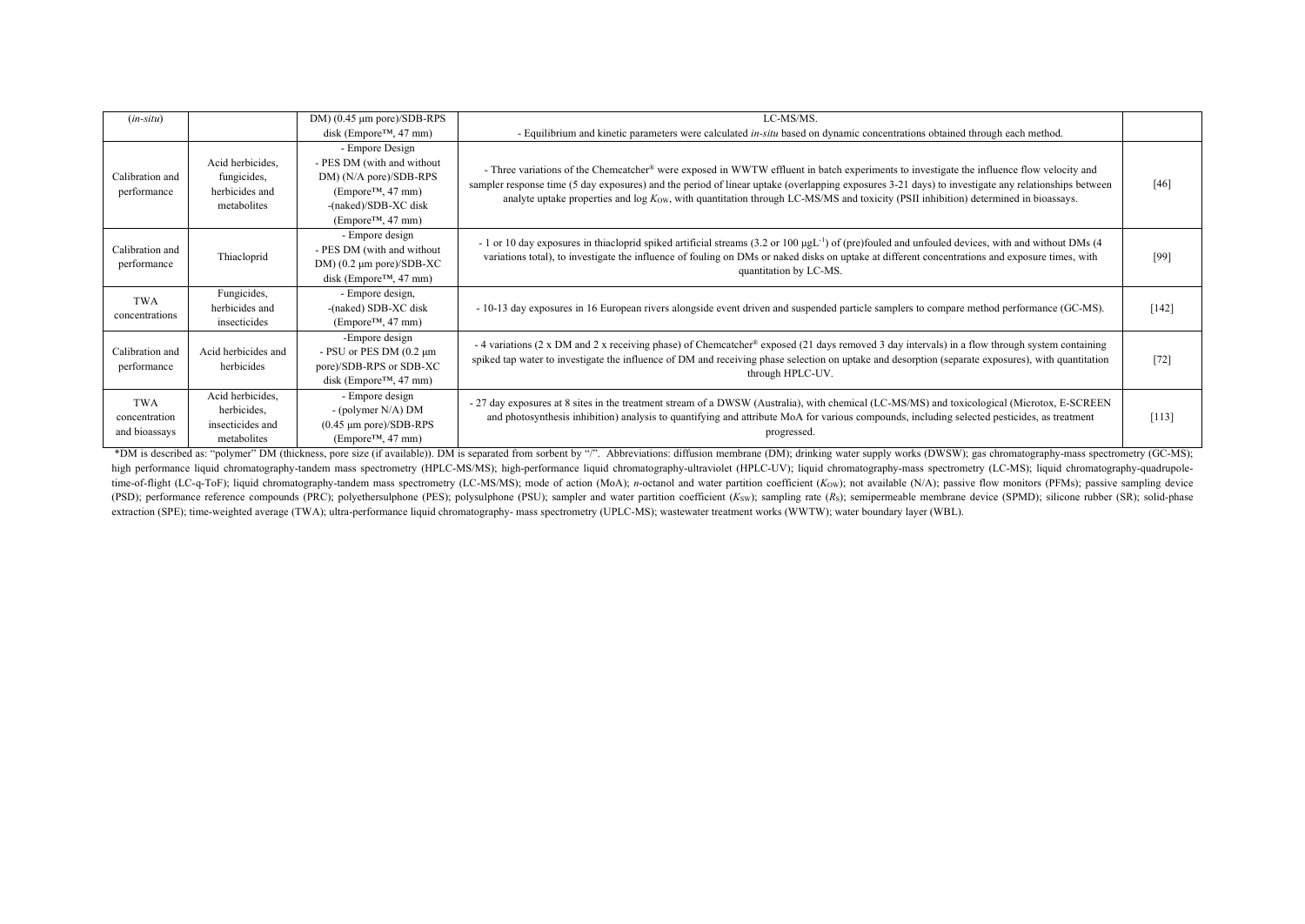| <b>Application</b>             | Analytes                                                                      | Sampler design*1                                                                                                                                                                                               | <b>Description</b>                                                                                                                                                                                                                                                                                                                                                                                                                                                                                                               | Ref     |
|--------------------------------|-------------------------------------------------------------------------------|----------------------------------------------------------------------------------------------------------------------------------------------------------------------------------------------------------------|----------------------------------------------------------------------------------------------------------------------------------------------------------------------------------------------------------------------------------------------------------------------------------------------------------------------------------------------------------------------------------------------------------------------------------------------------------------------------------------------------------------------------------|---------|
| <b>TWA</b><br>concentrations   | Acid herbicides, fungicides,<br>herbicides, insecticides and<br>molluscicides | $-0.75$ mm polyacrylamide/0.75 mm/0.35 mg<br>Sepra <sup>TM</sup> ZT                                                                                                                                            | - POCIS, o-DGT and MPTs were exposed (22-24 days) in 36 agricultural streams in New Zealand, alongside grab sampling,<br>PFMs and temperature/light data loggers to characterize pesticide pollution, with quantitation through LC-MS/MS or LC-q-Trap,<br>and evaluate sampling method performance.<br>- > 2 pesticides and > 3 pesticides were detected at 78% and 69% of sites respectively. Pesticide and nutrient concentrations were<br>not correlated. POCIS had the highest detection frequency of the evaluated methods. | $[89]$  |
| Calibration and<br>performance | Herbicides, fungicides,<br>insecticides and metabolites                       | - 6 types of DM investigated*2<br>$-$ (i) 0.5-2 mm, polyacrylamide or agarose/1-10 mg<br>$L^{-1}$ Oasis <sup>TM</sup> HLB.<br>$-$ (ii) 0.5-2 mm polyacrylamide or agarose/1-10 mg<br>$L^{-1}$ Amberlite XAD 18 | - Evaluation of numerous DM, diffusive gels, sorbents, including determination of diffusion coefficients, the influence of DM<br>type, DL thickness, sorbent mass and environmental conditions on performance, and the accuracy of PRC correction (atrazine-ds<br>or linuron-d <sub>6</sub> ), in comprehensive lab experiments and subsequent field exposures in several rivers and reservoirs (China).                                                                                                                         | $[81]$  |
| <b>TWA</b><br>concentrations   | Acid herbicides, herbicides<br>and insecticides                               | $-0.75$ mm/0.75 mm, 25 mg Oasis <sup>TM</sup> HLB                                                                                                                                                              | - Performance of PSDs (o-DGT and POCIS) and grab sampling evaluated through exposures of 2-3 weeks for 7 months at 14<br>sites in the Red River, Lake Winnipeg, and Nelson River watersheds, which are influenced by agriculture and wastewater.<br>Deployments encompassed environmental conditions ranging from fast flowing river, lakes with surface ice.                                                                                                                                                                    | $[80]$  |
| <b>TWA</b><br>concentrations   | Acid herbicides, herbicides<br>and insecticides                               | $-$ (i) 0.75mm, polyacrylamide gel/0.75 mm, 350 mg<br>Sepra <sup>TM</sup> ZT<br>$-$ (ii) 0.75 mm/0.75 mm, 350 mg Oasis <sup>TM</sup> HLB                                                                       | - Diffusion coefficients in polyacrylamide gel were determined experimentally, using a diffusion cell.<br>- Sampler performance under varying pH was investigated during batch laboratory calibration experiments lasting 25 days.                                                                                                                                                                                                                                                                                               | $[101]$ |
| <b>TWA</b><br>concentrations   | Herbicides and flutolanil                                                     | - Novel geometry $(A=45 \text{ cm}^2)$<br>$-0.2-2$ mm/0.75 mm, 50-1000 mg Strata-X                                                                                                                             | - Sorbent sorption isotherms were determined through equilibration in spiked water and a modified sampler geometry developed.<br>- Exposures (17-21 days) over four months in a river in an agricultural catchment alongside an automated bottle sampler to<br>investigate the influence of flow, temperature, DL thickness and sorbent mass on sampler performance and uncertainty.                                                                                                                                             | $[79]$  |
| $MS$ (spiked<br>samplers)      | Herbicides and insecticides                                                   | - 1 mm/0.75 mm, 25 mg Oasis <sup>TM</sup> HLB                                                                                                                                                                  | - Stability of analytes in o-DGTs stored at -20° C for 18 months and POCIS stored at -20° C for 6 years was investigated.                                                                                                                                                                                                                                                                                                                                                                                                        | $[131]$ |
|                                |                                                                               |                                                                                                                                                                                                                | - Review of POCIS, o-DGT and Chemcatcher® passive sampling devices in environmental monitoring.                                                                                                                                                                                                                                                                                                                                                                                                                                  | [67]    |
| Calibration and<br>performance | Acid herbicides                                                               | $-$ (i) 0.77 mm, polyacrylamide or agarose/0.67 mm,<br>polyacrylamide, 300 mg Oasis™ HLB.<br>$-$ (ii) 0.77 mm, polyacrylamide or agarose/0.67<br>mm, polyacrylamide, 300 mg Oasis™ MAX                         | - Method (preparation/elution) for o-DGT for anionic pesticides, four model compounds and two sorbents investigated (HPLC-<br>ToF analysis).<br>- Uptake and desorption by diffusive and binding gels, binding capacity of sampler configurations, diffusion coefficients and the<br>effect of pH, temperature and flow rate determined in lab experiments and validated through exposures (7-14 days) in spiked<br>Evian <sup>®</sup> water and two French rivers.                                                              | $[110]$ |
| Calibration and<br>performance | Glyphosate and AMPA                                                           | - Novel geometry $(A=4.91 \text{ cm}^2)$<br>- PES, N/A, 0.45 µm/0.4 mm, polyacrylamide/0.4<br>mm, polyacrylamide, 2 g TiO <sub>2</sub>                                                                         | - Diffusion cell and calibration experiments evaluating DGT containing TiO <sub>2</sub> binding phase (typically used for inorganic ions) to<br>monitor glyphosate, including the influence of pH, flow rate, temperature and the presence of naturally occurring ions (e.g.<br>copper, iron and magnesium).                                                                                                                                                                                                                     | $[78]$  |
| Review                         |                                                                               |                                                                                                                                                                                                                | - Comprehensive review of o-DGT in environmental monitoring of polar organic compounds (including polar pesticides) in water<br>$(35$ papers).                                                                                                                                                                                                                                                                                                                                                                                   | $[70]$  |
| Calibration and<br>performance | - Acid herbicides, herbicides<br>and insecticides                             | - 1 mm/0.75 mm, 25 mg Oasis $^{TM}$ HLB                                                                                                                                                                        | - A novel o-DGT is developed and validated in comprehensive batch experiments and laboratory calibrations investigating the<br>influence of temperature, flow and subsequent field exposures alongside POCIS.                                                                                                                                                                                                                                                                                                                    | $[104]$ |

#### **Table 7.** Examples of applications of o-DGT for monitoring polar pesticides.

\*Unless stated sampling area is 3.1 cm2 and all layers are formed of 1.5% agarose gel, the customary configuration for o-DGT samplers. If more than one diffusive and binding layer configuration is used, each is prefixed wi membrane (DM) overlays the diffusive layer, DM properties are listed first in the form DM = (polymer type, thickness, porosity (if available)). Otherwise diffusive layer is listed before binding layer and thickness is list binding agent), and the properties of the diffusive layer and the binding layer and separated by "/". Where a range of layer thicknesses or sorbent masses are used the range is represented by a hyphen For example if a agar thicknesses between 0 and 0.2 mm with a 0.75 mm binding gel containing 25 mg of Oasis™ HLB sorbent this would appear as: 0-0.1 mm/0.75 mm, 25 mg Oasis™ HLB. \*<sup>2</sup>Polyethenesulfone DM, 0.14 mm, 0.45 µm; Nucleopore track-etc Nylon DM, 0.125 mm, 0.45 µm; Cellulose acetate DM, 0.115 mm, 0.45 µm; Mixed cellulose ester DM, 0.15 mm, 0.45 µm; Hydrophilic polypropylene DM, 0.114 mm, 0.45 µm. Key: sampling area (A). Abbreviations: diffusion membrane ( high performance liquid chromatography-time-of-flight (HPLC-ToF); liquid chromatography-quadrupole-Trap (LC-q-Trap); liquid chromatography-tandem mass spectrometry (LC-MS/MS); microporous polyethylene tubes (MPTs); not ava monitors (PFMs); passive sampling device (PSD); performance reference compounds (PRC); polyethersulphone (PES); sampled analyte mass (Ms); time-weighted average (TWA); a-amino-3-hydroxy-5-methyl-4-isoxazolepropionic acid (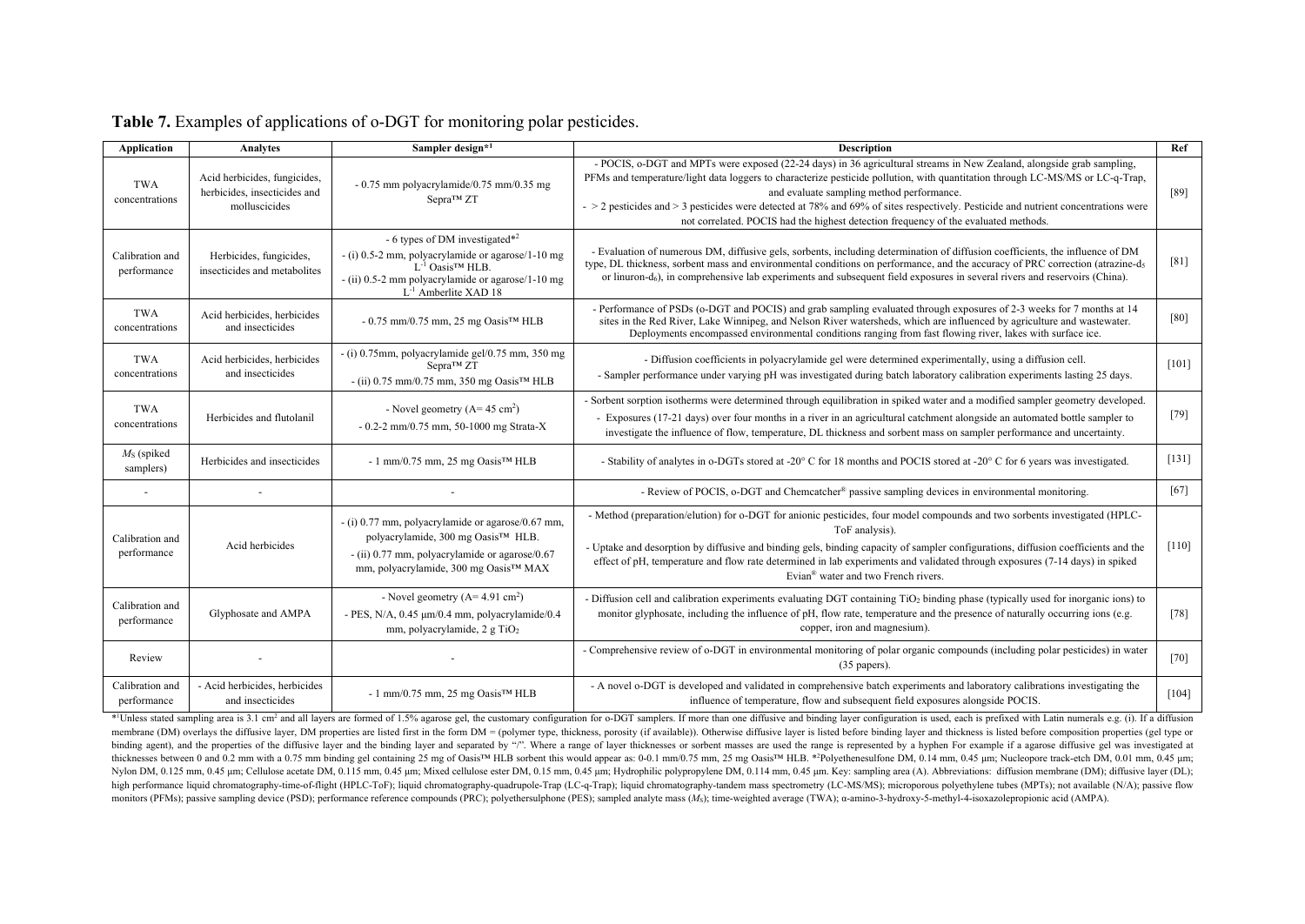| <b>Application</b>                           | <b>Analytes</b>                                                                  | Sampler design                                                                                                        | <b>Description</b>                                                                                                                                                                                                                                                                                                                                                                                                                                       | Ref     |
|----------------------------------------------|----------------------------------------------------------------------------------|-----------------------------------------------------------------------------------------------------------------------|----------------------------------------------------------------------------------------------------------------------------------------------------------------------------------------------------------------------------------------------------------------------------------------------------------------------------------------------------------------------------------------------------------------------------------------------------------|---------|
| Calibration /<br>performance<br>(semi-quant) | Herbicides,<br>insecticides, fungicides<br>and metabolites                       | - (naked) SDB-XC (Empore™<br>$47$ mm $)$                                                                              | - Laboratory calibration of novel PSD for use in groundwater of three polar pesticides and one PPCPs in matrix, flow and temperature matched media<br>over 14 days, followed by field trials at 12 groundwater wells (Lyon, France) over 10 days, with quantitative analysis (LC-q-ToF).<br>- The four Rs from the calibration study were extrapolated to obtain semi-quantitative TWA concentrations for 16 polar pesticides during field<br>exposures. | $[47]$  |
| <b>TWA</b><br>concentrations                 | Acid herbicides.<br>fungicides, herbicides,<br>insecticides and<br>molluscicides | - (MPT) external diameter 0.8 cm, 2<br>mm thick.<br>2.5 µm pore, 35% porosity, 4-cm<br>length/400 mg Strata-X         | - POCIS, o-DGT and MPTs were exposed (22-24 days) in 36 agricultural streams in New Zealand, alongside grab sampling, PFMs and<br>temperature/light data loggers to characterize pesticide pollution, with quantitation through LC-MS/MS or LC-q-Trap, and evaluate sampling method<br>performance.                                                                                                                                                      | $[89]$  |
| Screening                                    | Fungicides, herbicides<br>and insecticides                                       | - Novel deployment rig design<br>- (naked) SDB-RPS and SDB-XC<br>(Empore <sup>TM</sup> 47 mm)                         | - PSDs exposed at five storm water infiltration system sites (Lyon, France) in ground waters and collected runoff over 10 days during a storm event.<br>- A method coupling passive sampling of ground water to HRMS analysis (LC-q-ToF) was tested.                                                                                                                                                                                                     | $[40]$  |
| <b>TWA</b><br>concentrations                 | Diuron and metolachlor                                                           | - Custom metal housing<br>- SDB-RPS (Empore™ 47 mm)                                                                   | - PSDs and automated bottle samplers were deployed in three sewers over 10 day deployments during high rainfall/flow 'events'.<br>- Concentration patterns for sewer overflows and rivers in hypothetical 'events' were modelled and compared to monitoring results.<br>- Ability of passive sampling to integrate TWA concentrations of 'events' is investigated, and uncertainty/sources of error discussed.                                           | $[73]$  |
| Target and<br>non-target<br>screening        | Fungicides, herbicides<br>and insecticides                                       | - (naked) SDB-RPS (Empore™ 47<br>mm)                                                                                  | - Multiple field exposures (four months) at two costal sites receiving fluvial inputs and a marine site, (Great Barrier Reef region). Non-targeted and<br>targeted screening with either a LC-MS/MS or LC-q-ToF as part of integrated chemical exposure assessment of green turtle foraging grounds.                                                                                                                                                     | [143]   |
| TWA<br>concentrations                        | Various pesticides                                                               | - Mobile dynamic passive sampler<br>- (naked) SDB-RPS (Empore™ 47<br>mm)                                              | - Dynamic passive sampler attached to a boat. Sampling occurred over a 2130 km stretch of the Danube as part of integrated toxicological and<br>chemical monitoring using several methods. Extracts were analysed for 40 pesticides with LC-MS.                                                                                                                                                                                                          | $[144]$ |
| Calibration and<br>performance               | Acid herbicides,<br>fungicides, herbicides<br>and insecticides                   | - PDMS sheet sampler, A= 47.5<br>cm <sup>2</sup> /100 mg (embedded) Oasis <sup>TM</sup><br><b>HLB</b>                 | - Rs and partitioning of organic compounds over a range of hydrophobicity (log Kow -0.03 to 6.26) in miniaturised POCIS (sorbent and DM) and a<br>monophasic mixed polymer sampler through batch experiments to investigate the performance of each PSD.                                                                                                                                                                                                 | $[88]$  |
| Screening                                    | Herbicides,<br>insecticides, fungicides<br>and metabolites                       | - 1 mm steel mesh pouches<br>containing 3 g activated carbon                                                          | - PSDs deployed in 15 bore holes over 2 deployments of 6 months, were screened (GC-MS) for various organic compounds. Compounds detected<br>(passive sampling) and quantitative results from grab sampling were used to profile pollution sources and optimise future monitoring.                                                                                                                                                                        | $[93]$  |
| Calibration and<br>performance               | Glyphosate and AMPA                                                              | - MTP PSD, 2 mm thickness, 2.5<br>$\mu$ m A= 17.6 cm <sup>2</sup> /216 mg TiO <sub>2</sub><br>embedded in agarose gel | - Six day laboratory calibration followed by 11 day in-situ calibration in a freshwater lake alongside grab sampling to test novel diffusive material.                                                                                                                                                                                                                                                                                                   | $[90]$  |
| Calibration and<br>performance               | Fungicides, herbicides<br>and insecticides                                       | - Novel composite polymer PSD<br>- PDMS/SPE sorbents*                                                                 | - Composite polymers containing one of several SPE sorbents embedded in a PDMS matrix were prepared.<br>- The physical and sorption properties of each composite were tested in batch experiments.                                                                                                                                                                                                                                                       | $[87]$  |
| Equilibrium<br>concentrations                | Atrazine, diazinon and<br>metolachlor                                            | - Novel thin-film PSD.<br>- EVA $(0.03 g)$ coated Ti plates                                                           | - The ability of a novel equilibrium PSD, grab and biota monitoring to monitor three polar pesticides and dieldrin were compared in batch<br>experiments and 10-day field exposures at 5 sites in coastal waters (Long Island Sound, USA).                                                                                                                                                                                                               | $[91]$  |
| Calibration and<br>performance               | Fungicides, herbicides<br>and insecticides                                       | - Gerstel Twister, PDMS stir bars<br>(SBSE) applied as a PSD                                                          | - Calibration (lag phase and $R_S$ ) in a flow through system for 18 pesticides (log $K_{OW}$ 2.18-5.11). A PRC (fenitrothion-d6) is also investigated.                                                                                                                                                                                                                                                                                                  | $[85]$  |
| <b>TWA</b><br>concentrations                 | Fungicides and<br>insecticides                                                   | - Custom metal housing<br>- (naked) SDB-RPS (Empore™<br>$47$ mm $)$                                                   | - Suitability of passive sampling to integrate polar pesticide concentrations during four episodic rainfall driven 'events' evaluated alongside event<br>driven water sampling in 17 streams in a German vineyard.                                                                                                                                                                                                                                       | $[145]$ |
| $M_s(R_s)$<br>unknown)                       | Fungicides, herbicides,<br>insecticides and                                      | - Gerstel Twister, PDMS stir bars<br>(SBSE) applied as a PSD                                                          | - Deployments of 1 or 2 weeks, for 1 month, in 2 rivers in a French vineyard. Semi quantitative and qualitive results (LC-MS/MS analysis of 19<br>pesticides), obtained from Stir bar PSDs were compared to POCIS and automated grab sampling coupled to SBSE.                                                                                                                                                                                           | $[84]$  |

**Table 8.** Examples of applications of other passive sampling devices for monitoring polar pesticides.